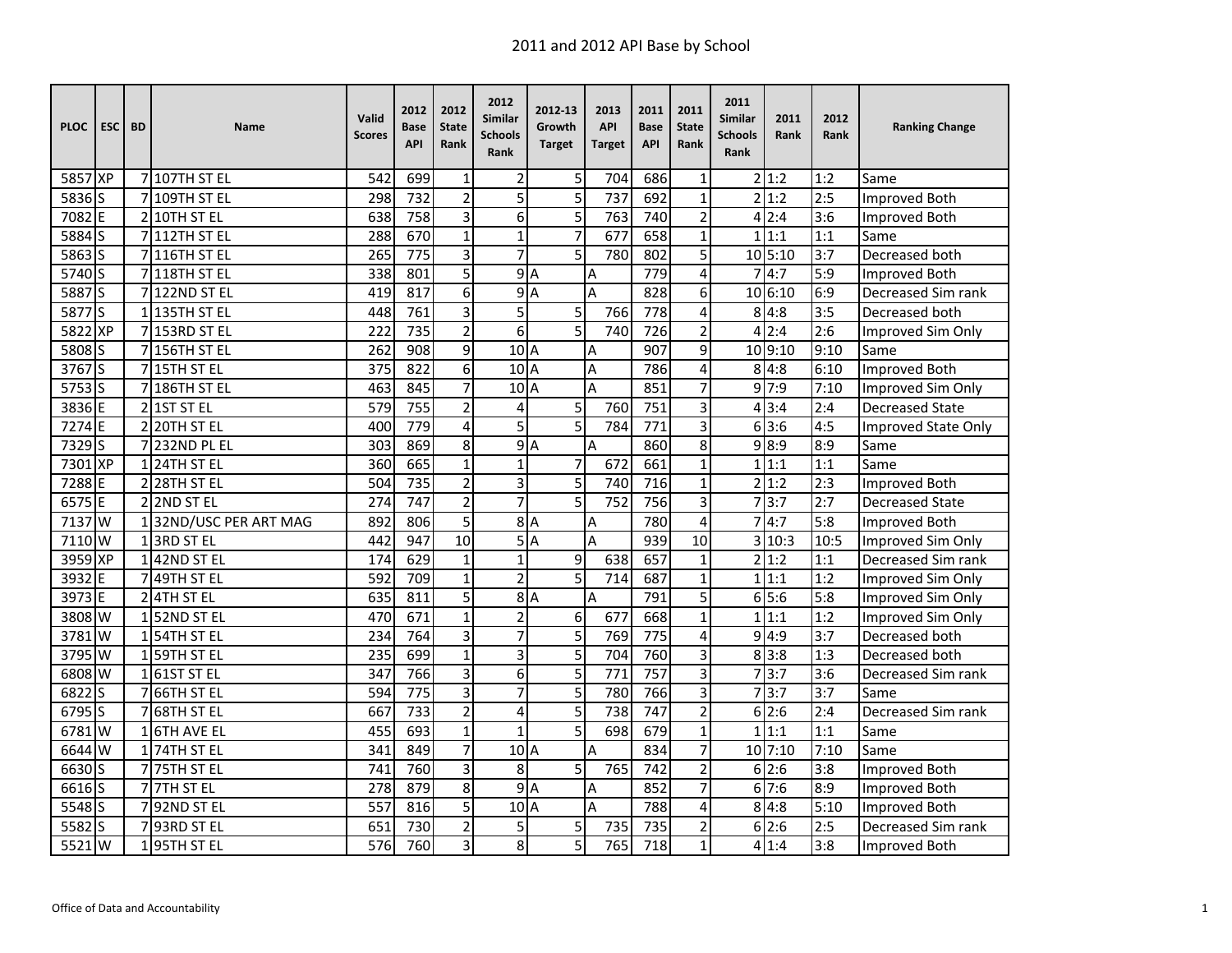| <b>PLOC</b>       | <b>ESC</b> | <b>BD</b> | Name                          | Valid<br><b>Scores</b> | 2012<br>Base<br><b>API</b> | 2012<br><b>State</b><br>Rank | 2012<br>Similar<br>Schools<br>Rank | 2012-13<br>Growth<br><b>Target</b> | 2013<br><b>API</b><br>Target | 2011<br><b>Base</b><br><b>API</b> | 2011<br><b>State</b><br>Rank | 2011<br>Similar<br><b>Schools</b><br>Rank | 2011<br>Rank | 2012<br>Rank | <b>Ranking Change</b>  |
|-------------------|------------|-----------|-------------------------------|------------------------|----------------------------|------------------------------|------------------------------------|------------------------------------|------------------------------|-----------------------------------|------------------------------|-------------------------------------------|--------------|--------------|------------------------|
| 5575 <sup>S</sup> |            |           | 7 96TH ST EL                  | 562                    | 821                        | 6                            | 10 <sub>A</sub>                    |                                    | A                            | 796                               | 5                            |                                           | 9 5:9        | 6:10         | Improved Both          |
| 5534 XP           |            |           | 7 99TH ST EL                  | 359                    | 790                        | $\overline{\mathbf{4}}$      | 9                                  | 5                                  | 795                          | 764                               | 3                            |                                           | 6 3:6        | 4:9          | Improved Both          |
| 2250 N            |            |           | <b>3 ACAD FOR ENRCH SCI</b>   | 59                     | 963                        | 10                           |                                    | A                                  | A                            |                                   |                              |                                           |              |              | No Ranks               |
| 8207              | <b>XP</b>  |           | 2 ACAD LDSHP COMMUN           | 309                    | 651                        | $\overline{2}$               | 3                                  | $\overline{7}$                     | 658                          | 659                               | 2                            |                                           | 2 2:2        | 2:3          | Improved Sim Only      |
| 2156              | <b>XR</b>  |           | 5 ACADEMIA MODERNA            | 143                    | 802                        | 5                            | 8                                  | $\overline{A}$                     | A                            | 717                               | $\mathbf{1}$                 |                                           |              | 5:8          | 2012 only              |
| 2015              | <b>XR</b>  |           | 7 ACCELERATED CHARTER         | 561                    | 767                        | 3                            | 6                                  | 5                                  | 772                          | 746                               | $\overline{2}$               |                                           | 9 2:9        | 3:6          | Improved State Only    |
| 2013 XR           |            |           | <b>2IACCELERATED ELEM</b>     | 92                     | 760                        | $\overline{3}$               |                                    | $\overline{5}$                     | 765                          | 782                               | $\overline{\mathbf{4}}$      |                                           |              |              | <b>Decreased State</b> |
| 8009              | ΙE         |           | 2 ADAMS MS                    | 1032                   | 742                        | $\overline{3}$               | 7                                  | 5                                  | 747                          | 711                               | $\overline{2}$               |                                           | 6 2:6        | 3:7          | Improved Both          |
| 8726 XS           |            |           | 3 ADDAMS HS                   | 81                     | 550B                       |                              | B                                  | $\overline{13}$                    | 563                          | 504B                              |                              | B                                         | B:B          |              | No Ranks               |
| 8507              | <b>XS</b>  |           | 3 AGGELER HS                  |                        |                            |                              |                                    |                                    |                              | $584$ B                           |                              | <sub>R</sub>                              | B:B          |              | No Ranks               |
| 2014              | E          |           | 2 ALBION EL                   | 222                    | 830                        | 6                            | 8                                  | $\overline{A}$                     | A                            | 787                               | 4                            | 5                                         | 4:5          | 6:8          | Improved Both          |
| 2027              | E          |           | <b>5 ALDAMA EL</b>            | 430                    | 760                        | 3                            | 3                                  | 5                                  | 765                          | 784                               | 4                            | 6                                         | 4:6          | 3:3          | Decreased both         |
| 5111              | W          |           | 1 ALEXANDER SCI CTR SC        | 393                    | 776                        | $\overline{3}$               | $\overline{2}$                     | $\overline{5}$                     | 781                          | 758                               | 3                            | 1                                         | 3:1          | 3:2          | Improved Sim Only      |
| 2041              | IF         |           | 2 ALEXANDRIA EL               | 435                    | 729                        | $\overline{c}$               | $\overline{1}$                     | 5                                  | 734                          | 739                               | $\overline{2}$               |                                           | 2 2:2        | 2:1          | Decreased Sim rank     |
| 2068 E            |            |           | 5 ALLESANDRO EL               | 298                    | 831                        | $\overline{6}$               |                                    | 6A                                 | A                            | 824                               | 6                            |                                           | 8 6:8        | 6:6          | Decreased Sim rank     |
| 8646 XR           |            |           | <b>7 ALLIANCE BURTON TECH</b> | 435                    | 738                        | 4                            | 9                                  | 5                                  | 743                          | 714                               | 4                            |                                           | 1014:10      | 4:9          | Decreased Sim rank     |
| 7685              | <b>XR</b>  |           | 2 ALLIANCE COL RDY #16        | 87                     | 748                        | 5                            |                                    | $\overline{5}$                     | 753                          |                                   |                              |                                           |              |              | No Ranks               |
| 5160              | <b>XR</b>  |           | 7 ALLIANCE COL RDY MA4        | 472                    | 777                        | 4                            | 9                                  | 5                                  | 782                          | 786                               | 6                            |                                           | 10 6:10      | 4:9          | Decreased both         |
| 8824              | <b>XR</b>  |           | 1 ALLIANCE CRHS #5            | 408                    | 765                        | 6                            | 10                                 | 5                                  | 770                          | 774                               | 6                            |                                           | 106:10       | 6:10         | Same                   |
| 5161 XR           |            |           | 2 ALLIANCE CRMA #5            | 249                    | 768                        | $\overline{\mathbf{4}}$      | 8                                  | $\overline{5}$                     | 773                          | 714                               | 3                            |                                           | 4 3:4        | 4:8          | <b>Improved Both</b>   |
| 7758              | <b>XR</b>  |           | 1 ALLIANCE CRMA #7            | 266                    | 686                        | $\mathbf{1}$                 | $\overline{2}$                     | $\overline{6}$                     | 692                          | 628                               | $\mathbf{1}$                 |                                           |              | 1:2          | 2012 only              |
| 7759              | <b>XR</b>  |           | <b>7 ALLIANCE SIMON TECH</b>  | 271                    | 641                        | $\mathbf{1}$                 | $\overline{2}$                     | 8                                  | 649                          | 626                               | $\mathbf{1}$                 |                                           | 3 1:3        | 1:2          | Decreased Sim rank     |
| 7760 XR           |            |           | <b>5 ALLIANCE TENNENBAUM</b>  | 207                    | 629                        | $\mathbf{1}$                 | $\overline{3}$                     | $\overline{9}$                     | 638                          |                                   |                              |                                           |              | 1:3          | 2012 only              |
| 7398              | N          |           | <b>6 ALTA CALIFORNIA EL</b>   | 500                    | 688                        | $\mathbf{1}$                 | $\mathbf{1}$                       | 6                                  | 694                          | 670                               | $\mathbf{1}$                 |                                           | 1 1:1        | 1:1          | Same                   |
| 2082              | W          |           | 1 ALTA LOMA EL                | 424                    | 790                        | 4                            | 9                                  | 5                                  | 795                          | 779                               | 4                            |                                           | 8 4:8        | 4:9          | Improved Sim Only      |
| 6426              | F          |           | 2 AMANECER PC                 | 79                     | 846                        | $\overline{7}$               |                                    | Α                                  | Α                            | 860                               | 8                            |                                           |              |              | <b>Decreased State</b> |
| 2089              | ΙS         |           | 7 AMBLER EL                   | 314                    | 835                        | 6                            | 9                                  | $\overline{A}$                     | A                            | 790                               | 4                            |                                           | 64:6         | 6:9          | Improved Both          |
| $2369$ XP         |            |           | 2 AMBSDR-GLOBAL EDUC          | 204                    | $\overline{741}$           | $\overline{2}$               | $\overline{3}$                     | $\overline{5}$                     | 746                          | $\overline{728}$                  | $\overline{c}$               |                                           | 2 2:2        | 2:3          | Improved Sim Only      |
| 7771              | <b>XP</b>  |           | 2 AMBSDR-GLOBAL LDSHP         | 544                    | 655                        | $\overline{2}$               | $\overline{2}$                     | $\overline{7}$                     | 662                          | 597                               | $\mathbf{1}$                 |                                           | 2 1:2        | 2:2          | Improved State Only    |
| 2096              | lS         |           | <b>7 AMESTOY EL</b>           | 510                    | 840                        | 7                            | $102$ A                            |                                    | Α                            | 801                               | 5                            |                                           | 8 5:8        | 7:10         | Improved Both          |
| 8148              | <b>XR</b>  |           | 2 ANAHUACALMECAC U PRP        | 77                     | 683                        | $\overline{c}$               |                                    | 6                                  | 689                          | 577                               | $\mathbf{1}$                 |                                           |              |              | No Ranks               |
| 2110              | N          |           | <b>6 ANATOLA EL</b>           | 287                    | 792                        | 4                            | 7                                  | 5                                  | 797                          | 804                               | 5                            |                                           | 75:7         | 4:7          | <b>Decreased State</b> |
| 2117              | IN.        |           | 3 ANDASOL EL                  | 265                    | 849                        | $\overline{7}$               |                                    | 3A                                 | A                            | 867                               | 8                            |                                           | 8 8:8        | 7:3          | Decreased both         |
| 2123              | W          |           | <b>1 ANGELES MESA EL</b>      | 262                    | 684                        | $\mathbf{1}$                 | 3                                  | 6                                  | 690                          | 710                               | $\mathbf{1}$                 |                                           | 61:6         | 1:3          | Decreased Sim rank     |
| 7722              | E          |           | <b>7 ANGELOU COMM FN ARTS</b> | 401                    | 525                        | $\mathbf{1}$                 | $\mathbf{1}$                       | 14                                 | 539                          |                                   |                              |                                           |              | 1:1          | 2012 only              |
| 8563              | E          |           | 7 ANGELOU COMM GLOB IS        | 380                    | 523                        | $\mathbf{1}$                 | $\overline{2}$                     | 14                                 | 537                          |                                   |                              |                                           |              | 1:2          | 2012 only              |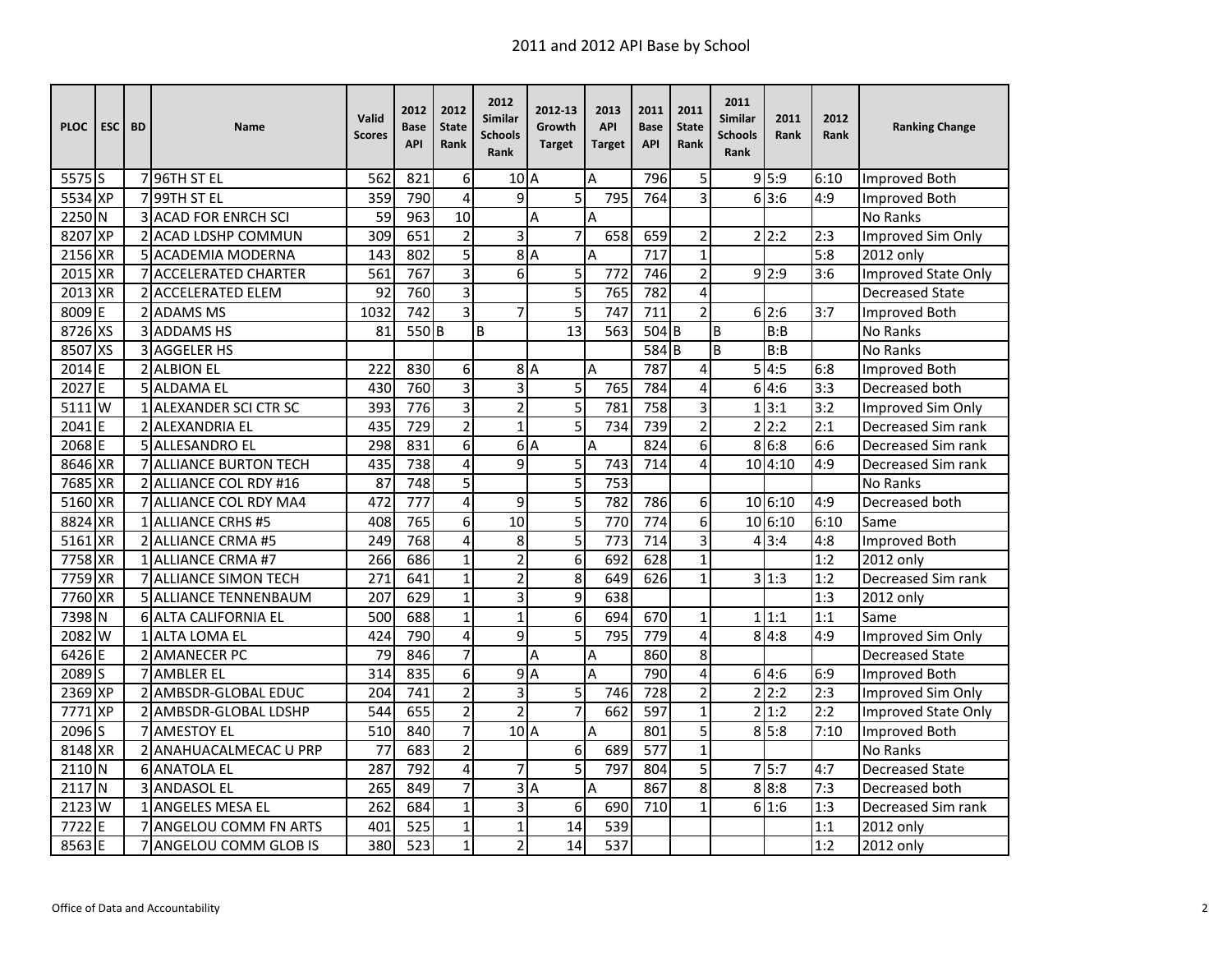| <b>PLOC</b> | <b>ESC</b> | <b>BD</b> | <b>Name</b>                  | Valid<br><b>Scores</b> | 2012<br>Base<br><b>API</b> | 2012<br><b>State</b><br>Rank | 2012<br>Similar<br>Schools<br>Rank | 2012-13<br>Growth<br><b>Target</b> | 2013<br><b>API</b><br>Target | 2011<br><b>Base</b><br><b>API</b> | 2011<br><b>State</b><br>Rank | 2011<br><b>Similar</b><br><b>Schools</b><br>Rank | 2011<br>Rank | 2012<br>Rank | <b>Ranking Change</b>      |
|-------------|------------|-----------|------------------------------|------------------------|----------------------------|------------------------------|------------------------------------|------------------------------------|------------------------------|-----------------------------------|------------------------------|--------------------------------------------------|--------------|--------------|----------------------------|
| 8852 XS     |            |           | 7 ANGEL'S GATE HS            | 40                     | 682                        | B                            | B                                  | 6                                  | 688                          | 677 <sub>B</sub>                  |                              | B                                                | B:B          |              | No Ranks                   |
| 5181 XR     |            |           | 1 ANIMO CHARTER MS #3        | 486                    | 655                        | $\mathbf{1}$                 | 3                                  | $\overline{7}$                     | 662                          |                                   |                              |                                                  |              | 1:3          | 2012 only                  |
| 5180 XR     |            |           | 1 ANIMO CHARTER MS #4        | 430                    | 593                        | $\mathbf{1}$                 | $\overline{1}$                     | 10                                 | 603                          |                                   |                              |                                                  |              | 1:1          | 2012 only                  |
| 7693        | <b>XR</b>  |           | 7 ANIMO COLLEGE PREP         | 281                    | 528                        | $\mathbf{1}$                 | $\overline{c}$                     | 14                                 | 542                          |                                   |                              |                                                  |              | 1:2          | 2012 only                  |
| 8818        | <b>XR</b>  |           | 2 ANIMO J ROBINSON           | 439                    | 775                        | 6                            | 10                                 | 5                                  | 780                          | 761                               | 6                            |                                                  | 10 6:10      | 6:10         | Same                       |
| 5981        | <b>XR</b>  |           | 5 ANIMO JEFF CHT MS          | 360                    | 717                        | $\overline{2}$               | 4                                  | 5                                  | 722                          | 633                               | $\mathbf{1}$                 |                                                  | 1 1:1        | 2:4          | Improved Both              |
| 8087        | <b>XR</b>  |           | 7 ANIMO LOCKE 1 CPA          | 407                    | 675                        | $\overline{2}$               | 8                                  | 6                                  | 681                          | 607                               | $\mathbf{1}$                 |                                                  | 3 1:3        | 2:8          | Improved Both              |
| 8088        | <b>XR</b>  |           | 7 ANIMO LOCKE 2 CPA          | 556                    | 541                        | $\mathbf{1}$                 | $\overline{c}$                     | 13                                 | 554                          | 608                               | $\mathbf{1}$                 |                                                  | 41:4         | 1:2          | Decreased Sim rank         |
| 8821        | <b>XR</b>  |           | 7 ANIMO LOCKE TECH HS        | 318                    | $\overline{611}$           | $\mathbf{1}$                 | 5                                  | $\overline{9}$                     | 620                          | 611                               | $\mathbf{1}$                 | 3                                                | 1:3          | 1:5          | Improved Sim Only          |
| 8504        | <b>XR</b>  |           | 7 ANIMO PAT BROWN            | 423                    | 795                        | 7                            | 10                                 | 5                                  | 800                          | 794                               | 8                            |                                                  | 10 8:10      | 7:10         | <b>Decreased State</b>     |
| 8817        | <b>XR</b>  |           | <b>5 ANIMO RALPH BUNCHE</b>  | 527                    | 691                        | $\overline{2}$               | 5                                  | 5                                  | 696                          | 699                               | 3                            |                                                  | 613:6        | 2:5          | Decreased both             |
| 8505        | <b>XR</b>  |           | 1 ANIMO SOUTH LA             | 467                    | 710                        | 3                            | 8                                  | 5                                  | 715                          | 737                               | 5                            |                                                  | 10 5:10      | 3:8          | Decreased both             |
| 8503        | <b>XR</b>  |           | 4 ANIMO VENICE CHT HS        | 420                    | 785                        | $\overline{7}$               | 10                                 | 5                                  | 790                          | 776                               | $\overline{7}$               |                                                  | 9 7:9        | 7:10         | Improved Sim Only          |
| 8822        | <b>XR</b>  |           | 7 ANIMO WATTS CPA            | 364                    | 616                        | $\mathbf{1}$                 | 5                                  | 9                                  | 625                          | 608                               | $\mathbf{1}$                 |                                                  | 21:2         | 1:5          | Improved Sim Only          |
| 5980 XR     |            |           | 4 ANIMO WESTSD CHT MS        | 84                     | 817                        | 6                            |                                    | Α                                  | Α                            |                                   |                              |                                                  |              |              | No Ranks                   |
| 2137        | ΙE         |           | 2 ANN EL                     | 100                    | 780                        | $\overline{4}$               | 8                                  | 5                                  | 785                          | 772                               | 3                            |                                                  | 9 3:9        | 4:8          | Improved State Only        |
| 2146        | lS         |           | <b>7 ANNALEE EL</b>          | 258                    | 763                        | 3                            | 5                                  | 5                                  | 768                          | 738                               | $\overline{c}$               |                                                  | 5 2:5        | 3:5          | <b>Improved State Only</b> |
| 2151        | F          |           | 5 ANNANDALE EL               | 216                    | 814                        | 5                            | 7                                  | $\overline{A}$                     | A                            | 785                               | 4                            |                                                  | 6 4:6        | 5:7          | Improved Both              |
| 8828        | <b>XR</b>  |           | <b>7 ANNENBERG HS</b>        | 308                    | 742                        | 5                            | 5                                  | 5                                  | 747                          | 750                               | 5                            |                                                  | 10 5:10      | 5:5          | Decreased Sim rank         |
| 4356 E      |            |           | <b>2 ANTON EL</b>            | 637                    | 763                        | $\overline{3}$               | 4                                  | 5                                  | $\overline{768}$             | $\frac{1}{725}$                   | $\overline{2}$               |                                                  | 2 2:2        | 3:4          | <b>Improved Both</b>       |
| 8690 XR     |            |           | 4 APEX ACADEMY               | 196                    | 597                        | $\mathbf{1}$                 | 3                                  | $\overline{10}$                    | 607                          | $\overline{540}$                  | $\mathbf 1$                  |                                                  | 1 1:1        | 1:3          | Improved Sim Only          |
| 2164 N      |            |           | 6 APPERSON EL                | 283                    | 901                        | 9                            | 9A                                 |                                    | A                            | 869                               | 8                            | $\overline{7}$                                   | 8:7          | 9:9          | <b>Improved Both</b>       |
| 2178        | E          |           | <b>5 ARAGON EL</b>           | 268                    | 774                        | 3                            | 5                                  | 5                                  | 779                          | 774                               | 4                            |                                                  | 5 4:5        | 3:5          | <b>Decreased State</b>     |
| 7757        | <b>XR</b>  |           | <b>6 ARARAT CHARTER SCH</b>  | 119                    | 878                        | 8                            | $102$ A                            |                                    | A                            | 801                               | 5                            |                                                  |              | 8:10         | 2012 only                  |
| 8609        | N          |           | <b>6 ARLETA SH</b>           | 1167                   | 689                        | $\overline{2}$               | 4                                  | 6                                  | 695                          | 654                               | $\overline{2}$               |                                                  | 4 2:4        | 2:4          | Same                       |
| 2192        | W          |           | 1 ARLINGTON HTS EL           | 410                    | 762                        | $\overline{3}$               | $\overline{5}$                     | $\overline{5}$                     | 767                          | 756                               | 3                            |                                                  | 7 3:7        | 3:5          | Decreased Sim rank         |
| 2205        | N          |           | <b>6 ARMINTA EL</b>          | 332                    | 802                        | $\overline{5}$               |                                    | $\overline{7}$ A                   | Α                            | 785                               | 4                            | 7                                                | 4:7          | 5:7          | Improved State Only        |
| 4322        | E          |           | 2 ARROYO SECO MUSM SCI       | 463                    | 873                        | 8                            | 10 <sub>A</sub>                    |                                    | A                            | 881                               | 8                            |                                                  | 10 8:10      | 8:10         | Same                       |
| 2258 XR     |            |           | 2 ARTS IN ACTION             | 74                     | 647                        | $\mathbf{1}$                 |                                    | 8                                  | 655                          |                                   |                              |                                                  |              |              | No Ranks                   |
| 2219        | F          |           | 5 ASCOT EL                   | 601                    | 768                        | 3                            | 6                                  | 5                                  | 773                          | 760                               | 3                            |                                                  | 73:7         | 3:6          | Decreased Sim rank         |
| 8020        | <b>XR</b>  |           | <b>5 ASPIRE CENTENNIAL</b>   | 535                    | 813                        | 6                            | 9                                  | $\overline{A}$                     | Α                            | 789                               | 6                            |                                                  | 10 6:10      | 6:9          | Decreased Sim rank         |
| 2161        | <b>XR</b>  |           | 5 ASPIRE FIRESTN ACAD        | 247                    | 835                        | $\overline{6}$               | $\overline{9}$                     | $\overline{A}$                     | A                            | 815                               | 6                            |                                                  | 8 6:8        | 6:9          | Improved Sim Only          |
| 2162        | <b>XR</b>  |           | 5 ASPIRE GATEWY ACAD         | 219                    | 838                        | $\overline{7}$               | 8 <sup>1</sup>                     | $\overline{A}$                     | A                            | 803                               | 5                            |                                                  | 6 5:6        | 7:8          | Improved Both              |
| 2130 XR     |            |           | <b>5 ASPIRE HUNTNGTN PK</b>  | 155                    | 854                        | 7                            | $10$ <sup>A</sup>                  |                                    | Α                            | 830                               | 6                            |                                                  | 106:10       | 7:10         | Improved State Only        |
| 2255 XR     |            |           | 7 ASPIRE INSKEEP ACAD        | 195                    | 773                        | 3                            | 6                                  | 5                                  | 778                          |                                   |                              |                                                  |              | 3:6          | 2012 only                  |
| 2120        | <b>XR</b>  |           | <b>5 ASPIRE LUGO ACADEMY</b> | 162                    | 821                        | 6                            | 9A                                 |                                    | A                            | 847                               | $\overline{7}$               |                                                  | 10 7:10      | 6:9          | Decreased both             |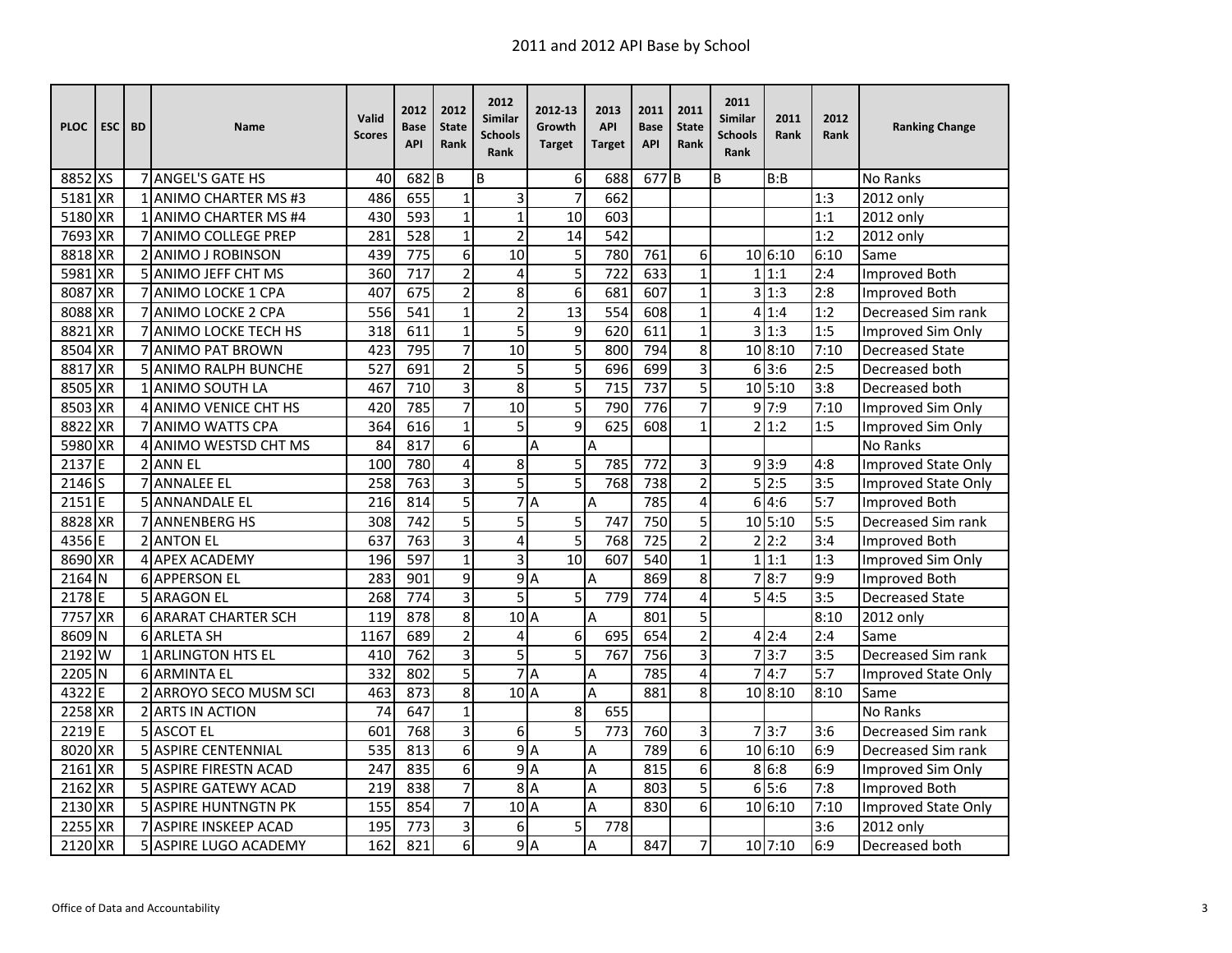| <b>PLOC</b> | <b>ESC</b> | <b>BD</b> | <b>Name</b>                   | Valid<br><b>Scores</b> | 2012<br>Base<br><b>API</b> | 2012<br><b>State</b><br>Rank | 2012<br>Similar<br><b>Schools</b><br>Rank | 2012-13<br>Growth<br><b>Target</b> | 2013<br><b>API</b><br>Target | 2011<br><b>Base</b><br><b>API</b> | 2011<br><b>State</b><br>Rank | 2011<br><b>Similar</b><br><b>Schools</b><br>Rank | 2011<br>Rank | 2012<br>Rank | <b>Ranking Change</b>      |
|-------------|------------|-----------|-------------------------------|------------------------|----------------------------|------------------------------|-------------------------------------------|------------------------------------|------------------------------|-----------------------------------|------------------------------|--------------------------------------------------|--------------|--------------|----------------------------|
| 7733 XR     |            |           | <b>5 ASPIRE PACIFIC ACAD</b>  | 449                    | 737                        | 4                            | 8                                         | 5                                  | 742                          | 756                               | 6                            |                                                  | 10 6:10      | 4:8          | Decreased both             |
| 2253 XR     |            |           | 7 ASPIRE SLAUSON ACAD         | 184                    | 757                        | $\overline{3}$               | $\overline{5}$                            | $\overline{5}$                     | 762                          |                                   |                              |                                                  |              | 3:5          | 2012 only                  |
| 2254 XR     |            |           | 7 ASPIRE TATE ACAD            | 186                    | 748                        | $\overline{2}$               | $\overline{5}$                            | $\overline{5}$                     | 753                          |                                   |                              |                                                  |              | 2:5          | 2012 only                  |
| 2233        | E          |           | <b>5 ATWATER EL</b>           | 244                    | 808                        | 5                            |                                           | 5A                                 | A                            | 775                               | 4                            |                                                  | 3 4:3        | 5:5          | Improved Both              |
| 8028        | W          |           | 1 AUDUBON MS                  | 701                    | 729                        | $\overline{2}$               | 9                                         | 5                                  | 734                          | 733                               | 3                            |                                                  | 10 3:10      | 2:9          | Decreased both             |
| 4685        | F          |           | <b>7 AURORA EL</b>            | 328                    | 818                        | 6                            | 10 <sub>A</sub>                           |                                    | Α                            | 797                               | 5                            |                                                  | 9 5:9        | 6:10         | Improved Both              |
| 2247        | ls         |           | <b>7 AVALON GARDENS EL</b>    | 147                    | 800                        | $\overline{5}$               |                                           | 9A                                 | A                            | 744                               | $\overline{2}$               |                                                  | 6 2:6        | 5:9          | Improved Both              |
| 8531 XS     |            |           | 7 AVALON HS                   | 26                     | 641B                       |                              | B                                         | 8                                  | 649                          | 589 <sub>B</sub>                  |                              | B                                                | B:B          |              | No Ranks                   |
| 6886        | Is         |           | 7 BACA ARTS ACAD              | 419                    | 671                        | $\mathbf{1}$                 | $\mathbf{1}$                              | $\overline{6}$                     | 677                          | 634                               | 1                            |                                                  | 1 1:1        | 1:1          | Same                       |
| 4020 S      |            |           | 1 BAKEWELL PC                 |                        |                            |                              |                                           |                                    |                              |                                   |                              |                                                  |              |              | No Ranks                   |
| 2269        | N          |           | 3 BALBOA G/HA MAG             | 647                    | 984                        | 10                           |                                           | $\overline{9}$ A                   | A                            | 979                               | 10                           |                                                  | 9 10:9       | 10:9         | Same                       |
| 2274        | W          |           | <b>1 BALDWIN HILLS EL</b>     | 293                    | 869                        | 8                            | $102$ A                                   |                                    | A                            | 832                               | 7                            |                                                  | 9 7:9        | 8:10         | Improved Both              |
| 8038        | W          |           | 4 BANCROFT MS                 | 931                    | 764                        | $\overline{\mathbf{4}}$      | 5                                         | 5                                  | 769                          | 745                               | 4                            |                                                  | 5 4:5        | 4:5          | Same                       |
| 2288        | ΙS         |           | 7 BANDINI EL                  | 252                    | 828                        | 6                            | 9                                         | $\overline{A}$                     | A                            | 800                               | 5                            |                                                  | 5:7          | 6:9          | Improved Both              |
| $1941$ S    |            |           | 7 BANNEKER SP ED CTR          | 174                    | 822 C                      |                              | Ċ                                         | Ċ                                  | Ċ                            | 821C                              |                              | $\overline{\mathsf{c}}$                          |              |              | No Ranks                   |
| 8529 XP     |            |           | 7 BANNING SH                  | 2159                   | 684                        | $\overline{2}$               | 5                                         | 6                                  | 690                          | 659                               | 2                            |                                                  | 6 2:6        | 2:5          | Decreased Sim rank         |
| 5562S       |            |           | 1 BARRETT EL                  | 620                    | 732                        | $\overline{2}$               | 4                                         | 5                                  | 737                          | 786                               | 4                            |                                                  | 9 4:9        | 2:4          | Decreased both             |
| 2315        | Is         |           | 7 BARTON HILL EL              | 491                    | 779                        | $\overline{4}$               | 7                                         | 5                                  | 784                          | 801                               | 5                            |                                                  | 9 5:9        | 4:7          | Decreased both             |
| 2323 N      |            |           | 3 BASSETT EL                  | 524                    | 785                        | $\overline{4}$               | $\overline{7}$                            | 5                                  | 790                          | 768                               | 3                            |                                                  | 7 3:7        | 4:7          | <b>Improved State Only</b> |
| 2329 N      |            |           | 6 BEACHY EL                   | 323                    | $\overline{752}$           | $\overline{2}$               | $\overline{4}$                            | 5                                  | 757                          | $\overline{735}$                  | $\overline{2}$               |                                                  | 2 2:2        | 2:4          | Improved Sim Only          |
| 2335        | IN.        |           | <b>3 BECKFORD CHTR ENR ST</b> | 372                    | 924                        | $\overline{10}$              | 7                                         | A                                  | Α                            | 912                               | $\overline{9}$               |                                                  | 79:7         | 10:7         | Improved State Only        |
| 2342 W      |            |           | 4 BEETHOVEN EL                | 218                    | 901                        | 9                            | 10 <sub>A</sub>                           |                                    | A                            | 888                               | 9                            |                                                  | 9 9:9        | 9:10         | Improved Sim Only          |
| 8536 S      |            |           | 5 BELL SH                     | 3001                   | 690                        | $\overline{2}$               | 3                                         | 6                                  | 696                          | 679                               | $\overline{2}$               |                                                  | 8 2:8        | 2:3          | Decreased Sim rank         |
| 3577        | <b>N</b>   |           | 6 BELLINGHAM EL               |                        |                            |                              |                                           |                                    |                              |                                   |                              |                                                  |              |              | No Ranks                   |
| 8543 XP     |            |           | 2 BELMONT SH                  | 768                    | 645                        | $\mathbf{1}$                 | 3                                         | 8                                  | 653                          | 645                               | $\overline{2}$               |                                                  | 5 2:5        | 1:3          | Decreased both             |
| 2397        | IF         |           | <b>2IBELVEDERE EL</b>         | 594                    | 732                        | $\overline{2}$               | $\overline{4}$                            | $\overline{5}$                     | $\overline{737}$             | 706                               | $\mathbf 1$                  |                                                  | 3 1:3        | 2:4          | <b>Improved Both</b>       |
| 8047        | IF         |           | 2 BELVEDERE MS                | 1420                   | 717                        | $\overline{2}$               | 4                                         | $\overline{5}$                     | 722                          | 700                               | $\overline{2}$               |                                                  | 5 2:5        | 2:4          | Decreased Sim rank         |
| 8057 E      |            |           | 2 BERENDO MS                  | 1101                   | 749                        | 3                            | 8                                         | $\overline{5}$                     | 754                          | 700                               | $\overline{2}$               |                                                  | 5 2:5        | 3:8          | Improved Both              |
| 8696 XP     |            |           | 4 BERNSTEIN SH                | 751                    | 604                        | $\mathbf{1}$                 | $\overline{2}$                            | 10                                 | 614                          | 612                               | $\mathbf{1}$                 |                                                  | 3 1:3        | 1:2          | Decreased Sim rank         |
| 8054        | <b>XR</b>  |           | <b>6 BERT CORONA CHARTER</b>  | 355                    | 691                        | $\mathbf{1}$                 | $\overline{1}$                            | 5                                  | 696                          | 680                               | $\mathbf{1}$                 |                                                  | 1 1:1        | 1:1          | Same                       |
| 2438        | <b>N</b>   |           | <b>6 BERTRAND EL</b>          | 243                    | 840                        | 7                            | 9                                         | $\overline{A}$                     | A                            | 817                               | 6                            |                                                  | 9 6:9        | 7:9          | Improved State Only        |
| 8060        | lS.        |           | <b>7IBETHUNE MS</b>           | 1166                   | 685                        | $\mathbf{1}$                 | 6                                         | 6                                  | 691                          | 667                               | $\mathbf{1}$                 |                                                  | 5 1:5        | 1:6          | Improved Sim Only          |
| 8557        | <b>XR</b>  |           | 3 BIRMINGHAM SH               | 1839                   | 722                        |                              |                                           | 5                                  | 727                          | 693                               | 3                            |                                                  | 3:7          |              | No Ranks                   |
| 1943        | lw         |           | 4 BLEND EL                    | 40                     | 809 C                      |                              | Ċ                                         | C                                  | C                            | $772$ C                           |                              | Ċ                                                |              |              | No Ranks                   |
| $2470$ N    |            |           | 3 BLYTHE EL                   | 275                    | 739                        | $\overline{2}$               | 3                                         | 5                                  | 744                          | 772                               | 3                            |                                                  | 8 3:8        | 2:3          | Decreased both             |
| 2473        | Is         |           | <b>7 BONITA EL</b>            | 298                    | 801                        | 5                            |                                           | 6A                                 | A                            | 787                               | $\overline{\mathbf{4}}$      |                                                  | 5 4:5        | 5:6          | Improved Both              |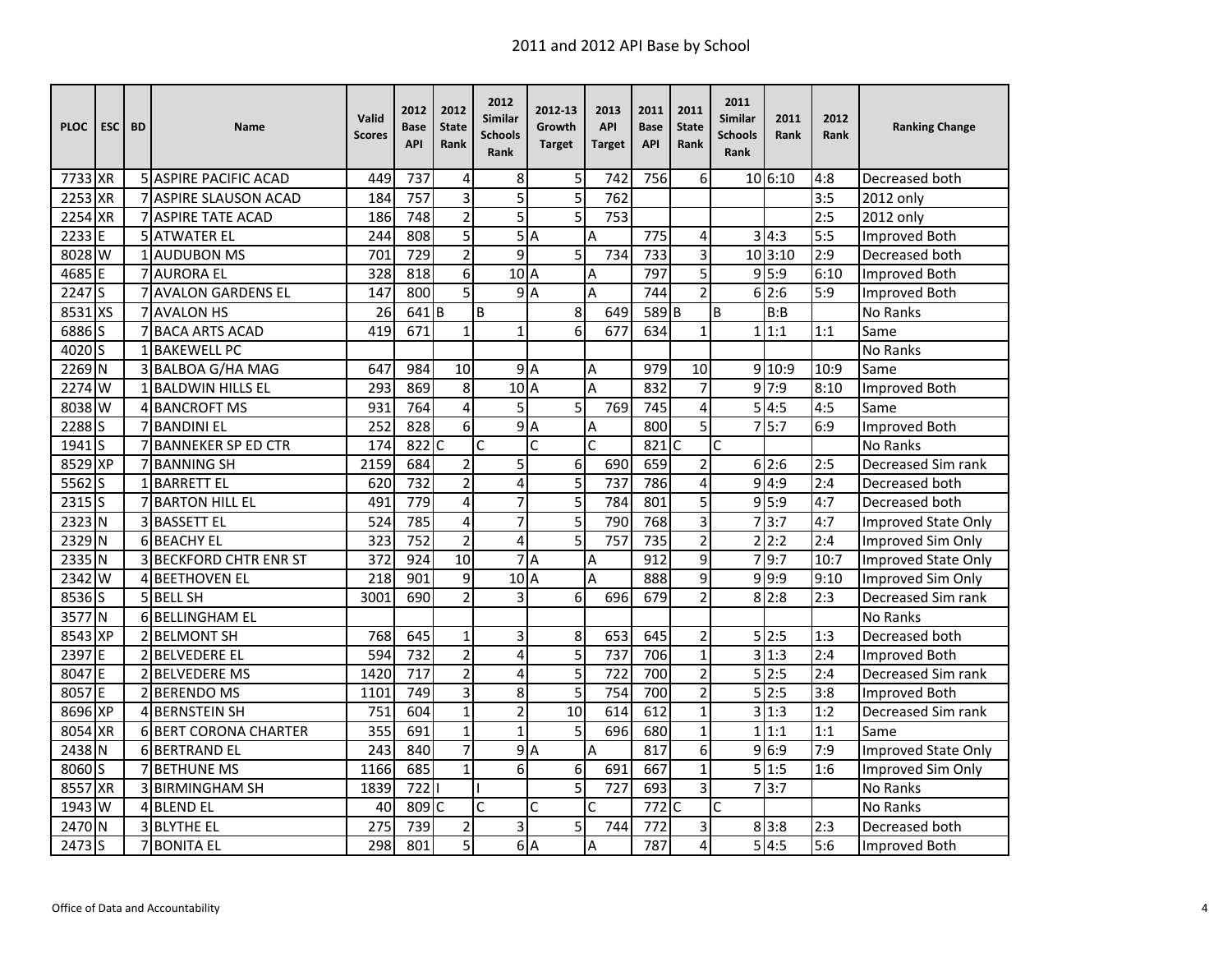| <b>PLOC</b>       | <b>ESC</b> | <b>BD</b> | <b>Name</b>                 | Valid<br><b>Scores</b> | 2012<br>Base<br><b>API</b> | 2012<br><b>State</b><br>Rank | 2012<br>Similar<br><b>Schools</b><br>Rank | 2012-13<br>Growth<br><b>Target</b> | 2013<br><b>API</b><br><b>Target</b> | 2011<br><b>Base</b><br><b>API</b> | 2011<br><b>State</b><br>Rank | 2011<br><b>Similar</b><br><b>Schools</b><br>Rank | 2011<br>Rank | 2012<br><b>Rank</b> | <b>Ranking Change</b>  |
|-------------------|------------|-----------|-----------------------------|------------------------|----------------------------|------------------------------|-------------------------------------------|------------------------------------|-------------------------------------|-----------------------------------|------------------------------|--------------------------------------------------|--------------|---------------------|------------------------|
| 8831 XS           |            |           | 2 BOYLE HEIGHTS HS          | 21                     | $415$ B                    |                              | B                                         | 19                                 | 434                                 | 498 <sub>B</sub>                  |                              | B                                                | B:B          |                     | <b>No Ranks</b>        |
| 2479 W            |            | 4         | <b>BRADDOCK DRIVE EL</b>    | 291                    | 839                        | $\overline{7}$               |                                           | 9A                                 | A                                   | 852                               | 7                            |                                                  | 9 7:9        | 7:9                 | Same                   |
| 7123 W            |            |           | 1 BRADLEY GLBL AWR MAG      | 248                    | 666                        | $\mathbf{1}$                 | $\mathbf{1}$                              | $\overline{7}$                     | 673                                 | 708                               | $\mathbf{1}$                 |                                                  | 2 1:2        | 1:1                 | Decreased Sim rank     |
| 2486 N            |            |           | 6 BRAINARD EL               | 130                    | 754                        | $\mathbf 2$                  | 3                                         | $\overline{5}$                     | 759                                 | 782                               | 4                            |                                                  | 5 4:5        | 2:3                 | Decreased both         |
| 8754              | E          |           | <b>BRAVO MEDICAL MAG</b>    | 1380                   | 842                        | 9                            | 9A                                        |                                    | A                                   | 832                               | 9                            |                                                  | 9 9:9        | 9:9                 | Same                   |
| 2493 E            |            |           | 2 BREED EL                  | 318                    | 752                        | $\overline{2}$               | 5                                         | 5                                  | 757                                 | 769                               | 3                            |                                                  | 613:6        | 2:5                 | Decreased both         |
| 2507 W            |            |           | 4 BRENTWOOD SCI MAG         | 1009                   | 850                        | $\overline{7}$               |                                           | 8A                                 | A                                   | 855                               | 8                            |                                                  | 8 8:8        | 7:8                 | <b>Decreased State</b> |
| 2521              | ΙE         |           | <b>2 BRIDGE EL</b>          | 202                    | 716                        | $\mathbf{1}$                 | $\overline{1}$                            | 5                                  | 721                                 | 696                               | $\mathbf{1}$                 |                                                  | 2 1:2        | 1:1                 | Decreased Sim rank     |
| 7164 W            |            |           | 1 BRIGHT EL                 | 455                    | $\overline{808}$           | $\overline{5}$               |                                           | 6A                                 | Α                                   | 815                               | 6                            |                                                  | 10 6:10      | 5:6                 | Decreased both         |
| 8947 XR           |            |           | <b>BRIGHT STAR SEC ACAD</b> | 298                    | 827                        | 8                            | 10A                                       |                                    | A                                   | 842                               | 9                            |                                                  | 10 9:10      | 8:10                | <b>Decreased State</b> |
| 2527              | ls         |           | <b>BROAD AVE EL</b>         | 519                    | 798                        | 4                            | 5                                         | $\overline{2}$                     | 800                                 | 757                               | 3                            |                                                  | 2 3:2        | 4:5                 | <b>Improved Both</b>   |
| 2530S             |            |           | <b>BROADACRES EL</b>        | 159                    | 786                        | 4                            | 6                                         | 5                                  | 791                                 | 781                               | 4                            | 6                                                | 4:6          | 4:6                 | Same                   |
| 3829 N            |            |           | <b>6 BROADOUS EL</b>        | 467                    | 738                        | $\overline{2}$               | $\overline{3}$                            | 5                                  | 743                                 | 773                               | 4                            |                                                  | 8 4:8        | 2:3                 | Decreased both         |
| 2534 W            |            |           | 4 BROADWAY EL               | 143                    | 884                        | 8                            | 10A                                       |                                    | A                                   | 869                               | 8                            |                                                  | 10 8:10      | 8:10                | Same                   |
| 2548 W            |            |           | 4 BROCKTON EL               | 157                    | 795                        | 4                            | 6                                         | $\overline{5}$                     | 800                                 | 760                               | 3                            | 3                                                | 3:3          | 4:6                 | <b>Improved Both</b>   |
| 2562              | IE.        |           | 2 BROOKLYN AVE EL           | 388                    | 814                        | 5                            | 9A                                        |                                    | A                                   | 823                               | 6                            |                                                  | 10 6:10      | 5:9                 | Decreased both         |
| 2589 <sub>S</sub> |            |           | <b>5 BRYSON EL</b>          | 512                    | 850                        | $\overline{7}$               |                                           | 9A                                 | A                                   | 842                               | 7                            |                                                  | $8 \, 7:8$   | 7:9                 | Improved Sim Only      |
| 2603              | F          |           | 5 BUCHANAN EL               | 339                    | 781                        | $\overline{\mathbf{4}}$      | 3                                         | 5                                  | 786                                 | 780                               | 4                            | 3                                                | 4:3          | 4:3                 | Same                   |
| 2616 W            |            |           | <b>1 BUDLONG EL</b>         | 622                    | 755                        | $\overline{2}$               | 4                                         | 5                                  | 760                                 | 744                               | 2                            | 6                                                | 2:6          | 2:4                 | Decreased Sim rank     |
| 2630 N            |            |           | <b>3 BURBANK EL</b>         | 249                    | 856                        | $\overline{7}$               | 9                                         | A                                  | A                                   | 881                               | 8                            |                                                  | 10 8:10      | 7:9                 | Decreased both         |
| 8066 E            |            |           | <b>5 BURBANK MS</b>         | 789                    | 792                        | $\overline{5}$               | $\overline{8}$                            | 5                                  | 797                                 | 694                               | $\overline{2}$               | 2                                                | 2:2          | 5:8                 | Improved Both          |
| 8612 XS           |            |           | <b>6 BURKE HS</b>           | 81                     | 623B                       |                              | B                                         | 9                                  | 632                                 | $616$ B                           |                              | B                                                | B:B          |                     | No Ranks               |
| 8075 W            |            |           | 1 BURROUGHS MS              | 1902                   | 888                        | 9                            | 10 <sup>1</sup> A                         |                                    | Α                                   | 846                               | 8                            |                                                  | 9 8:9        | 9:10                | <b>Improved Both</b>   |
| 2658 N            |            |           | <b>6 BURTON EL</b>          | 352                    | 813                        | 5                            | 9A                                        |                                    | A                                   | 835                               | 7                            |                                                  | $10$ 7:10    | 5:9                 | Decreased both         |
| $2671$ E          |            |           | 5 BUSHNELL WAY EL           | 283                    | 706                        | $\mathbf 1$                  | $\overline{2}$                            | 5                                  | 711                                 | 694                               | $\mathbf{1}$                 |                                                  | 1 1:1        | 1:2                 | Improved Sim Only      |
| 8080 N            |            |           | 6 BYRD MS                   | 1609                   | 746                        | $\overline{3}$               | $\overline{5}$                            | $\overline{5}$                     | 751                                 | 710                               | $\overline{2}$               |                                                  | 4 2:4        | 3:5                 | Improved Both          |
| 8154 XR           |            |           | 5 CA ACADEMY FOR LS         | 300                    | 858                        | 8                            | 10 <sub>A</sub>                           |                                    | A                                   | 861                               | 9                            |                                                  | 10 9:10      | 8:10                | <b>Decreased State</b> |
| 2685S             |            |           | <b>CABRILLO EL</b>          | 257                    | 780                        | 4                            | 7                                         | 5                                  | 785                                 | 785                               | 4                            |                                                  | 4:7          | 4:7                 | Same                   |
| 2699 E            |            |           | <b>2ICAHUENGA EL</b>        | 540                    | 873                        | 8                            | 9A                                        |                                    | Α                                   | 867                               | 8                            |                                                  | 9 8:9        | 8:9                 | Same                   |
| 2704 N            |            |           | <b>CALABASH CHRT ACAD</b>   | 231                    | 877                        | 8                            | 2A                                        |                                    | A                                   | 879                               | 8                            | 1                                                | 8:1          | 8:2                 | Improved Sim Only      |
| 2706 N            |            |           | <b>CALAHAN EL</b>           | 335                    | 861                        | 8                            | 5A                                        |                                    | A                                   | 841                               | 7                            | 3                                                | 7:3          | 8:5                 | Improved Both          |
| 8565 XR           |            | 2         | <b>CALS EARLY COLL HS</b>   | 194                    | 787                        | $\overline{7}$               | $\overline{8}$                            | 5                                  | 792                                 | 808                               | 8                            |                                                  | 10 8:10      | 7:8                 | Decreased both         |
| 2712 N            |            | 4         | <b>CALVERT EL</b>           | 253                    | 808                        | 5                            |                                           | 2A                                 | Α                                   | 786                               | 4                            |                                                  | 4:1          | 5:2                 | Improved Both          |
| 2726 N            |            |           | <b>6</b> CAMELLIA EL        | 468                    | 721                        | $\mathbf{1}$                 | $\overline{2}$                            | 5                                  | 726                                 | 732                               | $\overline{c}$               | $\overline{2}$                                   | 2:2          | 1:2                 | <b>Decreased State</b> |
| 2017              | <b>XR</b>  |           | 2 CAMINO NUEVO ACAD         | 414                    | 824                        | 6                            | 10 <sup>1</sup> A                         |                                    | A                                   | 838                               | 7                            |                                                  | $10$ 7:10    | 6:10                | <b>Decreased State</b> |
| 5987              | <b>XR</b>  |           | 2 CAMINO NUEVO ACAD #2      | 415                    | 855                        | 7                            | 10 <sub>A</sub>                           |                                    | A                                   | 868                               | 8                            |                                                  | 10 8:10      | 7:10                | <b>Decreased State</b> |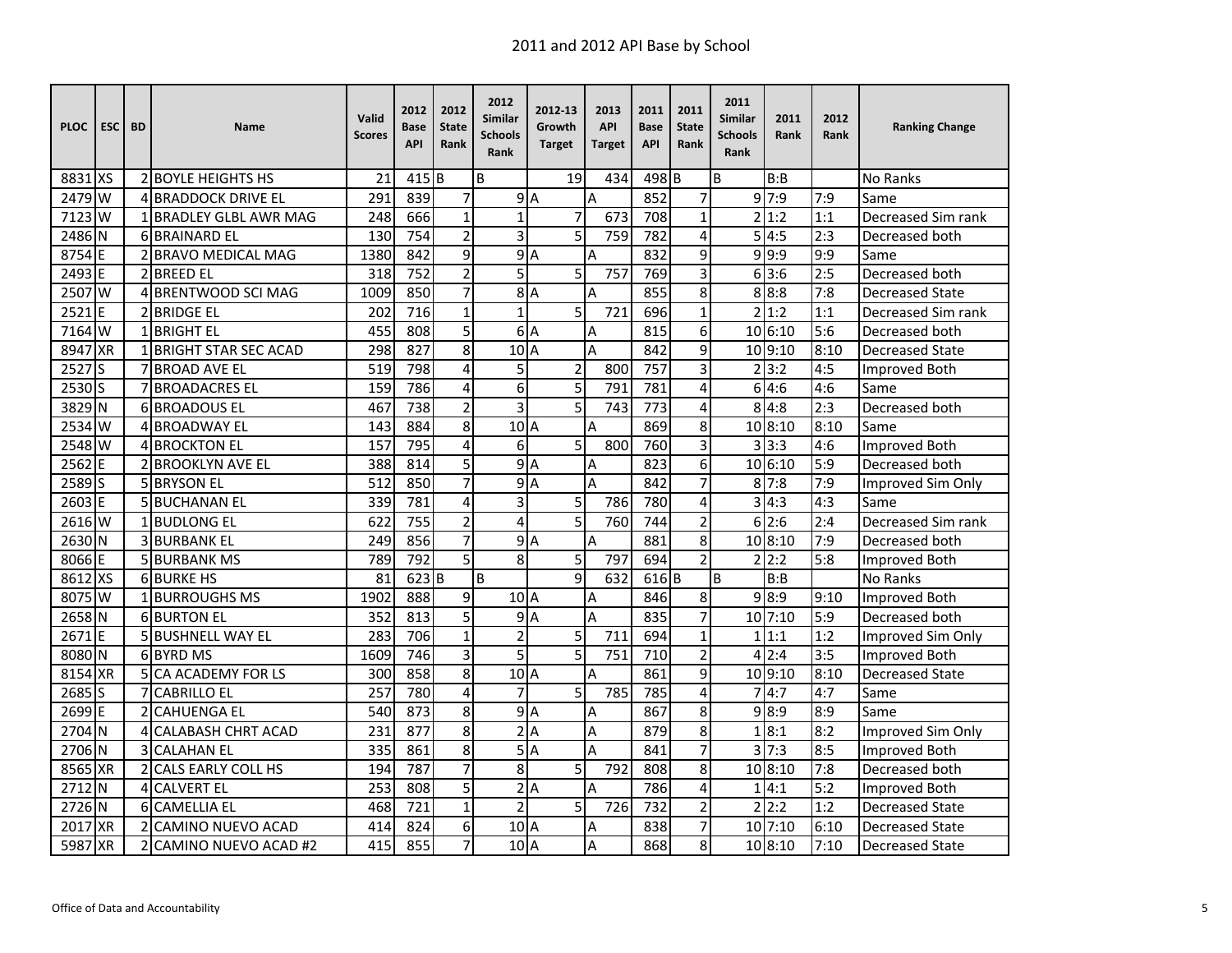| <b>PLOC</b> | ESC <sub>I</sub> | <b>BD</b> | <b>Name</b>                   | Valid<br><b>Scores</b> | 2012<br>Base<br><b>API</b> | 2012<br><b>State</b><br>Rank | 2012<br>Similar<br><b>Schools</b><br>Rank | 2012-13<br>Growth<br><b>Target</b> | 2013<br><b>API</b><br><b>Target</b> | 2011<br><b>Base</b><br><b>API</b> | 2011<br><b>State</b><br>Rank | 2011<br>Similar<br><b>Schools</b><br>Rank | 2011<br>Rank | 2012<br>Rank | <b>Ranking Change</b>  |
|-------------|------------------|-----------|-------------------------------|------------------------|----------------------------|------------------------------|-------------------------------------------|------------------------------------|-------------------------------------|-----------------------------------|------------------------------|-------------------------------------------|--------------|--------------|------------------------|
| 2251 XR     |                  |           | 5 CAMINO NUEVO ACAD #4        | 369                    | 790                        | 4                            | 4                                         | 5                                  | 795                                 |                                   |                              |                                           |              | 4:4          | 2012 only              |
| 2157 XR     |                  |           | 2 CAMINO NUEVO EL #3          | 395                    | 779                        | $\overline{\mathbf{4}}$      | 5                                         | $\overline{5}$                     | 784                                 | 806                               | 5                            |                                           | 8 5:8        | 4:5          | Decreased both         |
| 8570 XR     |                  |           | 2 CAMINO NUEVO HS             | 343                    | 802                        | $\overline{7}$               | 10 <sub>A</sub>                           |                                    | Α                                   | 782                               | $\overline{7}$               |                                           | 10 7:10      | 7:10         | Same                   |
| 2740 W      |                  |           | <b>CANFIELD EL</b>            | 256                    | 898                        | 9                            | 9                                         | A                                  | A                                   | 892                               | 9                            |                                           | 9:7          | 9:9          | Improved Sim Only      |
| 2753        | N                |           | <b>CANOGA PARK EL</b>         | 510                    | 759                        | 3                            | 5                                         | 5                                  | 764                                 | 751                               | 3                            |                                           | 5 3:5        | 3:5          | Same                   |
| 8571        | IΝ               |           | <b>3 CANOGA PARK SH</b>       | 1181                   | 696                        | 3                            | 8                                         | 5                                  | 701                                 | 694                               | 3                            |                                           | 8 3:8        | 3:8          | Same                   |
| 2767        | ΙN               |           | <b>6 CANTARA EL</b>           | 367                    | 828                        | 6                            | 9A                                        |                                    | Α                                   | 812                               | 6                            |                                           | 9 6:9        | 6:9          | Same                   |
| 2781        | N                |           | 6 CANTERBURY EL               | 699                    | 807                        | 5                            |                                           | 4A                                 | A                                   | 812                               | 6                            |                                           | 56:5         | 5:4          | Decreased both         |
| 2795 W      |                  |           | <b>4 CANYON EL</b>            | 267                    | 971                        | 10                           | 10 <sub>A</sub>                           |                                    | A                                   | 951                               | 10                           |                                           | 8 10:8       | 10:10        | Improved Sim Only      |
| 2802        | ΙN               |           | <b>3ICAPISTRANO EL</b>        |                        |                            |                              |                                           |                                    |                                     | 885                               | 9                            |                                           | 10 9:10      |              | No Ranks               |
| 7401        | N                |           | 6 CARDENAS EL                 | 295                    | 703                        | $\mathbf{1}$                 | $\mathbf{1}$                              | 5                                  | 708                                 | 753                               | 3                            |                                           | 4 3:4        | 1:1          | Decreased both         |
| 1944        | <b>XS</b>        |           | 3 CARLSON HOSP (K-12)         | 101                    | $557$ C                    |                              | Ċ                                         | Ċ                                  | C                                   | 550 C                             |                              | C                                         |              |              | No Ranks               |
| 8090 S      |                  |           | <b>CARNEGIE MS</b>            | 903                    | 737                        | 3                            | 8                                         | 5                                  | 742                                 | 704                               | $\overline{2}$               |                                           | 5 2:5        | 3:8          | Improved Both          |
| 2815S       |                  |           | <b>CAROLDALE LRNG COMM</b>    | 730                    | 840                        | $\overline{7}$               |                                           | 5A                                 | A                                   | 812                               | 6                            |                                           | 66:6         | 7:5          | Improved State Only    |
| 2822 N      |                  |           | <b>CARPENTER COMM CHTR</b>    | 557                    | 942                        | 10                           | 6A                                        |                                    | Α                                   | 930                               | 10                           |                                           | 6 10:6       | 10:6         | Same                   |
| 2836 S      |                  |           | 7 CARSON EL                   | 425                    | 849                        | $\overline{7}$               | 7A                                        |                                    | A                                   | 848                               | $\overline{7}$               |                                           | 9 7:9        | 7:7          | Decreased Sim rank     |
| 8575 XP     |                  |           | <b>CARSON SH</b>              | 1897                   | 689                        | $\overline{2}$               | 3                                         | 6                                  | 695                                 | 652                               | $\overline{2}$               |                                           | 2 2:2        | 2:3          | Improved Sim Only      |
| 2939        | W                |           | <b>CARSON-GORE ACADEMY</b>    | 402                    | 755                        | $\overline{2}$               | $\overline{8}$                            | $\overline{5}$                     | 760                                 | 771                               | 3                            |                                           | 8 3:8        | 2:8          | <b>Decreased State</b> |
| 2849        | <b>W</b>         | 1         | <b>CARTHAY CENTER EL</b>      | 242                    | 815                        | 5                            |                                           | 6A                                 | A                                   | 786                               | 4                            |                                           | 5 4:5        | 5:6          | Improved Both          |
| 8094 XP     |                  |           | <b>5 CARVER MS</b>            | 1004                   | 637                        | $\mathbf{1}$                 | $\mathbf 1$                               | 8                                  | 645                                 | 599                               | $\mathbf 1$                  |                                           | 2 1:2        | 1:1          | Decreased Sim rank     |
| 2863 E      |                  |           | <b>2 CASTELAR EL</b>          | 422                    | 852                        | $\overline{7}$               |                                           | 7A                                 | Α                                   | 862                               | 8                            |                                           | 10 8:10      | 7:7          | Decreased both         |
| 2877 W      |                  |           | <b>1 ICASTLE HTS EL</b>       | 372                    | 896                        | 9                            | 9A                                        |                                    | A                                   | 905                               | 9                            |                                           | 9 9:9        | 9:9          | Same                   |
| 2881        | N                |           | <b>CASTLEBAY LN EL</b>        | 531                    | 952                        | 10                           | 5A                                        |                                    | A                                   | 940                               | 10                           |                                           | 3 10:3       | 10:5         | Improved Sim Only      |
| 8045 XP     |                  |           | <b>CASTRO MS</b>              | 481                    | 697                        | $\mathbf 1$                  | $\overline{3}$                            | 5                                  | 702                                 | 698                               | $\overline{2}$               | 4                                         | 2:4          | 1:3          | Decreased both         |
| 2890 S      |                  |           | <b>CATSKILL EL</b>            | 401                    | 778                        | 3                            | 4                                         | 5                                  | 783                                 | 807                               | 5                            |                                           | 5:7          | 3:4          | Decreased both         |
| 8506 XS     |                  |           | <b>CDS AGGELER</b>            | 21                     | 588B                       |                              | B                                         | 11                                 | 599                                 |                                   |                              |                                           |              |              | No Ranks               |
| 8670 XS     |                  | 4         | <b>CDS ALONZO</b>             | 49                     | 531 B                      |                              | B                                         | 13                                 | 544                                 | 539B                              |                              | B                                         | B:B          |              | No Ranks               |
| 7761 XS     |                  |           | <b>CDS JOHNSON</b>            | 39                     | 458                        | $\mathbf{1}$                 |                                           | 17                                 | 475                                 | 396                               | 1                            |                                           |              |              | <b>No Ranks</b>        |
| 8589 XS     |                  |           | 7 CDS JOHNSTON                | 52                     | 512B                       |                              | B                                         | 14                                 | 526                                 | 459 B                             |                              | B                                         | B:B          |              | No Ranks               |
| 8092        | <b>XS</b>        |           | <b>3 CDS LONDON</b>           | 26                     | 396                        | $\mathbf{1}$                 |                                           | 20                                 | 416                                 | 375                               | 1                            |                                           |              |              | <b>No Ranks</b>        |
| 8991        | <b>xs</b>        |           | 2 CDS TRI-C                   | 64                     | 387B                       |                              | B                                         | 21                                 | 408                                 | 389 <sub>B</sub>                  |                              | B                                         | B:B          |              | No Ranks               |
| 8730 XS     |                  |           | 4 CDS WEST HOLLYWOOD          | 28                     | $629$ <sub>B</sub>         |                              | $\overline{B}$                            | $\overline{9}$                     | 638                                 | $545$ B                           |                              | B                                         | B:B          |              | No Ranks               |
| 2257 XR     |                  |           | 6 CELERITY CARDINAL CS        | 73                     | 863                        | $\bf 8$                      |                                           | А                                  | Α                                   |                                   |                              |                                           |              |              | No Ranks               |
| 2116 XR     |                  |           | 5 CELERITY DYAD CHTR          | 482                    | 888                        | 8                            | 10 <sub>A</sub>                           |                                    | Α                                   | 883                               | 9                            |                                           | 10 9:10      | 8:10         | <b>Decreased State</b> |
| 2925 XR     |                  |           | <b>1 CELERITY NASCENT CHT</b> | 371                    | 891                        | 9                            | 10 <sup>1</sup> A                         |                                    | A                                   | 866                               | 8                            |                                           | 10 8:10      | 9:10         | Improved State Only    |
| 5985 XR     |                  |           | 5 CELERITY OCTAVIA CHT        | 178                    | 895                        | 9                            | 10 <sub>A</sub>                           |                                    | A                                   | 935                               | 10                           |                                           |              | 9:10         | <b>Decreased State</b> |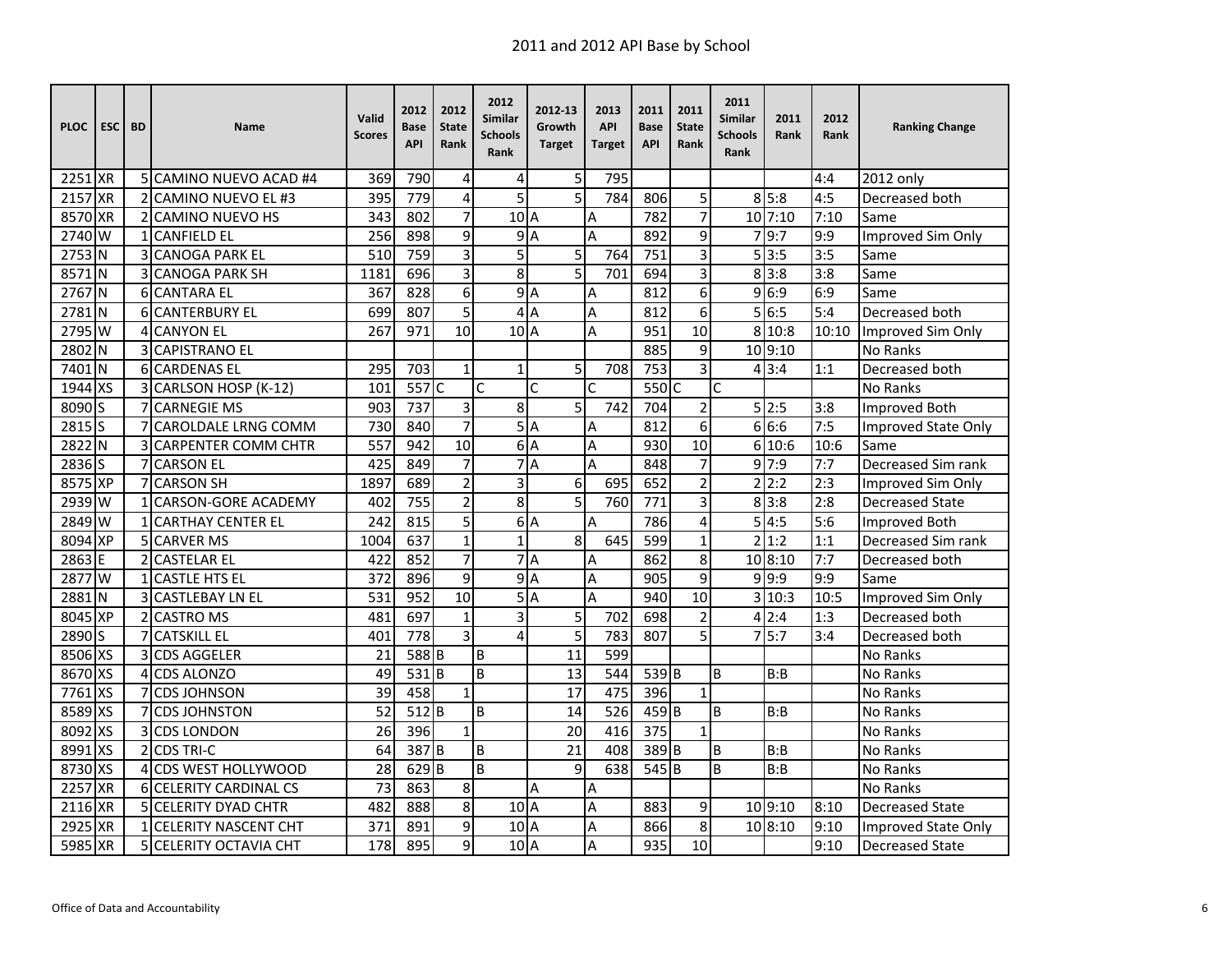| <b>PLOC</b>                | <b>ESC</b> | <b>BD</b>     | Name                           | Valid<br><b>Scores</b> | 2012<br>Base<br><b>API</b> | 2012<br><b>State</b><br>Rank | 2012<br><b>Similar</b><br><b>Schools</b><br>Rank | 2012-13<br>Growth<br><b>Target</b> | 2013<br><b>API</b><br><b>Target</b> | 2011<br><b>Base</b><br><b>API</b> | 2011<br><b>State</b><br>Rank | 2011<br><b>Similar</b><br><b>Schools</b><br>Rank | 2011<br>Rank | 2012<br><b>Rank</b> | <b>Ranking Change</b>      |
|----------------------------|------------|---------------|--------------------------------|------------------------|----------------------------|------------------------------|--------------------------------------------------|------------------------------------|-------------------------------------|-----------------------------------|------------------------------|--------------------------------------------------|--------------|---------------------|----------------------------|
| 5184 XR                    |            |               | <b>6ICELERITY PALMATI</b>      | 108                    | 866                        | 8                            | 10 <sub>A</sub>                                  |                                    | Α                                   |                                   |                              |                                                  |              | 8:10                | 2012 only                  |
| 2118 XR                    |            |               | <b>5 ICELERITY TROIKA CHTR</b> | 230                    | 966                        | 10                           | 10 <sub>A</sub>                                  |                                    | A                                   | 970                               | 10                           |                                                  | 10 10:10     | 10:10               | Same                       |
| 8719 XR                    |            |               | 2 CENTRAL CITY VALUE           | 290                    | 738                        | 4                            | 10                                               | 5                                  | 743                                 | 738                               | 5                            |                                                  | 9 5:9        | 4:10                | Improved Sim Only          |
| 8580 XS                    |            |               | <b>2 CENTRAL HS</b>            | 195                    | 427 <sub>B</sub>           |                              | B                                                | $\overline{19}$                    | 446                                 | 440 B                             |                              | B                                                | B:B          |                     | <b>No Ranks</b>            |
| 2945                       | W          |               | <b>CENTURY PARK EL</b>         | 236                    | 790                        | 4                            | 10                                               | 5                                  | 795                                 | 743                               | $\overline{2}$               |                                                  | 6 2:6        | 4:10                | Improved Both              |
| 8586 XR                    |            |               | 6 CHAMPS                       | 655                    | 798                        | $\overline{7}$               | 3                                                | $\overline{2}$                     | 800                                 | 784                               | 7                            |                                                  | 67:6         | 7:3                 | Decreased Sim rank         |
| 2959 N                     |            | 3             | <b>CHANDLER EL</b>             | 313                    | 873                        | 8                            |                                                  | 9A                                 | Α                                   | 863                               | 8                            |                                                  | 10 8:10      | 8:9                 | Decreased Sim rank         |
| 2986 S                     |            |               | <b>CHAPMAN EL</b>              | 252                    | 877                        | 8                            | 10 <sub>A</sub>                                  |                                    | A                                   | 863                               | 8                            |                                                  | 10 8:10      | 8:10                | Same                       |
| 3002 W                     |            |               | <b>1 ICHARNOCK ROAD EL</b>     | 228                    | 796                        | 4                            | 5                                                | 4                                  | 800                                 | 784                               | 4                            | 5                                                | 4:5          | 4:5                 | Same                       |
| 3014 N                     |            |               | <b>6</b> CHASE EL              | 421                    | 780                        | 4                            | 4                                                | 5                                  | 785                                 | 776                               | 4                            |                                                  | 5 4:5        | 4:4                 | Decreased Sim rank         |
| 3027                       | N          | 3             | <b>CHATSWORTH PARK EL</b>      | 260                    | 858                        | $\overline{7}$               |                                                  | 5A                                 | A                                   | 855                               | 8                            | 5                                                | 8:5          | 7:5                 | <b>Decreased State</b>     |
| 8583 N                     |            |               | <b>3ICHATSWORTH SH</b>         | 1751                   | 718                        | 3                            | 4                                                | 5                                  | 723                                 | 731                               | 4                            | 5                                                | 4:5          | 3:4                 | Decreased both             |
| 7640 E                     |            | 2             | <b>CHAVEZ EL</b>               | 219                    | 761                        | 3                            | 3                                                | 5                                  | 766                                 | 766                               | 3                            |                                                  | 513:5        | 3:3                 | Decreased Sim rank         |
| 7715 XP                    |            |               | 6 CHAVEZ LA-ARTES              | 296                    | 632                        | $\mathbf{1}$                 | $\overline{1}$                                   | 8                                  | 640                                 |                                   |                              |                                                  |              | 1:1                 | 2012 only                  |
| 7717 XP                    |            |               | <b>6ICHAVEZ LA-ASE</b>         | 254                    | 648                        | $\mathbf{1}$                 | $\overline{2}$                                   | 8                                  | 656                                 |                                   |                              |                                                  |              | 1:2                 | 2012 only                  |
| 7716 XP                    |            |               | 6 CHAVEZ LA-SJ HUM AC          | 321                    | 727                        | 4                            | 6                                                | 5                                  | 732                                 |                                   |                              |                                                  |              | 4:6                 | 2012 only                  |
| 8901                       | <b>XP</b>  |               | <b>6ICHAVEZ LA-TCHR PREP</b>   | 271                    | 577                        | $\mathbf 1$                  | 3                                                | 11                                 | 588                                 |                                   |                              |                                                  |              | 1:3                 | 2012 only                  |
| 3041                       | W          |               | <b>4ICHEREMOYA EL</b>          | 181                    | 844                        | $\overline{7}$               |                                                  | 9A                                 | Α                                   | 818                               | 6                            |                                                  | 6 6:6        | 7:9                 | Improved Both              |
| 8688 XS                    |            |               | <b>CHEVIOT HILLS HS</b>        | 33                     | 584 B                      |                              | B                                                | 11                                 | 595                                 | 621B                              |                              | B                                                | B:B          |                     | No Ranks                   |
| 8452 XR                    |            |               | <b>CHIME CHARTER MS</b>        | 121                    | 795                        | 5                            | $\mathbf{1}$                                     | 5                                  | 800                                 | 788                               | 6                            |                                                  | 16:1         | 5:1                 | <b>Decreased State</b>     |
| 2020 XR                    |            |               | 4 CHIME SCHWARZENEGGER         | 309                    | 852                        | $\overline{7}$               |                                                  | 6A                                 | Α                                   | 839                               | 7                            |                                                  | 1 7:1        | 7:6                 | Improved Sim Only          |
| 3068 W                     |            |               | 1 CIENEGA EL                   | 421                    | 768                        | 3                            | 5                                                | 5                                  | 773                                 | 777                               | 4                            | 7                                                | 4:7          | 3:5                 | Decreased both             |
| 3082                       | W          |               | <b>1 CIMARRON EL</b>           | 214                    | 770                        | 3                            | 6                                                | 5                                  | 775                                 | 736                               | $\overline{2}$               |                                                  | 4 2:4        | 3:6                 | Improved Both              |
| 2160 XR                    |            | 4             | <b>CITIZENS OF THE WLD</b>     | 48                     | 928                        | 10                           |                                                  | А                                  | Α                                   |                                   |                              |                                                  |              |                     | <b>No Ranks</b>            |
| 8801                       | <b>XS</b>  | $\mathcal{L}$ | <b>CITY OF ANGELS</b>          | 824                    | 630 <sub>B</sub>           |                              | B                                                | 9                                  | 639                                 | $611$ B                           |                              | B                                                | B:B          |                     | No Ranks                   |
| 3096 E                     |            |               | 5 CITY TERRACE EL              | 277                    | 800                        | 5                            |                                                  | 8A                                 | A                                   | 795                               | 5                            |                                                  | 5:7          | 5:8                 | Improved Sim Only          |
| 8500 XP                    |            |               | <b>2 CIVITAS LEADERSHIP</b>    | 234                    | 585                        | $\mathbf{1}$                 | 3                                                | 11                                 | 596                                 | 564                               | $\mathbf{1}$                 |                                                  | 1 1:1        | 1:3                 | Improved Sim Only          |
| 7028 XR                    |            |               | OCLAS AFFIRMATION              | 224                    | 730                        | $\overline{2}$               | $\mathbf{1}$                                     | 5                                  | 735                                 | 705                               | $\mathbf{1}$                 |                                                  | 1 1:1        | 2:1                 | <b>Improved State Only</b> |
| 8590 N                     |            |               | <b>3ICLEVELAND SH</b>          | 2463                   | 789                        | $\overline{7}$               | $\overline{9}$                                   | 5                                  | 794                                 | 748                               | 5                            |                                                  | 6!5:6        | 7:9                 | <b>Improved Both</b>       |
| 3110                       | F          |               | <b>5 CLIFFORD EL</b>           | 126                    | 844                        | $\overline{7}$               |                                                  | 6A                                 | Α                                   | 818                               | 6                            |                                                  | 5 6:5        | 7:6                 | Improved Both              |
| 8062 E                     |            |               | 2 CLINTON MS                   | 907                    | 639                        | $\mathbf{1}$                 | $\mathbf{1}$                                     | 8                                  | 647                                 | 615                               | $\mathbf{1}$                 |                                                  | 1 1:1        | 1:1                 | Same                       |
| $3123 \overline{\text{W}}$ |            |               | 1 CLOVER EL                    | 313                    | 957                        | $\overline{10}$              | 9                                                | A                                  | A                                   | 955                               | $\overline{10}$              |                                                  | 8 10:8       | 10:9                | Improved Sim Only          |
| 8245 W                     |            | 1             | <b>COCHRAN MS</b>              | 1084                   | 662                        | $\mathbf 1$                  | $\overline{3}$                                   | $\overline{7}$                     | 669                                 | 664                               | $\mathbf{1}$                 |                                                  | 5 1:5        | 1:3                 | Decreased Sim rank         |
| 6342 W                     |            |               | <b>4ICOEUR D ALENE EL</b>      | 273                    | 926                        | 10                           | 9A                                               |                                    | A                                   | 900                               | 9                            |                                                  | 79:7         | 10:9                | <b>Improved Both</b>       |
| 3137                       | N          |               | 6 COHASSET EL                  | 368                    | 792                        | 4                            | 7                                                | 5                                  | 797                                 | 761                               | 3                            |                                                  | 5 3:5        | 4:7                 | Improved Both              |
| 3151                       | ΙN         |               | 3 COLDWATER CYN EL             | 459                    | 846                        | $\overline{7}$               | 10A                                              |                                    | A                                   | 835                               | $\overline{7}$               |                                                  | 10 7:10      | 7:10                | Same                       |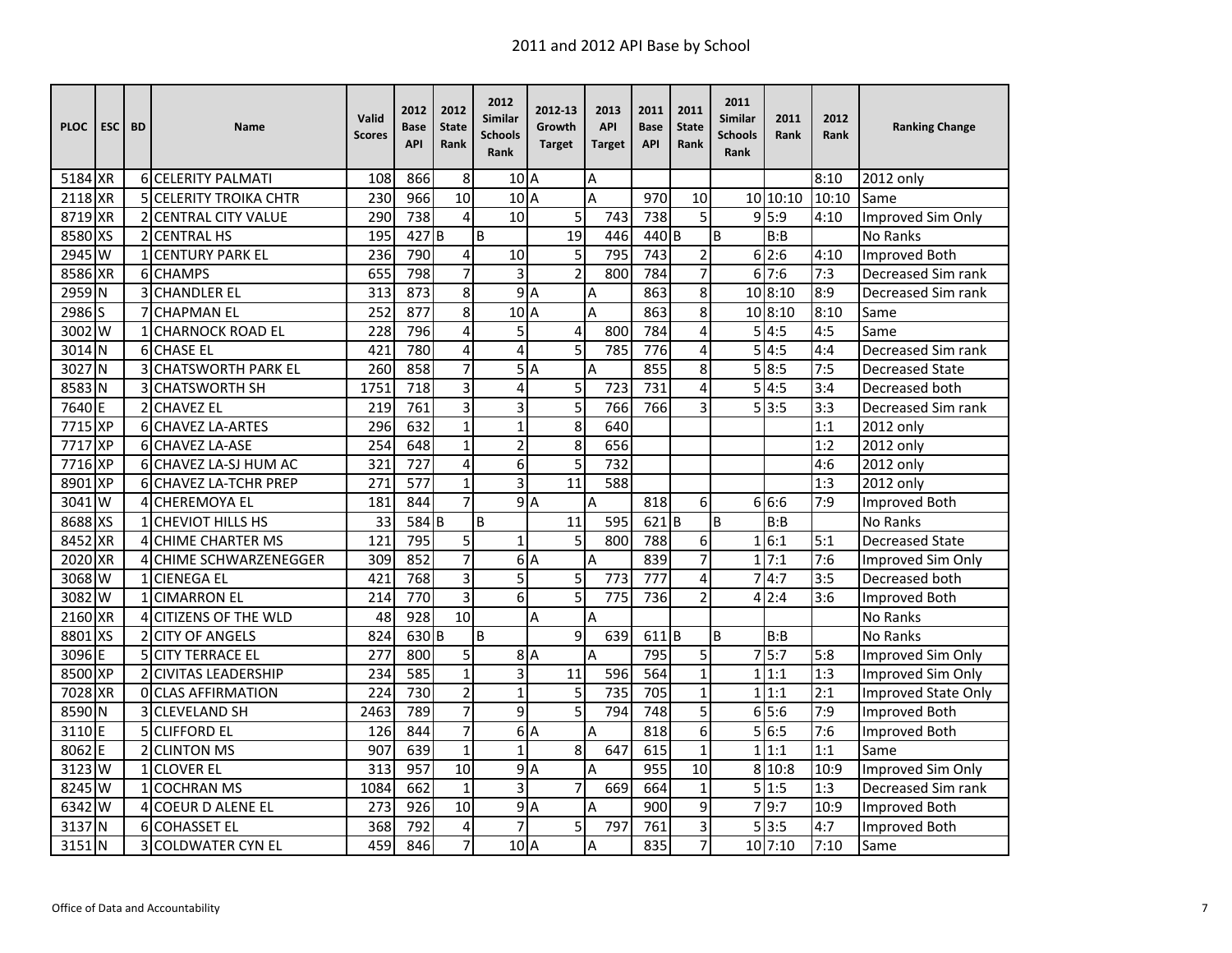| <b>PLOC</b>       | <b>ESC</b> | <b>BD</b> | Name                          | Valid<br><b>Scores</b> | 2012<br>Base<br><b>API</b> | 2012<br><b>State</b><br>Rank | 2012<br>Similar<br><b>Schools</b><br>Rank | 2012-13<br>Growth<br><b>Target</b> | 2013<br><b>API</b><br><b>Target</b> | 2011<br><b>Base</b><br><b>API</b> | 2011<br><b>State</b><br>Rank | 2011<br><b>Similar</b><br><b>Schools</b><br>Rank | 2011<br>Rank | 2012<br>Rank | <b>Ranking Change</b>      |
|-------------------|------------|-----------|-------------------------------|------------------------|----------------------------|------------------------------|-------------------------------------------|------------------------------------|-------------------------------------|-----------------------------------|------------------------------|--------------------------------------------------|--------------|--------------|----------------------------|
| 3164 N            |            |           | 3 COLFAX EL                   | 400                    | 928                        | 10                           |                                           | 9A                                 | A                                   | 910                               | 9                            |                                                  | 79:7         | 10:9         | Improved Both              |
| 3178 XP           |            |           | 1 COLISEUM EL                 | 150                    | 704                        | $\mathbf{1}$                 | 5                                         | 5                                  | 709                                 | 656                               | $\mathbf{1}$                 |                                                  | 2 1:2        | 1:5          | Improved Sim Only          |
| 7432 N            |            |           | 6 COLUMBUS AVE EL             | 349                    | 776                        | 3                            | $\overline{7}$                            | $\overline{5}$                     | 781                                 | 788                               | 4                            |                                                  | 74:7         | 3:7          | <b>Decreased State</b>     |
| 8102              | IΝ         |           | <b>COLUMBUS MS</b>            | 795                    | 741                        | 3                            | 6                                         | $\overline{5}$                     | 746                                 | 692                               | $\overline{2}$               |                                                  | 4 2:4        | 3:6          | <b>Improved Both</b>       |
| 8587              | <b>XR</b>  | 6         | <b>COMM CHTR EARLY COLL</b>   | 320                    | 838                        | 9                            | 10 <sub>A</sub>                           |                                    | A                                   | 803                               | 8                            |                                                  | 10 8:10      | 9:10         | Improved State Only        |
| 3192              | E          |           | <b>COMMONWEALTH EL</b>        | 621                    | 848                        | 7                            | 10 <sub>A</sub>                           |                                    | A                                   | 861                               | 8                            |                                                  | 10 8:10      | 7:10         | <b>Decreased State</b>     |
| 8453 XR           |            |           | <b>6 COMMUNITY CHARTER MS</b> | 335                    | 867                        | 8                            | 10A                                       |                                    | A                                   | 837                               | $\overline{8}$               |                                                  | 10 8:10      | 8:10         | Same                       |
| 2741 W            |            | 4         | <b>COMMUNITY MAG CHT SC</b>   | 326                    | 962                        | $\overline{10}$              | 10A                                       |                                    | A                                   | 930                               | 10                           |                                                  | 8 10:8       | 10:10        | Improved Sim Only          |
| $3205$ S          |            |           | <b>COMPTON EL</b>             | 204                    | 753                        | $\overline{2}$               | $\overline{7}$                            | $\overline{5}$                     | 758                                 | $\overline{725}$                  | $\overline{c}$               |                                                  | 5 2:5        | 2:7          | Improved Sim Only          |
| 8517 XP           |            | 2         | <b>CONTRERAS LC</b>           | 667                    | 650                        | $\overline{2}$               | $\overline{2}$                            | 8                                  | 658                                 | 652                               | $\overline{2}$               |                                                  | 4 2:4        | 2:2          | Decreased Sim rank         |
| 3219 <sub>s</sub> |            |           | <b>5 CORONA EL</b>            | 800                    | 754                        | $\overline{2}$               | $\overline{c}$                            | 5                                  | 759                                 | 754                               | 3                            |                                                  | 4 3:4        | 2:2          | Decreased both             |
| 8516 XP           |            |           | 2 CORTINES SCH OF VPA         | 1112                   | 733                        | $\overline{a}$               | 4                                         | 5                                  | 738                                 | 718                               | 4                            |                                                  | 2 4:2        | 4:4          | Improved Sim Only          |
| 5016 N            |            |           | <b>6</b> COUGHLIN EL          | 372                    | 744                        | $\overline{2}$               | 3                                         | 5                                  | 749                                 | 752                               | 3                            |                                                  | 4 3:4        | 2:3          | Decreased both             |
| 3260 W            |            |           | 4 COWAN EL                    | 244                    | 840                        | $\overline{7}$               |                                           | 6A                                 | A                                   | 852                               | 7                            |                                                  | 47:4         | 7:6          | Improved Sim Only          |
| 8654 XR           |            |           | 1 CRENSHAW ARTS-TECH          | 187                    | 703                        | $\overline{3}$               | 9                                         | $\overline{5}$                     | 708                                 | 679                               | $\overline{2}$               |                                                  | 9 2:9        | 3:9          | Improved State Only        |
| 8596 XP           |            |           | 1 CRENSHAW SH                 | 832                    | 566                        | $\mathbf{1}$                 | $\overline{\mathbf{3}}$                   | 12                                 | 578                                 | 554                               | $\mathbf{1}$                 |                                                  | 2 1:2        | 1:3          | Improved Sim Only          |
| 3288 W            |            |           | 1 CRESCENT HTS L/A/S/J        | 247                    | 822                        | 6                            |                                           | 7A                                 | A                                   | 779                               | 4                            |                                                  | 4 4:4        | 6:7          | <b>Improved Both</b>       |
| 3302              | S          |           | <b>CRESTWOOD ST EL</b>        | 343                    | 840                        | 7                            | Ψ                                         | ΙA                                 | Α                                   | 796                               | 5                            |                                                  | 1 5:1        | 7:3          | Improved Both              |
| 5983 XR           |            |           | <b>CROWN PREP ACAD</b>        | 168                    | 801                        | 5                            | 10A                                       |                                    | A                                   | 764                               | 3                            |                                                  |              | 5:10         | 2012 only                  |
| 3284 XR           |            |           | 5 CTR ADV LEARNING            | 187                    | 816                        | 5                            |                                           | 8A                                 | A                                   | 821                               | 6                            |                                                  | 10 6:10      | 5:8          | Decreased both             |
| 8103S             |            | 7         | <b>CURTISS MS</b>             | 646                    | 704                        | $\overline{2}$               | 6                                         | 5                                  | 709                                 | 706                               | $\overline{2}$               |                                                  | 6 2:6        | 2:6          | Same                       |
| 3329E             |            |           | <b>5 DAHLIA HTS EL</b>        | 261                    | 859                        | $\overline{7}$               |                                           | 5A                                 | A                                   | 849                               | 7                            |                                                  | 47:4         | 7:5          | Improved Sim Only          |
| 8104 <sub>S</sub> |            |           | <b>7 DANA MS</b>              | 1426                   | 733                        | 3                            | $\overline{2}$                            | 5                                  | 738                                 | 716                               | $\overline{3}$               |                                                  | 3 3:3        | 3:2          | Decreased Sim rank         |
| 2126 XR           |            |           | <b>1 DANTZLER CHARTER EL</b>  | 155                    | 793                        | 4                            | 9                                         | 5                                  | 798                                 | 791                               | 5                            |                                                  |              | 4:9          | <b>Decreased State</b>     |
| 8579 XR           |            | 4         | <b>DANTZLER PREP CHT HS</b>   | 216                    | 614                        | $\mathbf{1}$                 | 5                                         | 9                                  | 623                                 | 597                               | $\mathbf{1}$                 |                                                  | 31:3         | 1:5          | Improved Sim Only          |
| 8451 XR           |            |           | 1 DANTZLER PREP CHT MS        | 233                    | 643                        | $\mathbf{1}$                 | $\mathbf{1}$                              | 8                                  | 651                                 | 723                               | $\overline{3}$               |                                                  | 63:6         | 1:1          | Decreased both             |
| 3335 N            |            |           | <b>3IDANUBE EL</b>            | 303                    | 860                        | $\overline{7}$               |                                           | 8A                                 | A                                   | 836                               | 7                            |                                                  | 77:7         | 7:8          | Improved Sim Only          |
| 3340 N            |            |           | <b>3 DARBY EL</b>             | 298                    | $\overline{901}$           | $\overline{9}$               |                                           | 6A                                 | A                                   | 899                               | $\overline{9}$               |                                                  | 79:7         | 9:6          | Decreased Sim rank         |
| 3356 E            |            |           | 5 DAYTON HEIGHTS EL           | 347                    | 824                        | 6                            |                                           | 8A                                 | A                                   | 801                               | $\overline{5}$               |                                                  | 8 5:8        | 6:8          | <b>Improved State Only</b> |
| 8827              | <b>XR</b>  |           | 2 DE LA HOYA ANIMO SH         | 435                    | 744                        | 5                            | 8                                         | 5                                  | 749                                 | 744                               | 5                            |                                                  | 9 5:9        | 5:8          | Decreased Sim rank         |
| 2301              | ls         |           | DE LA TORRE JR EL             | 491                    | 774                        | 3                            | $\overline{7}$                            | $\overline{5}$                     | 779                                 | 772                               | $\overline{3}$               |                                                  | 6 3:6        | 3:7          | Improved Sim Only          |
| 3377              | IΝ         |           | <b>3 DEARBORN EL</b>          | 326                    | 842                        | 7                            |                                           | 3A                                 | Α                                   | 833                               | 7                            |                                                  | 2 7:2        | 7:3          | Improved Sim Only          |
| 3384S             |            |           | 7 DEL AMO EL                  | 244                    | 807                        | 5                            |                                           | 7A                                 | Α                                   | 827                               | 6                            |                                                  | 96:9         | 5:7          | Decreased both             |
| 2386 E            |            |           | 2 DEL OLMO EL                 | 511                    | 848                        | $\overline{7}$               | $102$ A                                   |                                    | A                                   | 823                               | 6                            |                                                  | 10 6:10      | 7:10         | Improved State Only        |
| 3397 E            |            |           | <b>5 DELEVAN DRIVE EL</b>     | 321                    | 900                        | 9                            |                                           | 8A                                 | A                                   | 896                               | 9                            |                                                  | 10 9:10      | 9:8          | Decreased Sim rank         |
| 3315 E            |            |           | 2 DENA EL                     | 363                    | 726                        | $\mathbf{1}$                 | $\overline{3}$                            | 5                                  | 731                                 | 708                               | $\mathbf{1}$                 |                                                  | 3 1:3        | 1:3          | Same                       |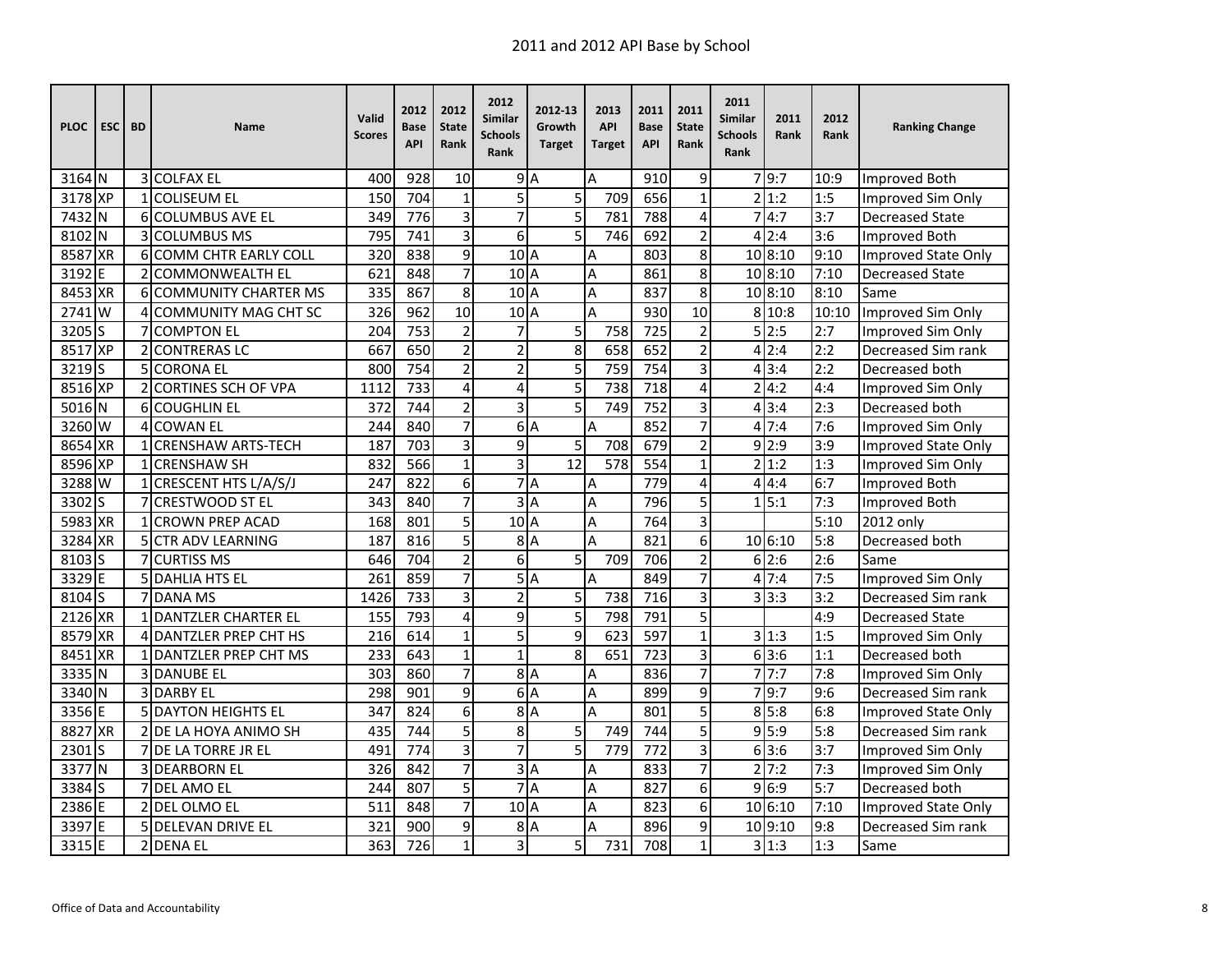| <b>PLOC</b>        | <b>ESC</b> | <b>BD</b> | <b>Name</b>                   | Valid<br><b>Scores</b> | 2012<br>Base<br><b>API</b> | 2012<br><b>State</b><br>Rank | 2012<br>Similar<br><b>Schools</b><br>Rank | 2012-13<br>Growth<br><b>Target</b> | 2013<br><b>API</b><br><b>Target</b> | 2011<br><b>Base</b><br><b>API</b> | 2011<br><b>State</b><br>Rank | 2011<br>Similar<br><b>Schools</b><br>Rank | 2011<br>Rank | 2012<br>Rank | <b>Ranking Change</b>      |
|--------------------|------------|-----------|-------------------------------|------------------------|----------------------------|------------------------------|-------------------------------------------|------------------------------------|-------------------------------------|-----------------------------------|------------------------------|-------------------------------------------|--------------|--------------|----------------------------|
| $3425$ S           |            |           | <b>7 DENKER EL</b>            | 509                    | 839                        | $\overline{7}$               |                                           | 8A                                 | Α                                   | 839                               | 7                            |                                           | 9 7:9        | 7:8          | Decreased Sim rank         |
| 8605 XR            |            |           | 6 DISCOVERY CH PREP #2        | 240                    | 767                        | 6                            | $\overline{9}$                            | 5                                  | 772                                 | 725                               | 4                            |                                           | 9 4:9        | 6:9          | Improved State Only        |
| 3438 N             |            |           | <b>3 DIXIE CANYON EL</b>      | 396                    | 892                        | 9                            |                                           | 4A                                 | Α                                   | 889                               | 9                            |                                           | 6 9:6        | 9:4          | Decreased Sim rank         |
| 8110 <sub>S</sub>  |            |           | <b>DODSON MS</b>              | 1750                   | 853                        | 8                            |                                           | 8A                                 | A                                   | 843                               | 8                            |                                           | 9 8:9        | 8:8          | Decreased Sim rank         |
| 3452S              |            |           | <b>7 DOLORES EL</b>           | 392                    | 832                        | 6                            |                                           | 8A                                 | A                                   | 834                               | 7                            |                                           | 9'7:9        | 6:8          | Decreased both             |
| 3466 S             |            |           | <b>7IDOMINGUEZ EL</b>         | $\overline{377}$       | 789                        | 4                            | $\overline{6}$                            | 5                                  | 794                                 | 758                               | 3                            | $\overline{2}$                            | 3:2          | 4:6          | <b>Improved Both</b>       |
| 3479 E             |            |           | <b>5IDORRIS PLACE EL</b>      | 215                    | 884                        | $\overline{8}$               | 10A                                       |                                    | A                                   | 852                               | 7                            |                                           | 9'7:9        | 8:10         | <b>Improved Both</b>       |
| 8600 XP            |            |           | 1 DORSEY SH                   | 854                    | 625                        | $\mathbf 1$                  | 6                                         | 9                                  | 634                                 | 596                               | $\mathbf{1}$                 | 3                                         | 1:3          | 1:6          | Improved Sim Only          |
| 2125 XR            |            |           | 1 DOUGLASS ACADEMY EL         | 183                    | 730                        | $\overline{2}$               | $\overline{c}$                            | $\overline{5}$                     | 735                                 | 785                               | 4                            |                                           | 74:7         | 2:2          | Decreased both             |
| 8624 XR            |            |           | 1 DOUGLASS ACADEMY HS         | 299                    | 645                        | $\mathbf 1$                  | 4                                         | 8                                  | 653                                 | 647                               | $\overline{2}$               | 7                                         | 2:7          | 1:4          | Decreased both             |
| 8450 XR            |            |           | DOUGLASS ACADEMY MS           | 273                    | 675                        | $\mathbf{1}$                 | 5                                         | 6                                  | 681                                 | 692                               | $\overline{2}$               |                                           | 5 2:5        | 1:5          | <b>Decreased State</b>     |
| 4765 XR            |            |           | <b>2IDOWNTOWN VALUE SCH</b>   | 352                    | 815                        | 5                            |                                           | 9A                                 | A                                   | 800                               | 5                            |                                           | 9 5:9        | 5:9          | Same                       |
| 8738 E             |            |           | 2 DOWNTWN BUSINESS MAG        | 789                    | 815                        | 8                            | $\mathsf{g}$                              | ΙA                                 | А                                   | 784                               | $\overline{7}$               |                                           | 77:7         | 8:9          | Improved Both              |
| 8112 XP            |            |           | 7 DREW MS                     | 1020                   | 614                        | $\mathbf{1}$                 | $\overline{1}$                            | 9                                  | 623                                 | 575                               | $\mathbf{1}$                 | $\mathbf{1}$                              | 1:1          | 1:1          | Same                       |
| 3493 N             |            |           | 6 DYER EL                     | 486                    | 818                        | 6                            |                                           | 9A                                 | Α                                   | 835                               | 7                            |                                           | $10$ 7:10    | 6:9          | Decreased both             |
| 3507               | ΙE         |           | <b>5 EAGLE ROCK EL</b>        | 693                    | 875                        | 8                            |                                           | 6A                                 | A                                   | 851                               | $\overline{7}$               |                                           | 47:4         | 8:6          | Improved Both              |
| 8614 E             |            |           | <b>5 EAGLE ROCK HS</b>        | 1988                   | 773                        | 6                            | $\overline{c}$                            | 5                                  | 778                                 | 746                               | 5                            |                                           | 3 5:3        | 6:2          | <b>Improved State Only</b> |
| 8578 XS            |            |           | <b>7 JEAGLE TREE CONTN HS</b> | 36                     | 531B                       |                              | В                                         | $\overline{13}$                    | 544                                 | 514B                              |                              | B                                         | B:B          |              | No Ranks                   |
| 8788 XS            |            |           | <b>3 EARHART HS</b>           | 34                     | 524 B                      |                              | $\overline{B}$                            | 14                                 | 538                                 | $602$ <sub>B</sub>                |                              | B                                         | B:B          |              | No Ranks                   |
| 7687 XR            |            |           | <b>5 EARLY COLL ACAD</b>      | 202                    | 675                        | $\overline{2}$               | 4                                         | 6                                  | 681                                 |                                   |                              |                                           |              | 2:4          | 2012 only                  |
| 8607 XP            |            |           | 6 EAST VALLEY SH              | 669                    | 620                        | $\mathbf{1}$                 | 3                                         | 9                                  | 629                                 | 651                               | $\overline{2}$               |                                           | 2:7          | 1:3          | Decreased both             |
| 3521               | ΙE         |           | 2 EASTMAN EL                  | 759                    | 742                        | $\overline{2}$               | $\overline{c}$                            | 5                                  | 747                                 | 702                               | $\mathbf{1}$                 |                                           | 1 1:1        | 2:2          | Improved Both              |
| 8113 <sub>IS</sub> |            |           | 7 EDISON MS                   | 1104                   | 703                        | $\overline{2}$               | 6                                         | 5                                  | 708                                 | 661                               | $\mathbf{1}$                 |                                           | 3 1:3        | 2:6          | Improved Both              |
| 8770 XS            |            |           | 6 EINSTEIN HS                 | 35                     | 554 B                      |                              | B                                         | 12                                 | 566                                 | 463 B                             |                              | B                                         | B:B          |              | <b>No Ranks</b>            |
| 8617 XR            |            |           | 3 EL CAMINO REAL CH HS        | 2502                   | 838                        | 9                            |                                           | 4A                                 | A                                   | 804                               | 8                            |                                           | 3 8:3        | 9:4          | <b>Improved Both</b>       |
| 3541 N             |            |           | 6 EL DORADO EL                | 358                    | 778                        | $\overline{3}$               | 5                                         | 5                                  | 783                                 | 759                               | 3                            |                                           | 3 3:3        | 3:5          | Improved Sim Only          |
| 3545 N             |            |           | 3 EL ORO EL                   | 317                    | 900                        | 9                            |                                           | 7A                                 | Α                                   | 889                               | 9                            |                                           | 2 9:2        | 9:7          | Improved Sim Only          |
| 3562               | l E        |           | 5 EL SERENO EL                | 302                    | 810                        | 5                            |                                           | 6A                                 | A                                   | 784                               | 4                            | 4                                         | 4:4          | 5:6          | Improved Both              |
| 8118E              |            |           | 2 EL SERENO MS                | 1329                   | $\overline{725}$           | $\mathbf 2$                  | 3                                         | 5                                  | 730                                 | 685                               | $\overline{2}$               |                                           | 2 2:2        | 2:3          | Improved Sim Only          |
| 2680 XS            |            |           | <b>3 ELEMENTARY CDS</b>       |                        |                            |                              |                                           |                                    |                                     |                                   |                              |                                           |              |              | <b>No Ranks</b>            |
| 3548 S             |            |           | 5 ELIZABETH LC                | 1334                   | 724                        | 4                            | 8                                         | 5                                  | 729                                 | 714                               | 4                            |                                           | 8 4:8        | 4:8          | Same                       |
| 8930 XS            |            |           | 1 ELLINGTON HS                | 25                     | 498 <sub>B</sub>           |                              | B                                         | $\overline{15}$                    | 513                                 | 378 B                             |                              | B                                         | B:B          |              | No Ranks                   |
| 3575 E             |            |           | 5 ELYSIAN HEIGHTS EL          | 171                    | 824                        | 6                            |                                           | 7A                                 | Α                                   | 808                               | 5                            |                                           | 65:6         | 6:7          | Improved Both              |
| 3589 N             |            |           | 3 EMELITA EL                  | 258                    | 827                        | 6                            |                                           | 5A                                 | A                                   | 846                               | $\overline{7}$               |                                           | 8 7:8        | 6:5          | Decreased both             |
| 8123               | l W        |           | 4 EMERSON MS                  | 765                    | 765                        | 4                            | $\mathbf{1}$                              | 5                                  | 770                                 | 740                               | 4                            | $\overline{2}$                            | 4:2          | 4:1          | Decreased Sim rank         |
| 3610 N             |            |           | <b>3 ENADIA EL</b>            | 122                    | 861                        | 8                            | 10 A                                      |                                    | A                                   | 838                               | 7                            |                                           | 7!7:7        | 8:10         | Improved Both              |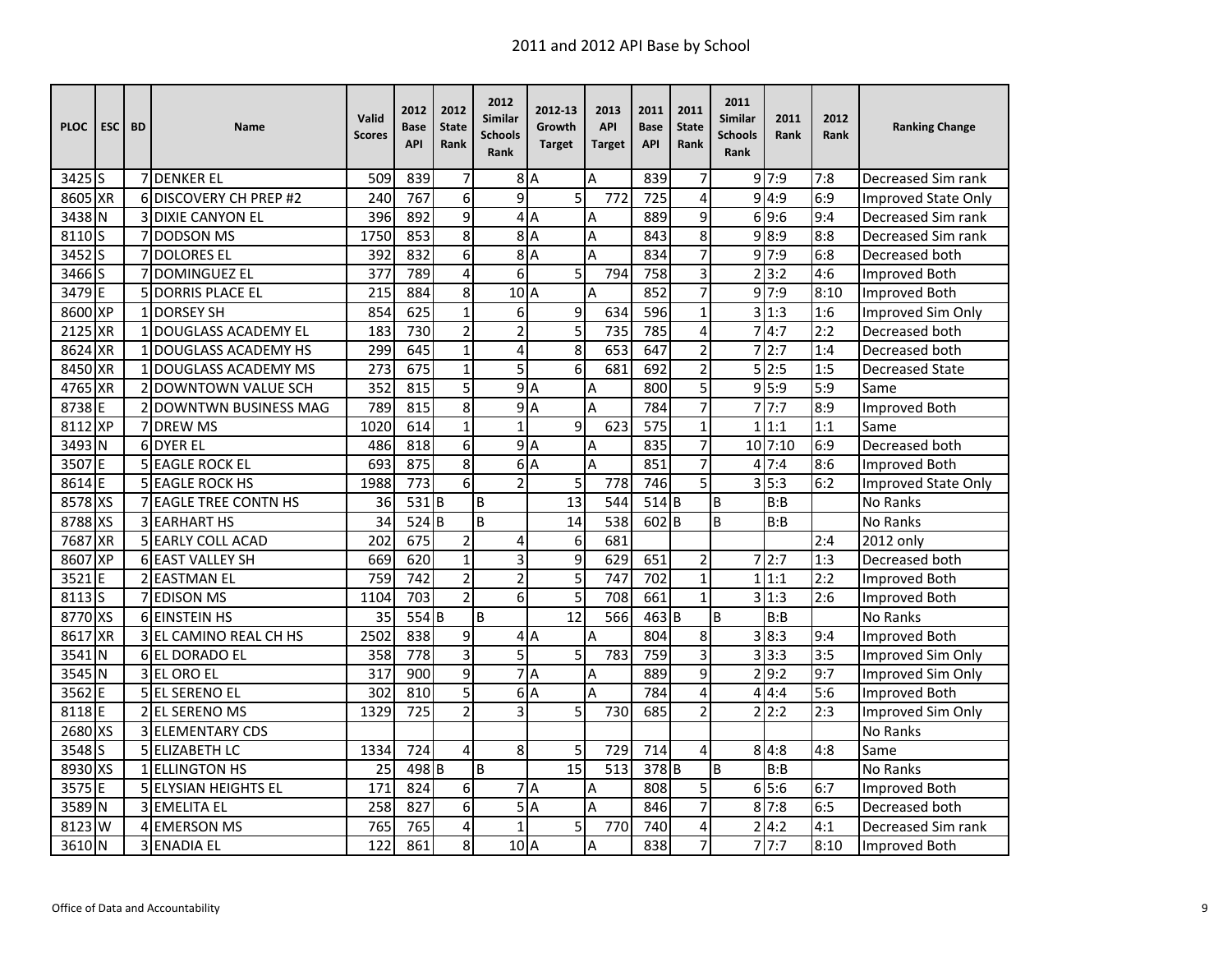| <b>PLOC</b>       | <b>ESC</b> | <b>BD</b> | <b>Name</b>                   | Valid<br><b>Scores</b> | 2012<br><b>Base</b><br><b>API</b> | 2012<br><b>State</b><br>Rank | 2012<br>Similar<br><b>Schools</b><br>Rank | 2012-13<br>Growth<br><b>Target</b> | 2013<br><b>API</b><br><b>Target</b> | 2011<br><b>Base</b><br><b>API</b> | 2011<br><b>State</b><br>Rank | 2011<br><b>Similar</b><br><b>Schools</b><br>Rank | 2011<br>Rank | 2012<br>Rank | <b>Ranking Change</b>  |
|-------------------|------------|-----------|-------------------------------|------------------------|-----------------------------------|------------------------------|-------------------------------------------|------------------------------------|-------------------------------------|-----------------------------------|------------------------------|--------------------------------------------------|--------------|--------------|------------------------|
| 3616 N            |            |           | 4 ENCINO EL                   | 317                    | 950                               | 10                           | $102$ A                                   |                                    | A                                   | 936                               | 10                           |                                                  | 10 10:10     | 10:10        | Same                   |
| 5163 XR           |            |           | <b>2 ENDEAVOR COLL PREP</b>   | 248                    | 877                               | 8                            | 10A                                       |                                    | A                                   | 848                               | $\overline{7}$               |                                                  | $10$ 7:10    | 8:10         | Improved State Only    |
| 8215 XR           |            |           | 5 ENVIRONMNTL SCI&TECH        | 412                    | 871                               | $\overline{10}$              | 10A                                       |                                    | Α                                   | 886                               | $\overline{10}$              |                                                  | 10 10:10     | 10:10        | Same                   |
| 2154              | <b>XR</b>  |           | 2 EQUITAS ACAD CHT SCH        | 127                    | 868                               | 8                            | 10 <sub>A</sub>                           |                                    | A                                   | 882                               | 9                            |                                                  |              | 8:10         | <b>Decreased State</b> |
| 3630              | N          |           | <b>3 ERWIN EL</b>             | 511                    | 797                               | 4                            | 5                                         | 3                                  | 800                                 | 812                               | 6                            |                                                  | 8 6:8        | 4:5          | Decreased both         |
| 6873              | S          |           | <b>5 ESCALANTE EL</b>         | 427                    | 735                               | $\overline{2}$               | 3                                         | $\overline{5}$                     | 740                                 | 720                               | $\mathbf{1}$                 |                                                  | 2 1:2        | 2:3          | <b>Improved Both</b>   |
| 3220 S            |            |           | 5 ESCUTIA PC                  |                        |                                   |                              |                                           |                                    |                                     |                                   |                              |                                                  |              |              | No Ranks               |
| 3640 S            |            |           | <b>7 ESHELMAN EL</b>          | 403                    | 842                               | $\overline{7}$               | $10$ <sup>A</sup>                         |                                    | A                                   | 819                               | 6                            |                                                  | 9 6:9        | 7:10         | <b>Improved Both</b>   |
| $2383$ E          |            |           | 2 ESPERANZA EL                | 520                    | 699                               | $\mathbf{1}$                 | $\overline{c}$                            | 5                                  | 704                                 | 681                               | $\mathbf 1$                  |                                                  | 2 1:2        | 1:2          | Same                   |
| 2942 E            |            |           | <b>ESTRELLA EL</b>            | 304                    | 725                               | $\mathbf 1$                  | 3                                         | 5                                  | 730                                 | 704                               | $\mathbf 1$                  |                                                  | 2 1:2        | 1:3          | Improved Sim Only      |
| 3671E             |            |           | 2 EUCLID EL                   | 672                    | 728                               | $\overline{2}$               | $\overline{1}$                            | 5                                  | 733                                 | 738                               | $\overline{2}$               |                                                  | 2 2:2        | 2:1          | Decreased Sim rank     |
| 3699 E            |            |           | <b>2 EVERGREEN EL</b>         | 559                    | 758                               | 3                            | 6                                         | 5                                  | 763                                 | 710                               | $\mathbf{1}$                 |                                                  | 2 1:2        | 3:6          | <b>Improved Both</b>   |
| 8876 XS           |            |           | <b>6 EVERGREEN HS</b>         | 35                     | $378$ B                           |                              | B                                         | 21                                 | 399                                 | 492B                              |                              | B                                                | B:B          |              | No Ranks               |
| 2024 XR           |            |           | 2 EXCEL ACADEMY               | 323                    | 776                               | 4                            | 6                                         | 5                                  | 781                                 | 783                               | 6                            |                                                  | 9 6:9        | 4:6          | Decreased both         |
| 2256 XR           |            |           | <b>2 EXTERA PUBLIC SCHOOL</b> | 90                     | 745                               | $\overline{2}$               |                                           | 5                                  | 750                                 |                                   |                              |                                                  |              |              | No Ranks               |
| 3712              | N          |           | 6 FAIR EL                     | 734                    | 812                               | 5                            |                                           | 8A                                 | Α                                   | 834                               | 7                            |                                                  | 9'7:9        | 5:8          | Decreased both         |
| 3726              | W          |           | 4 FAIRBURN EL                 | 233                    | 976                               | 10                           | $102$ A                                   |                                    | A                                   | 954                               | 10                           | $\overline{7}$                                   | 10:7         | 10:10        | Improved Sim Only      |
| 8621              | W          |           | 4 FAIRFAX SH                  | 1567                   | 741                               | 5                            | 8                                         | 5                                  | 746                                 | 731                               | 4                            | 8                                                | 4:8          | 5:8          | Improved State Only    |
| 3740 E            |            |           | 2 FARMDALE EL                 | 326                    | 724                               | $\mathbf 1$                  | $\overline{1}$                            | $\overline{5}$                     | 729                                 | 712                               | $\mathbf 1$                  |                                                  | 1 1:1        | 1:1          | Same                   |
| 3747 XR           |            |           | 6 FENTON AVE EL               | 894                    | 815                               | $\overline{5}$               | $102$ A                                   |                                    | A                                   | 805                               | 5                            |                                                  | 9 5:9        | 5:10         | Improved Sim Only      |
| 3746 XR           |            |           | <b>6 FENTON PC</b>            |                        |                                   |                              |                                           |                                    |                                     |                                   |                              |                                                  |              |              | <b>No Ranks</b>        |
| 3753 N            |            |           | 6 FERNANGELES EL              | 456                    | 775                               | 3                            | 7                                         | 5                                  | 780                                 | 774                               | 4                            |                                                  | 8 4:8        | 3:7          | Decreased both         |
| 3822              | <b>XP</b>  |           | 7 FIGUEROA EL                 | 391                    | 755                               | $\overline{2}$               | 8                                         | 5                                  | 760                                 | 729                               | $\overline{2}$               |                                                  | 5 2:5        | 2:8          | Improved Sim Only      |
| 3849              | S          |           | 5 FISHBURN EL                 | 390                    | 823                               | 6                            |                                           | 9A                                 | Α                                   | 786                               | 4                            | 8                                                | 4:8          | 6:9          | Improved Both          |
| 8127S             |            |           | 7 FLEMING MS                  | 1574                   | 763                               | 4                            | 5                                         | 5                                  | 768                                 | 738                               | 4                            | 4                                                | 4:4          | 4:5          | Improved Sim Only      |
| 3877E             |            |           | <b>5 FLETCHER DR EL</b>       | 342                    | 741                               | $\overline{2}$               | 4                                         | $\overline{5}$                     | 746                                 | 741                               | $\overline{c}$               |                                                  | 4 2:4        | 2:4          | Same                   |
| 3890 S            |            |           | <b>7 FLORENCE EL</b>          | 567                    | 800                               | 5                            |                                           | 9A                                 | A                                   | 742                               | $\overline{2}$               |                                                  | 5 2:5        | 5:9          | Improved Both          |
| 5781 XP           |            |           | 7 FLOURNOY EL                 | 400                    | 708                               | $\mathbf{1}$                 | $\overline{3}$                            | 5                                  | 713                                 | 706                               | $\mathbf{1}$                 |                                                  | 31:3         | 1:3          | Same                   |
| 3918 E            |            |           | 5 FORD BLVD EL                | 804                    | 791                               | 4                            | 8                                         | $\overline{5}$                     | 796                                 | 760                               | $\overline{3}$               |                                                  | 613:6        | 4:8          | Improved Both          |
| 8132              | W          |           | 1 FOSHAY LC                   | 1717                   | 710                               | $\overline{2}$               | $\overline{c}$                            | 5                                  | 715                                 | 690                               | $\overline{2}$               | 3                                                | 2:3          | 2:2          | Decreased Sim rank     |
| 3986 E            |            |           | 5 FRANKLIN EL                 | 292                    | 914                               | 9                            |                                           | 7A                                 | A                                   | 899                               | 9                            |                                                  | 69:6         | 9:7          | Improved Sim Only      |
| 8643 XP           |            |           | <b>5 FRANKLIN SH</b>          | 1248                   | 692                               | 3                            | $\overline{5}$                            | 5                                  | 697                                 | 663                               | $\overline{2}$               |                                                  | 5 2:5        | 3:5          | Improved State Only    |
| 8650 XP           |            |           | 7 FREMONT SH                  | 2077                   | 582                               | $\mathbf{1}$                 | 4                                         | 11                                 | 593                                 | 576                               | $\mathbf{1}$                 | 3                                                | 1:3          | 1:4          | Improved Sim Only      |
| 4014 <sub>S</sub> |            |           | 7 FRIES EL                    | 462                    | 775                               | $\overline{3}$               | 5                                         | 5                                  | 780                                 | 735                               | $\overline{2}$               |                                                  | 3 2:3        | 3:5          | Improved Both          |
| 8137              | ΙN         |           | 3 FROST MS                    | 1546                   | 866                               | 8                            | $\overline{7}$                            | ΙA                                 | Α                                   | 841                               | 8                            |                                                  | 8:7          | 8:7          | Same                   |
| 4027              | N          |           | 4 FULLBRIGHT EL               | 291                    | 831                               | 6                            | $102$ A                                   |                                    | A                                   | 824                               | 6                            |                                                  | 10 6:10      | 6:10         | Same                   |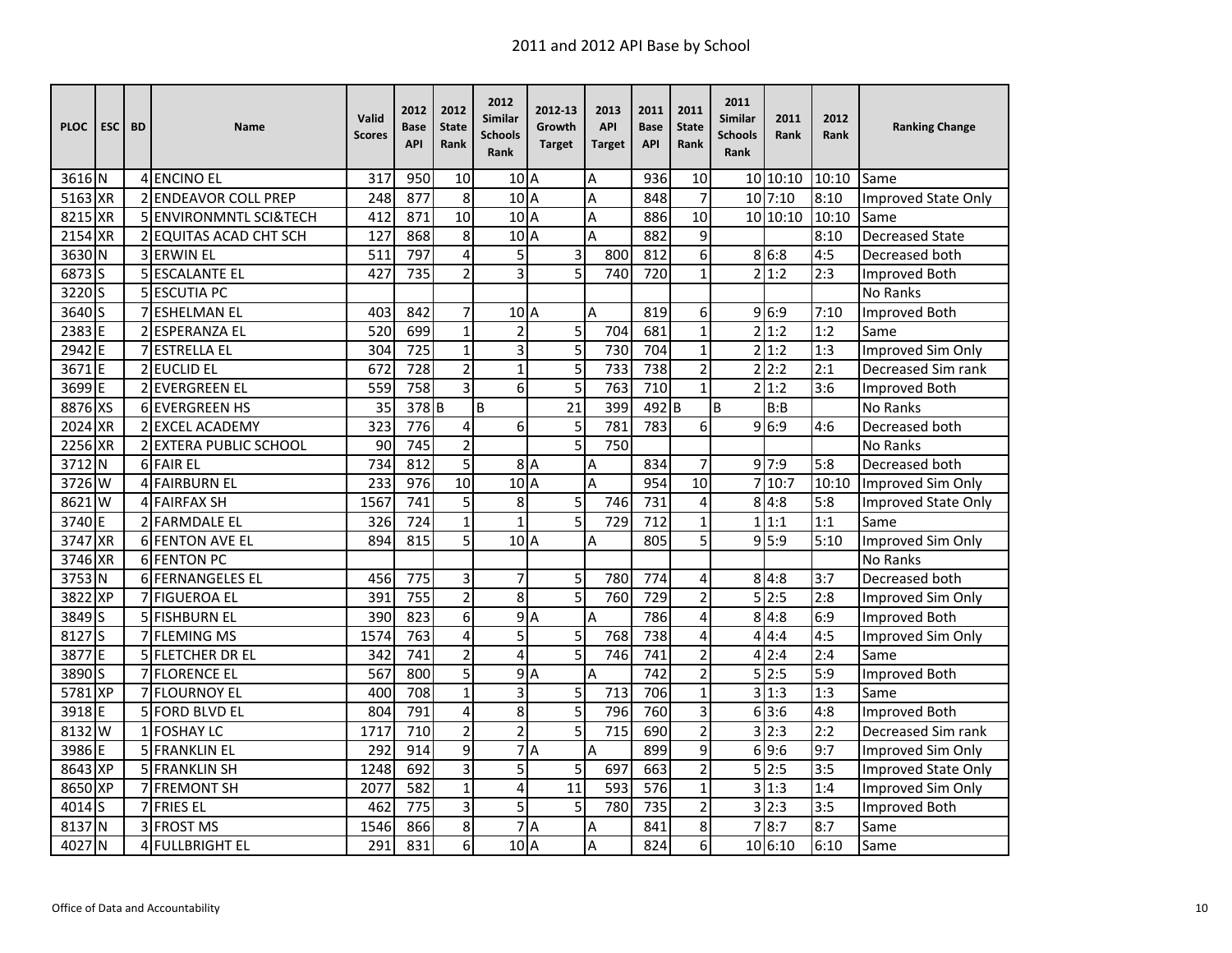| <b>PLOC</b> | <b>ESC</b> | <b>BD</b>      | Name                         | Valid<br><b>Scores</b> | 2012<br>Base<br><b>API</b> | 2012<br><b>State</b><br>Rank | 2012<br>Similar<br><b>Schools</b><br>Rank | 2012-13<br>Growth<br><b>Target</b> | 2013<br><b>API</b><br>Target | 2011<br><b>Base</b><br><b>API</b> | 2011<br><b>State</b><br>Rank | 2011<br><b>Similar</b><br><b>Schools</b><br>Rank | 2011<br>Rank | 2012<br>Rank | <b>Ranking Change</b>      |
|-------------|------------|----------------|------------------------------|------------------------|----------------------------|------------------------------|-------------------------------------------|------------------------------------|------------------------------|-----------------------------------|------------------------------|--------------------------------------------------|--------------|--------------|----------------------------|
| 8142 XP     |            |                | 6 FULTON COLLEGE PREP        | 1811                   | 648                        | $\mathbf{1}$                 | 3                                         | 8                                  | 656                          | 641                               | $\mathbf{1}$                 |                                                  | 3 1:3        | 1:3          | Same                       |
| 2155 XR     |            |                | <b>5 FUTURO COLLEGE PREP</b> | 53                     | 908                        | 9                            |                                           | Α                                  | $\overline{A}$               |                                   |                              |                                                  |              |              | No Ranks                   |
| 4034 XR     |            |                | 5 GABRIELLA CHARTER          | 329                    | 892                        | 9                            | 10A                                       |                                    | $\overline{A}$               | 875                               | 8                            |                                                  | 10 8:10      | 9:10         | <b>Improved State Only</b> |
| 8151        | S          |                | 5 GAGE MS                    | 2382                   | 688                        | $\mathbf 1$                  | $\overline{c}$                            | 6                                  | 694                          | 653                               | $\mathbf{1}$                 |                                                  | 2 1:2        | 1:2          | Same                       |
| 4055        | N          |                | 6 GARDEN GROVE EL            | 262                    | 798                        | $\overline{\mathbf{4}}$      | 5                                         | $\overline{2}$                     | 800                          | 793                               | 5                            |                                                  | 65:6         | 4:5          | Decreased both             |
| 4041        | lS         |                | <b>GARDENA EL</b>            | 375                    | 791                        | 4                            | 8                                         | 5                                  | 796                          | 780                               | 4                            |                                                  | 7 4:7        | 4:8          | Improved Sim Only          |
| 8664 XP     |            |                | <b>GARDENA SH</b>            | 1216                   | $\overline{633}$           | $\mathbf{1}$                 | $\overline{2}$                            | $\overline{8}$                     | 641                          | 618                               | $\mathbf{1}$                 |                                                  | 2 1:2        | 1:2          | Same                       |
| 4068 W      |            |                | <b>GARDNER EL</b>            | 297                    | 871                        | 8                            |                                           | 9A                                 | $\overline{A}$               | 861                               | 8                            |                                                  | 8 8:8        | 8:9          | Improved Sim Only          |
| 8679 E      |            |                | 2 GARFIELD SH                | 1797                   | 710                        | 3                            | 4                                         | $\overline{5}$                     | 715                          | 705                               | 3                            |                                                  | 5 3:5        | 3:4          | Decreased Sim rank         |
| 4069 XR     |            |                | <b>GARR ACAD OF MATH/ES</b>  | 214                    | 779                        | 4                            | 8                                         | 5                                  | 784                          | 781                               | 4                            |                                                  | 7 4:7        | 4:8          | Improved Sim Only          |
| 4082        | E          |                | 5 GARVANZA EL                | 327                    | 835                        | 6                            | $102$ A                                   |                                    | A                            | 829                               | 6                            |                                                  | 10 6:10      | 6:10         | Same                       |
| 3426 E      |            |                | 2 GARZA PC                   | 41                     | 828                        | 6                            |                                           | A                                  | A                            | 853                               | 7                            |                                                  |              |              | <b>Decreased State</b>     |
| 4096 E      |            | $\overline{2}$ | <b>GATES EL</b>              | 425                    | 792                        | $\overline{\mathbf{4}}$      | 6                                         | 5                                  | 797                          | 778                               | 4                            |                                                  | 5 4:5        | 4:6          | Improved Sim Only          |
| 4110 N      |            |                | <b>GAULT EL</b>              | 266                    | 780                        | 4                            | 4                                         | 5                                  | 785                          | 798                               | 5                            |                                                  | 75:7         | 4:4          | Decreased both             |
| 4117 N      |            |                | 3 GERMAIN EL                 | 399                    | 895                        | $\overline{9}$               | 10 <sub>A</sub>                           |                                    | A                            | 850                               | $\overline{7}$               |                                                  | 2 7:2        | 9:10         | Improved Both              |
| 8626 XR     |            |                | 2 GERTZ-RESSLER ACAD         | 392                    | 838                        | 9                            | 10 <sub>A</sub>                           |                                    | $\overline{A}$               | 842                               | 9                            |                                                  | 10 9:10      | 9:10         | Same                       |
| 4123        | IE.        |                | <b>5 GLASSELL PARK EL</b>    | 377                    | $\overline{749}$           | $\overline{2}$               | 4                                         | 5                                  | 754                          | $\overline{736}$                  | $\overline{2}$               |                                                  | 3 2:3        | 2:4          | Improved Sim Only          |
| 4130 N      |            |                | 6 GLEDHILL EL                | 423                    | 839                        | $\overline{7}$               |                                           | 7A                                 | A                            | 822                               | 6                            |                                                  | 76:7         | 7:7          | Improved State Only        |
| 4137        | IF         |                | <b>2 GLEN ALTA EL</b>        | 233                    | 739                        | $\mathbf 2$                  | $\overline{2}$                            | 5                                  | 744                          | 799                               | 5                            |                                                  | 10 5:10      | 2:2          | Decreased both             |
| $4164$ E    |            |                | <b>5 GLENFELIZ BLVD EL</b>   | 305                    | 834                        | $\overline{6}$               |                                           | 6A                                 | A                            | 815                               | 6                            |                                                  | 5 6:5        | 6:6          | Improved Sim Only          |
| 4192 N      |            |                | 6 GLENWOOD EL                | 288                    | 774                        | 3                            | $\overline{7}$                            | 5                                  | 779                          | 742                               | $\overline{2}$               |                                                  | 3 2:3        | 3:7          | <b>Improved Both</b>       |
| 2025 XR     |            |                | 1 GLOBAL EDUC ACAD           | 158                    | 844                        | $\overline{7}$               | 10 <sub>A</sub>                           |                                    | A                            | 804                               | 5                            |                                                  | 10 5:10      | 7:10         | Improved State Only        |
| 2129 XR     |            |                | 4 GOETHE INTNL CS            | 154                    | 891                        | 9                            |                                           | 6A                                 | $\overline{A}$               | 934                               | $\overline{10}$              |                                                  | 10 10:10     | 9:6          | Decreased both             |
| 8160 XP     |            |                | <b>GOMPERS MS</b>            | 914                    | 570                        | $\mathbf 1$                  | $\mathbf{1}$                              | 12                                 | 582                          | 584                               | $\mathbf{1}$                 |                                                  | 1 1:1        | 1:1          | Same                       |
| 42195       |            |                | <b>GRAHAM EL</b>             | 529                    | 742                        | $\overline{2}$               | 4                                         | 5                                  | 747                          | 752                               | 3                            |                                                  | 63:6         | 2:4          | Decreased both             |
| 4233 N      |            | 3              | <b>GRANADA EL</b>            | 283                    | 829                        | $\overline{6}$               |                                           | 7A                                 | $\overline{A}$               | 799                               | $\overline{5}$               |                                                  | 5 5:5        | 6:7          | Improved Both              |
| 8681 XR     |            |                | <b>GRANADA HILLS HS</b>      | 3017                   | 877                        | $\overline{10}$              |                                           | 6A                                 | A                            | 877                               | 10                           |                                                  | 7 10:7       | 10:6         | Decreased Sim rank         |
| 4247        | <b>W</b>   |                | 4 GRAND VIEW EL              | 313                    | $\overline{775}$           | $\overline{3}$               | $\overline{7}$                            | $\overline{5}$                     | 780                          | $\overline{770}$                  | 3                            |                                                  | 5 3:5        | 3:7          | Improved Sim Only          |
| 4260 W      |            |                | 5 GRANT EL                   | 470                    | 783                        | 4                            | 6                                         | 5                                  | 788                          | 769                               | 3                            |                                                  | 4 3:4        | 4:6          | <b>Improved Both</b>       |
| 8683        | IΝ         |                | <b>3 GRANT SH</b>            | 1605                   | 706                        | 3                            | $\overline{7}$                            | 5                                  | 711                          | 694                               | 3                            |                                                  | 5 3:5        | 3:7          | Improved Sim Only          |
| 4274        | ls         |                | <b>GRAPE EL</b>              | 335                    | 736                        | $\overline{c}$               | 4                                         | 5                                  | 741                          | 732                               | $\overline{2}$               |                                                  | 5 2:5        | 2:4          | Decreased Sim rank         |
| 2385 XP     |            |                | <b>2 GRATTS LA FOR YS</b>    | 586                    | 751                        | $\overline{2}$               | $\overline{7}$                            | 5                                  | 756                          | 710                               | $\mathbf{1}$                 |                                                  | 3 1:3        | 2:7          | Improved Both              |
| 8816 XS     |            |                | 6 GREY HS                    | 40                     | 460 <sub>B</sub>           |                              | B                                         | 17                                 | 477                          | 528B                              |                              | B                                                | B:B          |              | No Ranks                   |
| 4295 N      |            |                | <b>6 GRIDLEY EL</b>          | 459                    | 767                        | 3                            | 3                                         | 5                                  | 772                          | 777                               | 4                            |                                                  | 74:7         | 3:3          | Decreased both             |
| 4301        | ΙE         |                | <b>2 GRIFFIN EL</b>          | 365                    | 753                        | $\overline{2}$               | $\overline{c}$                            | 5                                  | 758                          | 737                               | 2                            |                                                  | 2 2:2        | 2:2          | Same                       |
| 5849 XP     |            |                | <b>GRIFFITH JOYNER EL</b>    | 453                    | 639                        | $\mathbf{1}$                 | $\overline{1}$                            | 8                                  | 647                          | 610                               | $\mathbf{1}$                 |                                                  | 1 1:1        | 1:1          | Same                       |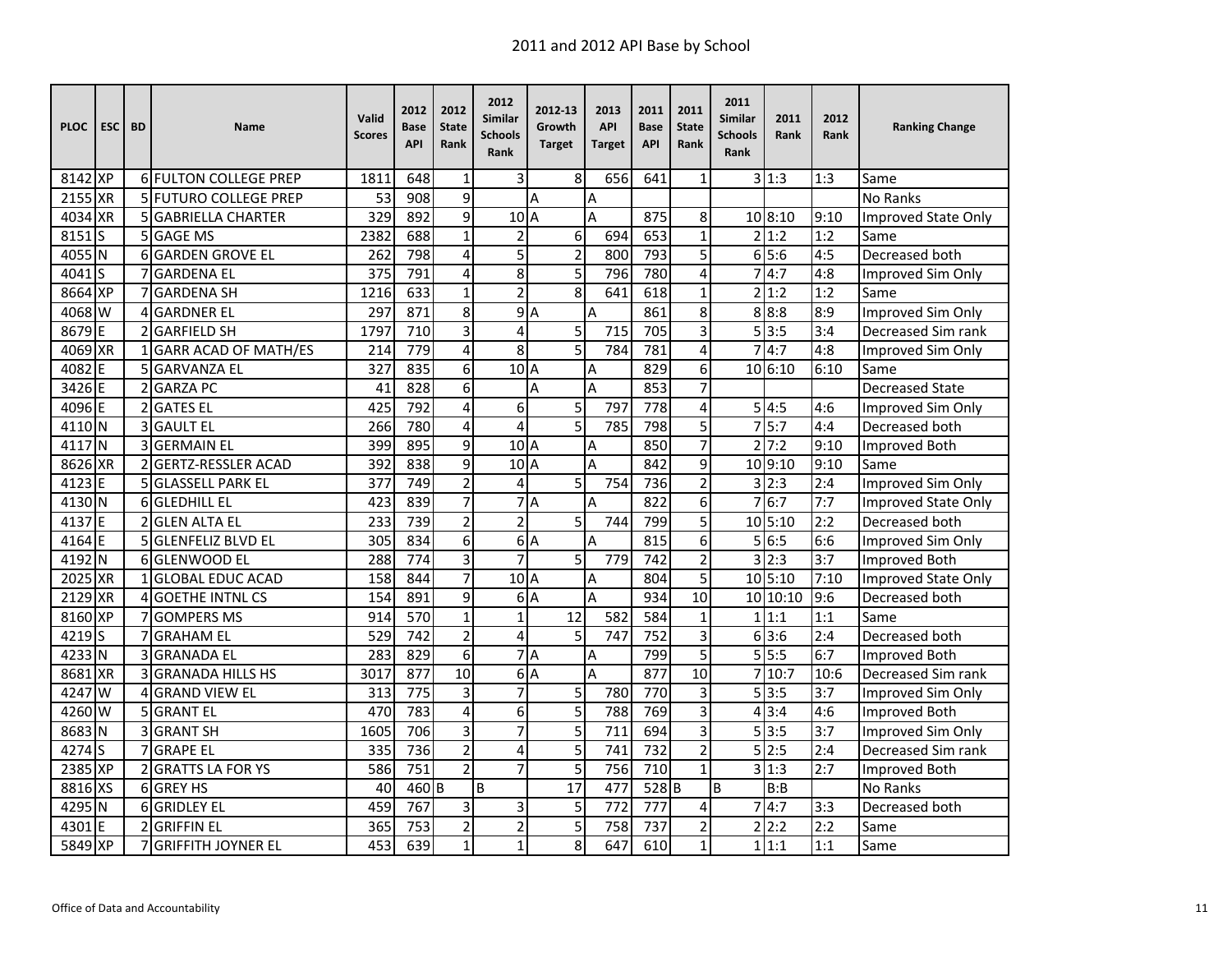| <b>PLOC</b>       | <b>ESC</b> | <b>BD</b> | <b>Name</b>                   | Valid<br><b>Scores</b> | 2012<br>Base<br><b>API</b> | 2012<br><b>State</b><br>Rank | 2012<br>Similar<br><b>Schools</b><br>Rank | 2012-13<br>Growth<br><b>Target</b> | 2013<br><b>API</b><br>Target | 2011<br><b>Base</b><br><b>API</b> | 2011<br><b>State</b><br>Rank | 2011<br><b>Similar</b><br><b>Schools</b><br>Rank | 2011<br>Rank | 2012<br>Rank | <b>Ranking Change</b>      |
|-------------------|------------|-----------|-------------------------------|------------------------|----------------------------|------------------------------|-------------------------------------------|------------------------------------|------------------------------|-----------------------------------|------------------------------|--------------------------------------------------|--------------|--------------|----------------------------|
| 8168 E            |            |           | 2 GRIFFITH MS                 | 1357                   | 735                        | 3                            | 5                                         | 5                                  | 740                          | 694                               | $\overline{\mathbf{c}}$      |                                                  | 3 2:3        | 3:5          | <b>Improved Both</b>       |
| 4315 <sub>S</sub> |            |           | <b>7</b> GULF EL              | 540                    | 828                        | 6                            | 10 <sub>A</sub>                           |                                    | $\overline{A}$               | 805                               | 5                            |                                                  | 9 5:9        | 6:10         | <b>Improved Both</b>       |
| 4329 N            |            |           | <b>6 HADDON EL</b>            | $\overline{519}$       | 789                        | 4                            | $\overline{7}$                            | 5                                  | 794                          | 752                               | $\overline{3}$               |                                                  | 3 3:3        | 4:7          | <b>Improved Both</b>       |
| 8169 N            |            |           | <b>3 HALE CHARTER ACADEMY</b> | 1824                   | 860                        | 8                            |                                           | 4A                                 | Α                            | 838                               | 8                            |                                                  | 4 8:4        | 8:4          | Same                       |
| 4342 S            |            |           | <b>7 HALLDALE EL</b>          | 369                    | 830                        | 6                            | 8                                         | $\overline{A}$                     | A                            | 842                               | $\overline{7}$               |                                                  | 9 7:9        | 6:8          | Decreased both             |
| 6274E             |            |           | <b>2 HAMASAKI EL</b>          | 301                    | 795                        | 4                            | 10                                        | 5                                  | 800                          | 767                               | 3                            |                                                  | 8 3:8        | 4:10         | Improved Both              |
| 8686 W            |            |           | <b>HAMILTON SH-COMPLEX</b>    | 2137                   | $\overline{727}$           | 4                            | 6                                         | $\overline{5}$                     | $\overline{732}$             | 724                               | 4                            |                                                  | 6 4:6        | 4:6          | Same                       |
| 4349 N            |            |           | 3 HAMLIN EL                   | 238                    | 874                        | 8                            |                                           | 8A                                 | $\overline{A}$               | 890                               | 9                            |                                                  | 10 9:10      | 8:8          | Decreased both             |
| 4397 W            |            |           | 4 HANCOCK PARK EL             | 468                    | 913                        | 9                            |                                           | 1A                                 | $\overline{A}$               | 903                               | 9                            |                                                  | 1 9:1        | 9:1          | Same                       |
| 4425 S            |            |           | 7 HARBOR CITY EL              | 292                    | 817                        | 6                            | 10 <sub>A</sub>                           |                                    | A                            | 791                               | 5                            |                                                  | 8 5:8        | 6:10         | Improved Both              |
| 8518 <sub>S</sub> |            |           | 7 HARBOR TCHR PREP ACD        | 297                    | 934                        | 10                           | 10 <sub>A</sub>                           |                                    | A                            | 935                               | 10                           |                                                  | 10 10:10     | 10:10        | Same                       |
| 4431 N            |            |           | <b>6 HARDING EL</b>           | 327                    | 857                        | 7                            | 10 <sup>1</sup> A                         |                                    | A                            | 843                               | 7                            |                                                  | 8'7:8        | 7:10         | Improved Sim Only          |
| 4681E             |            |           | <b>5 HARMONY EL</b>           | 480                    | 723                        | $\mathbf{1}$                 | 4                                         | 5                                  | 728                          | 723                               | $\overline{c}$               |                                                  | 5 2:5        | 1:4          | Decreased both             |
| 4438 E            |            |           | 2 HARRISON EL                 | 390                    | 705                        | $\mathbf{1}$                 | $\mathbf{1}$                              | 5                                  | 710                          | 723                               | $\overline{2}$               |                                                  | 3 2:3        | 1:1          | Decreased both             |
| 4445 N            |            |           | <b>3 HART ST EL</b>           | 473                    | 705                        | $\mathbf{1}$                 | $\overline{c}$                            | 5                                  | 710                          | 765                               | 3                            |                                                  | 7 3:7        | 1:2          | Decreased both             |
| 8170 XP           |            |           | <b>1 HARTE PREP MS</b>        | 925                    | 634                        | $\mathbf{1}$                 | $\overline{2}$                            | 8                                  | 642                          | 627                               | $\mathbf{1}$                 |                                                  | 31:3         | 1:2          | Decreased Sim rank         |
| 2042              | W          |           | 2 HARVARD EL                  | 303                    | 846                        | $\overline{7}$               | $102$ A                                   |                                    | $\overline{A}$               | 856                               | 8                            |                                                  | 10 8:10      | 7:10         | <b>Decreased State</b>     |
| 4452              | N          |           | 3 HASKELL EL                  | 397                    | 834                        | 6                            | 5                                         | A                                  | A                            | 833                               | $\overline{7}$               |                                                  | 67:6         | 6:5          | Decreased both             |
| 4466 S            |            |           | <b>7 HAWAIIAN EL</b>          | 547                    | 838                        | $\overline{7}$               | 10A                                       |                                    | A                            | 841                               | $\overline{7}$               |                                                  | 10 7:10      | 7:10         | Same                       |
| 4473 N            |            |           | 3 HAYNES EL                   | 268                    | 906                        | 9                            |                                           | 6A                                 | A                            | 910                               | 9                            |                                                  | 79:7         | 9:6          | Decreased Sim rank         |
| 4493 N            |            |           | 6 HAZELTINE EL                | 456                    | 785                        | 4                            | $\overline{7}$                            | 5                                  | 790                          | 771                               | 3                            |                                                  | 713:7        | 4:7          | <b>Improved State Only</b> |
| 8213 XR           |            |           | 1 HEALTH SERVICES ACAD        | 373                    | 714                        | 3                            | 10                                        | 5                                  | 719                          | 685                               | 3                            |                                                  | 9 3:9        | 3:10         | Improved Sim Only          |
| 4507 <sub>S</sub> |            |           | <b>SIHELIOTROPE EL</b>        | 511                    | 794                        | 4                            | 6                                         | 5                                  | 799                          | 801                               | 5                            |                                                  | 8 5:8        | 4:6          | Decreased both             |
| 8174 N            |            |           | 3 HENRY MS                    | 1073                   | 814                        | 6                            |                                           | 6A                                 | Α                            | 802                               | 6                            |                                                  | 76:7         | 6:6          | Decreased Sim rank         |
| 4515 N            |            |           | <b>6 HERRICK EL</b>           | 456                    | 814                        | 5                            |                                           | 8A                                 | A                            | 815                               | 6                            |                                                  | 9 6:9        | 5:8          | Decreased both             |
| 4521 N            |            |           | 4 HESBY OAKS SCHOOL           | 422                    | 911                        | 9                            |                                           | 3A                                 | A                            | 907                               | 9                            |                                                  | 3 9:3        | 9:3          | Same                       |
| 8645 XS           |            |           | 5 HIGHLAND PARK HS            | 29                     | 573 B                      |                              | B                                         | 11                                 | 584                          | 506 <sub>B</sub>                  |                              | B                                                | B:B          |              | <b>No Ranks</b>            |
| 8885 XR           |            |           | 3 HIGHTECH LA                 | $\overline{265}$       | 853                        | 9                            |                                           | 9A                                 | $\overline{A}$               | 839                               | 9                            |                                                  | 9.9:9        | 9:9          | Same                       |
| 4528 XP           |            |           | 1 HILLCREST DR EL             | 444                    | 692                        | $\mathbf{1}$                 | 4                                         | 5                                  | 697                          | 637                               | $\mathbf 1$                  |                                                  | 1 1:1        | 1:4          | Improved Sim Only          |
| 4534              | E          |           | 2 HILLSIDE EL                 | 249                    | 771                        | 3                            | 5                                         | 5                                  | 776                          | 764                               | 3                            |                                                  | 5 3:5        | 3:5          | Same                       |
| 4548 E            |            |           | <b>2 HOBART BLVD EL</b>       | 559                    | 821                        | 6                            |                                           | 9A                                 | $\overline{A}$               | 809                               | 5                            |                                                  | 8 5:8        | 6:9          | Improved Both              |
| 8179 XP           |            |           | 2 HOLLENBECK MS               | 1272                   | 673                        | $\mathbf{1}$                 | $\overline{1}$                            | 6                                  | 679                          | 647                               | $\mathbf{1}$                 |                                                  | 1 1:1        | 1:1          | Same                       |
| 6549 W            |            |           | 4 HOLLYWOOD PC                | 82                     | 778                        | $\overline{3}$               |                                           | 5                                  | 783                          | 774                               | 4                            |                                                  |              |              | <b>Decreased State</b>     |
| 8693 W            |            |           | 4 HOLLYWOOD SH                | 1208                   | 753                        | 5                            | 8                                         | 5                                  | 758                          | 740                               | 5                            |                                                  | 8 5:8        | 5:8          | Same                       |
| 4562              | Is         |           | 5 HOLMES EL                   | 244                    | 709                        | $\mathbf{1}$                 | $\overline{c}$                            | 5                                  | 714                          | 710                               | $\mathbf{1}$                 |                                                  | 3 1:3        | 1:2          | Decreased Sim rank         |
| 8182 N            |            |           | 3 HOLMES MS                   | 1538                   | 858                        | 8                            |                                           | 9A                                 | A                            | 827                               | $\overline{7}$               |                                                  | $8 \, 7:8$   | 8:9          | Improved Both              |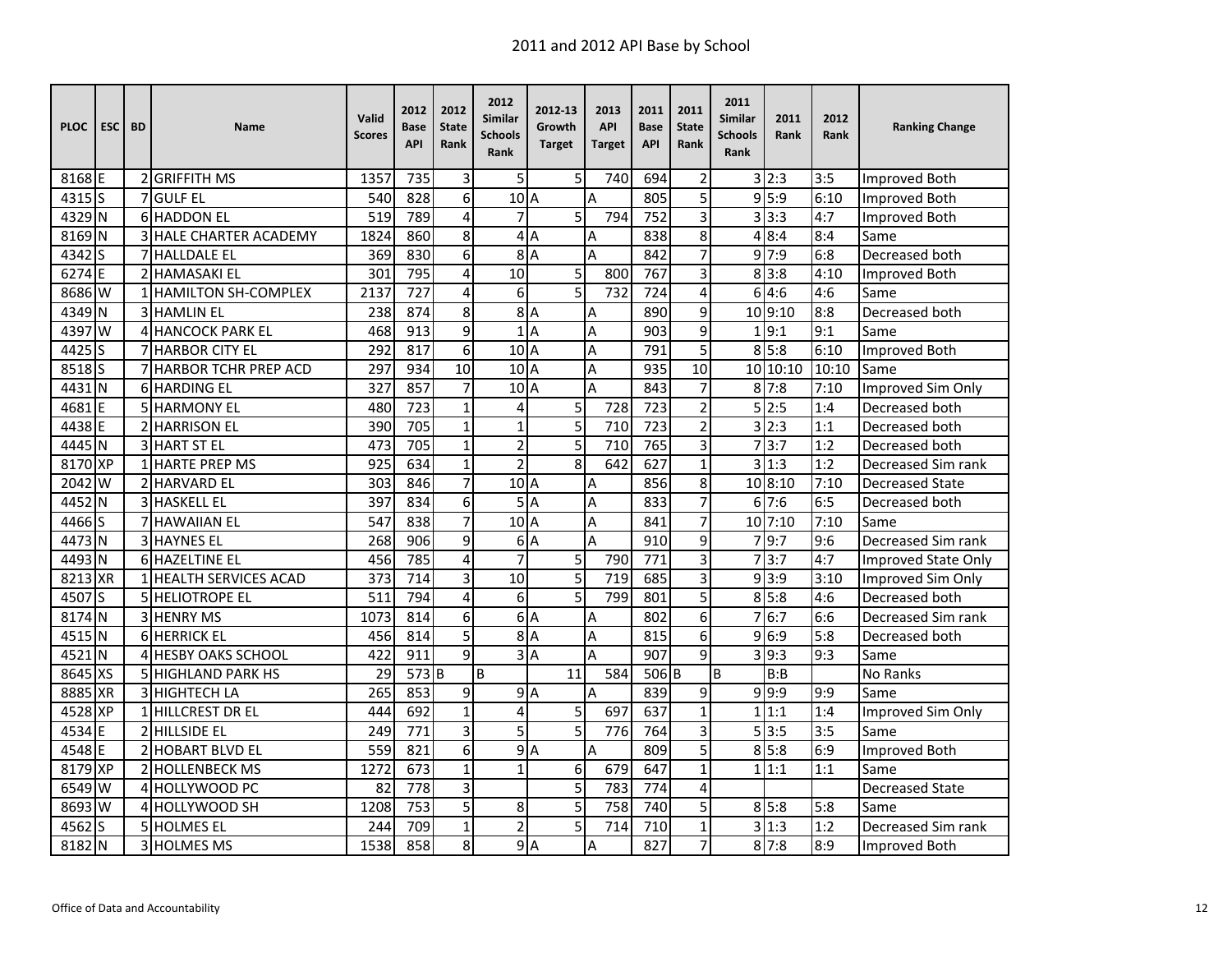| <b>PLOC</b>       | <b>ESC</b> | <b>BD</b> | <b>Name</b>                 | Valid<br><b>Scores</b> | 2012<br>Base<br><b>API</b> | 2012<br><b>State</b><br>Rank | 2012<br>Similar<br><b>Schools</b><br>Rank | 2012-13<br>Growth<br><b>Target</b> | 2013<br><b>API</b><br><b>Target</b> | 2011<br><b>Base</b><br><b>API</b> | 2011<br><b>State</b><br>Rank | 2011<br>Similar<br><b>Schools</b><br>Rank | 2011<br>Rank       | 2012<br>Rank | <b>Ranking Change</b>      |
|-------------------|------------|-----------|-----------------------------|------------------------|----------------------------|------------------------------|-------------------------------------------|------------------------------------|-------------------------------------|-----------------------------------|------------------------------|-------------------------------------------|--------------------|--------------|----------------------------|
| 4575 E            |            |           | 5 HOOPER EL                 | 917                    | 696                        | $\mathbf{1}$                 | $\mathbf{1}$                              | 5                                  | 701                                 | 687                               | $\mathbf{1}$                 |                                           | $\overline{2} 1:2$ | 1:1          | Decreased Sim rank         |
| 4576 E            |            |           | 5 HOOPER PC                 |                        |                            |                              |                                           |                                    |                                     |                                   |                              |                                           |                    |              | <b>No Ranks</b>            |
| 4589 E            |            |           | 2 HOOVER EL                 | 480                    | 787                        | 4                            | 8                                         | 5                                  | 792                                 | 788                               | 4                            | $\overline{7}$                            | 4:7                | 4:8          | Improved Sim Only          |
| 6920 <sub>S</sub> |            |           | <b>5</b> HOPE EL            | 369                    | $\overline{771}$           | 3                            | $\overline{5}$                            | 5                                  | 776                                 | 780                               | 4                            |                                           | 4:7                | 3:5          | Decreased both             |
| 8652 XS           |            |           | <b>7 HOPE HS</b>            | 18                     | 517 B                      |                              | B                                         | 14                                 | 531                                 | 516B                              |                              | B                                         | B:B                |              | <b>No Ranks</b>            |
| 8647              | <b>XR</b>  |           | 5 HP COL-READY ACA HS       | 441                    | 782                        | 6                            | 10                                        | 5                                  | 787                                 | 792                               | 7                            |                                           | 10 7:10            | 6:10         | <b>Decreased State</b>     |
| 4603              | IΝ         |           | 6 HUBBARD EL                | 613                    | 814                        | $\overline{5}$               |                                           | 6A                                 | A                                   | 792                               | 5                            |                                           | 5!5:5              | 5:6          | Improved Sim Only          |
| 2944 XP           |            |           | 2 HUERTA EL                 | 267                    | $\overline{721}$           | $\mathbf{1}$                 | $\overline{2}$                            | 5                                  | 726                                 | 688                               | $\mathbf{1}$                 | $\mathbf{1}$                              | 1:1                | 1:2          | Improved Sim Only          |
| 2375 <sub>S</sub> |            |           | 5 HUGHES EL                 | 598                    | 763                        | 3                            | 4                                         | 5                                  | 768                                 | 733                               | 2                            |                                           | 2 2:2              | 3:4          | Improved Both              |
| 4616 E            |            |           | 2 HUMPHREYS EL              | 527                    | 762                        | 3                            | 3                                         | 5                                  | 767                                 | 762                               | 3                            |                                           | 5 3:5              | 3:3          | Decreased Sim rank         |
| 4630E             |            |           | 2 HUNTINGTON DR EL          | 362                    | 736                        | $\overline{2}$               | $\overline{\mathbf{c}}$                   | 5                                  | 741                                 | 726                               | $\overline{2}$               | 3                                         | 2:3                | 2:2          | Decreased Sim rank         |
| 2391              | Is         |           | <b>5 HUNTINGTON PARK EL</b> | 340                    | 798                        | 4                            | 8                                         | $\overline{2}$                     | 800                                 | 783                               | 4                            |                                           | 614:6              | 4:8          | Improved Sim Only          |
| 8700 XP           |            |           | <b>5 HUNTINGTON PARK SH</b> | 2536                   | 651                        | $\overline{2}$               | $\overline{2}$                            | $\overline{7}$                     | 658                                 | 604                               | $\mathbf 1$                  |                                           | 2 1:2              | 2:2          | Improved State Only        |
| 2127              | <b>XR</b>  |           | <b>4 ICEF VISTA EL ACAD</b> | 195                    | 814                        | 5                            |                                           | 8A                                 | A                                   | 762                               | 3                            |                                           | 2 3:2              | 5:8          | Improved Both              |
| 8004 XR           |            |           | OLICEF VISTA MS ACAD        | 185                    | 779                        | 4                            | $\overline{7}$                            | 5                                  | 784                                 | 777                               | 5                            |                                           | 8 5:8              | 4:7          | Decreased both             |
| 6880 S            |            |           | 5 INDEPENDENCE EL           | 498                    | 787                        | $\overline{4}$               | 5                                         | $\overline{5}$                     | 792                                 | 794                               | 5                            |                                           | 8 5:8              | 4:5          | Decreased both             |
| 8559 XS           |            |           | 3 INDEPENDENCE HS           | 44                     | 566 <sub>B</sub>           |                              | B                                         | 12                                 | 578                                 | 537 <sub>B</sub>                  |                              | B                                         | B:B                |              | <b>No Ranks</b>            |
| 8701              | ls         |           | 5 INTERNATIONAL ST LC       | 701                    | $\overline{731}$           | 4                            | $\overline{\mathbf{c}}$                   | 5                                  | 736                                 | 703                               | 3                            |                                           | 2 3:2              | 4:2          | Improved State Only        |
| 8189 E            |            |           | 5 <b>IRVING MS</b>          | 609                    | 696                        | $\mathbf{1}$                 | $\overline{2}$                            | $\overline{5}$                     | 701                                 | 703                               | $\overline{2}$               |                                           | 5 2:5              | 1:2          | Decreased both             |
| 4671E             |            |           | 5 IVANHOE EL                | 252                    | 950                        | $\overline{10}$              |                                           | 7A                                 | Α                                   | 927                               | $\overline{10}$              |                                           | 2 10:2             | 10:7         | Improved Sim Only          |
| 4672 XR           |            |           | <b>3 IVY ACADEMIA</b>       | 923                    | 864                        | 8                            |                                           | 9A                                 | Α                                   | 846                               | 7                            |                                           | 7!7:7              | 8:9          | Improved Both              |
| 8121              | <b>XR</b>  |           | 3 IVY BOUND ACAD M/S/T      | 223                    | 911                        | 9                            | 9A                                        |                                    | A                                   | 905                               | 10                           |                                           | 10 10:10           | 9:9          | Decreased both             |
| 8195              | <b>XR</b>  |           | <b>3 JJAMES JORDAN MS</b>   | 235                    | 784                        | 5                            | 8                                         | 5                                  | 789                                 | 746                               | 4                            | 8                                         | 4:8                | 5:8          | <b>Improved State Only</b> |
| 8714              | <b>XP</b>  |           | 5JEFFERSON SH               | 964                    | 589                        | $\mathbf{1}$                 | $\overline{4}$                            | 11                                 | 600                                 | 546                               | $\mathbf{1}$                 | $\overline{2}$                            | 1:2                | 1:4          | Improved Sim Only          |
| 2943              | F          |           | 2 JONES EL                  | 205                    | 730                        | $\overline{2}$               | 4                                         | 5                                  | 735                                 | 685                               | $\mathbf{1}$                 |                                           | 1 1:1              | 2:4          | Improved Both              |
| $5112$ W          |            |           | 1JONES PC                   | 45                     | 770                        | 3                            |                                           | 5                                  | 775                                 | 694                               | $\mathbf 1$                  |                                           |                    |              | No Ranks                   |
| 8721              | XP.        |           | 7 JORDAN SH                 | 501                    | 609                        | $\mathbf{1}$                 | 5                                         | 10                                 | 619                                 | 515                               | $\mathbf{1}$                 |                                           | 1 1:1              | 1:5          | Improved Sim Only          |
| 4692 N            |            |           | 3 JUSTICE EL                | 271                    | 894                        | 9                            |                                           | 4A                                 | A                                   | 871                               | 8                            |                                           | 1 8:1              | 9:4          | Improved Both              |
| 8777 XS           |            |           | 2 KAHLO HS                  | 70                     | 617 <sub>B</sub>           |                              | B                                         | 9                                  | 626                                 | 628B                              |                              | B                                         | B:B                |              | <b>No Ranks</b>            |
| 4696              | E          |           | 5 KENNEDY EL                | 300                    | 742                        | $\mathbf 2$                  | 3                                         | 5                                  | 747                                 | 717                               | $\mathbf{1}$                 |                                           | 2 1:2              | 2:3          | Improved Both              |
| 8725              | N          |           | <b>3IKENNEDY SH</b>         | 1732                   | 713                        | 3                            | 4                                         | 5                                  | 718                                 | 702                               | 3                            |                                           | 5 3:5              | 3:4          | Decreased Sim rank         |
| 4699 W            |            |           | 4 KENTER CANYON EL          | 365                    | $\overline{946}$           | $\overline{10}$              | 5A                                        |                                    | Α                                   | $\overline{953}$                  | $\overline{10}$              |                                           | 6 10:6             | 10:5         | Decreased Sim rank         |
| 4712 W            |            |           | 4 KENTWOOD EL               | 221                    | 878                        | 8                            |                                           | 4A                                 | A                                   | 850                               | 7                            |                                           | 47:4               | 8:4          | Improved State Only        |
| 4726 N            |            |           | 3 KESTER EL                 | 622                    | 901                        | 9                            | 9A                                        |                                    | A                                   | 885                               | 9                            |                                           | 8 9:8              | 9:9          | Improved Sim Only          |
| 8064 E            |            |           | 2 KIM ACADEMY               | 845                    | 695                        | $\mathbf{1}$                 | $\overline{1}$                            | 5                                  | 700                                 | 675                               | $\mathbf{1}$                 |                                           | 1 1:1              | 1:1          | Same                       |
| 2701E             |            |           | 2 KIM EL                    | 400                    | 874                        | 8                            | 9A                                        |                                    | A                                   | 892                               | 9                            |                                           | 10 9:10            | 8:9          | Decreased both             |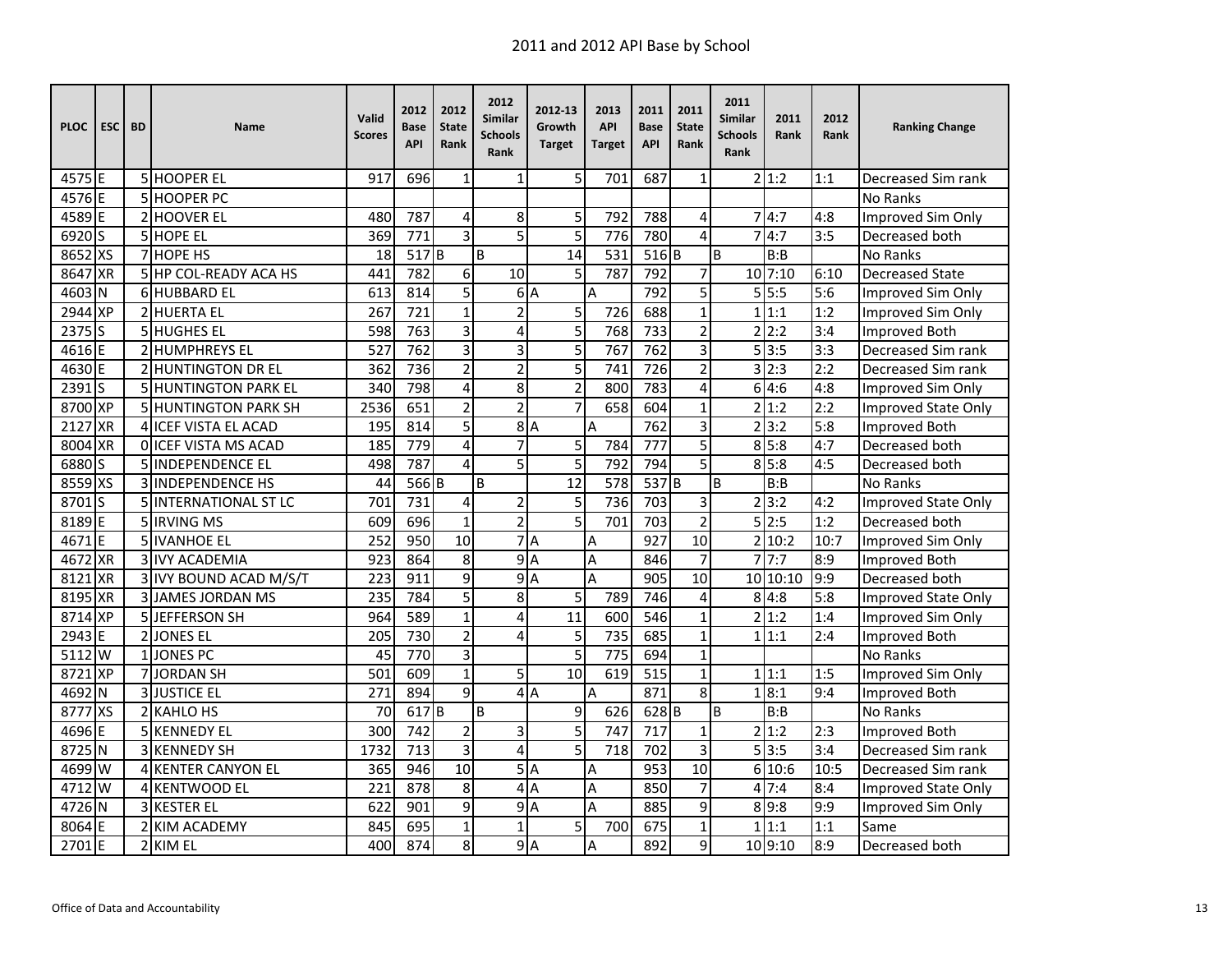| <b>PLOC</b>       | ESC <sup>I</sup> | <b>BD</b> | Name                          | Valid<br><b>Scores</b> | 2012<br>Base<br><b>API</b> | 2012<br><b>State</b><br>Rank | 2012<br><b>Similar</b><br><b>Schools</b><br><b>Rank</b> | 2012-13<br>Growth<br><b>Target</b> | 2013<br><b>API</b><br><b>Target</b> | 2011<br><b>Base</b><br><b>API</b> | 2011<br><b>State</b><br>Rank | 2011<br><b>Similar</b><br><b>Schools</b><br>Rank | 2011<br>Rank | 2012<br>Rank | <b>Ranking Change</b>      |
|-------------------|------------------|-----------|-------------------------------|------------------------|----------------------------|------------------------------|---------------------------------------------------------|------------------------------------|-------------------------------------|-----------------------------------|------------------------------|--------------------------------------------------|--------------|--------------|----------------------------|
| 6534 XP           |                  |           | 1 KING JR EL                  | 319                    | 752                        | $\overline{2}$               | 6                                                       | 5                                  | 757                                 | 710                               | 1                            |                                                  | 2 1:2        | 2:6          | <b>Improved Both</b>       |
| 8208 E            |                  |           | 5 KING MS                     | 1443                   | 805                        | 6                            |                                                         | 7A                                 | A                                   | 777                               | 5                            |                                                  | 8 5:8        | 6:7          | <b>Improved State Only</b> |
| 8727 <sub>S</sub> |                  |           | 7 KING-DREW MED MAG           | 1220                   | 781                        | 6                            | $\overline{10}$                                         | 5                                  | 786                                 | $\overline{770}$                  | 6                            |                                                  | 10 6:10      | 6:10         | Same                       |
| 6179 W            |                  |           | 5 KINGSLEY EL                 | 338                    | 798                        | 4                            | 6                                                       | $\overline{2}$                     | 800                                 | 775                               | 4                            |                                                  | 8 4:8        | 4:6          | Decreased Sim rank         |
| 8458 XR           |                  |           | 1 KIPP ACADEMY OF OPP         | 362                    | 823                        | 6                            | 10 <sup>1</sup> A                                       |                                    | Α                                   | 794                               | 6                            |                                                  | 10 6:10      | 6:10         | Same                       |
| 2159 XR           |                  |           | 5 KIPP COMIENZA COM PR        |                        |                            |                              |                                                         |                                    |                                     |                                   |                              |                                                  |              |              | No Ranks                   |
| 2158 XR           |                  |           | 1 KIPP EMPOWER ACADEMY        |                        |                            |                              |                                                         |                                    |                                     |                                   |                              |                                                  |              |              | No Ranks                   |
| 8457 XR           |                  |           | <b>5 KIPP LA COLLEGE PREP</b> | 426                    | 925                        | 10                           | 10 <sup>1</sup> A                                       |                                    | Α                                   | 918                               | 10                           |                                                  | 10 10:10     | 10:10        | Same                       |
| 2043 XR           |                  |           | 2 KIPP RAICES ACADEMY         | 196                    | 961                        | 10                           | 10 <sub>A</sub>                                         |                                    | A                                   | 963                               | $\overline{10}$              |                                                  | 10 10:10     | 10:10        | Same                       |
| 4760 N            |                  |           | <b>3 KITTRIDGE EL</b>         | 467                    | 811                        | 5                            | 10 <sub>A</sub>                                         |                                    | A                                   | 811                               | 6                            |                                                  | 10 6:10      | 5:10         | <b>Decreased State</b>     |
| 4762 N            |                  |           | 3 KNOLLWOOD EL                | 230                    | 873                        | 8                            | 8A                                                      |                                    | A                                   | 867                               | 8                            |                                                  | 8:7          | 8:8          | Improved Sim Only          |
| 6869 <sub>S</sub> |                  |           | <b>7 KNOX EL</b>              | 525                    | 720                        | $\mathbf{1}$                 | 6                                                       | 5                                  | 725                                 | 684                               | $\mathbf{1}$                 |                                                  | 21:2         | 1:6          | Improved Sim Only          |
| 7399 N            |                  |           | 6 KORENSTEIN EL               | 335                    | 760                        | 3                            | 5                                                       | $\overline{5}$                     | 765                                 | 739                               | $\overline{2}$               | 3                                                | 2:3          | 3:5          | Improved Both              |
| 8216 XR           |                  |           | 2 LA ACAD - ARTS & ENT        | 343                    | 642                        | $\mathbf{1}$                 | $\mathbf{1}$                                            | 8                                  | 650                                 | 623                               | $\mathbf{1}$                 |                                                  | 1 1:1        | 1:1          | Same                       |
| 7730 XR           |                  |           | 2 LA BIG PICTURE HS           | 94                     | 675                        | $\overline{2}$               |                                                         | 6                                  | 681                                 | 703                               | 3                            |                                                  | 9 3:9        |              | <b>Decreased State</b>     |
| 8774 XP           |                  |           | 2 LA GLOBAL STUDIES           | 255                    | 656                        | $\overline{2}$               | $\overline{2}$                                          | $\overline{7}$                     | 663                                 | 647                               | $\overline{c}$               |                                                  | 2 2:2        | 2:2          | Same                       |
| 8501 XP           |                  |           | 2LA HS ARTS @RFK              | 291                    | 732                        | 4                            | 8                                                       | 5                                  | 737                                 | 659                               | 2                            | 3                                                | 2:3          | 4:8          | Improved Both              |
| 8756 XR           |                  |           | 2 LA LDRSHP ACA CHRTR         | 444                    | 709                        | 3                            | 4                                                       | 5                                  | 714                                 | 717                               | 4                            |                                                  | 4:7          | 3:4          | Decreased both             |
| 2252 XR           |                  |           | 2 LA LEADERSHP PRIM AC        |                        |                            |                              |                                                         |                                    |                                     |                                   |                              |                                                  |              |              | No Ranks                   |
| 4786 XP           |                  |           | 1 LA SALLE EL                 | 319                    | 654                        | $\mathbf{1}$                 | $\mathbf{1}$                                            | $\overline{7}$                     | 661                                 | 624                               | $\mathbf{1}$                 |                                                  | 1 1:1        | 1:1          | Same                       |
| 8210 XP           |                  |           | 2 LA TEACHER PREP ACAD        | 144                    | 603                        | $\mathbf{1}$                 | $\overline{c}$                                          | 10                                 | 613                                 | 618                               | $\mathbf{1}$                 |                                                  | 31:3         | 1:2          | Decreased Sim rank         |
| 8741W             |                  |           | 1 LACES MAG                   | 1387                   | 908                        | 10                           |                                                         | $\overline{7}$ $A$                 | A                                   | 895                               | 10                           |                                                  | 7 10:7       | 10:7         | Same                       |
| 2543 E            |                  |           | <b>2 LAFAYETTE PARK PC</b>    |                        |                            |                              |                                                         |                                    |                                     |                                   |                              |                                                  |              |              | No Ranks                   |
| 2393 E            |                  |           | 2 LAKE ST PRIMARY             |                        |                            |                              |                                                         |                                    |                                     |                                   |                              |                                                  |              |              | No Ranks                   |
| 8212 XR           |                  |           | 6 LAKEVIEW CHARTER SCH        | 337                    | 855                        | 8                            | 10 <sub>A</sub>                                         |                                    | Α                                   | 867                               | 9                            |                                                  | 10 9:10      | 8:10         | <b>Decreased State</b>     |
| 7732 XR           |                  |           | <b>6 LAKEVIEW CHT HS</b>      | 165                    | 815                        | 8                            | 10 <sub>A</sub>                                         |                                    | A                                   | 798                               | 8                            |                                                  |              | 8:10         | 2012 only                  |
| 4764 N            |                  |           | 4 LANAI EL                    | 334                    | 963                        | 10                           | 9A                                                      |                                    | A                                   | 944                               | 10                           |                                                  | 3 10:3       | 10:9         | Improved Sim Only          |
| 4767              | E                |           | <b>5 LANE EL</b>              | 261                    | 813                        | 5                            | 4                                                       | $\overline{A}$                     | A                                   | 773                               | 4                            | $\overline{2}$                                   | 4:2          | 5:4          | Improved Both              |
| 4775 N            |                  |           | <b>6 LANGDON EL</b>           | 315                    | 757                        | 3                            | 8                                                       | 5                                  | 762                                 | 736                               | 2                            |                                                  | 6 2:6        | 3:8          | <b>Improved Both</b>       |
| 4781N             |                  |           | 3 LANKERSHIM EL               | 273                    | 822                        | 6                            |                                                         | 9A                                 | Α                                   | 786                               | 4                            |                                                  | 64:6         | 6:9          | Improved Both              |
| 1919 E            |                  |           | 2 LANTERMAN HS                | 89                     | 912 C                      |                              | C                                                       | Ċ                                  | C                                   | $915$ C                           |                              | Ċ                                                |              |              | No Ranks                   |
| 4783 XR           |                  |           | 4 LARCHMONT CHARTER           | 445                    | 923                        | 10                           | 10 <sup>1</sup> A                                       |                                    | A                                   | 931                               | 10                           |                                                  | 10 10:10     | 10:10        | Same                       |
| 2128 XR           |                  |           | 4 LARCHMONT CHT SC WH         | 191                    | 923                        | 10                           |                                                         | 9A                                 | A                                   | 942                               | 10                           |                                                  |              | 10:9         | 2012 only                  |
| 4790 N            |                  |           | 6 LASSEN EL                   | 345                    | 769                        | 3                            | 6                                                       | 5                                  | 774                                 | 771                               | 3                            |                                                  | 3 3:3        | 3:6          | Improved Sim Only          |
| 4795 E            |                  |           | <b>2 LATONA EL</b>            | 208                    | 746                        | $\mathbf 2$                  | $\overline{2}$                                          | 5                                  | 751                                 | 815                               | 6                            |                                                  | 9 6:9        | 2:2          | Decreased both             |
| 4808 W            |                  |           | 4 LAUREL EL                   | 290                    | 789                        | $\overline{\mathbf{4}}$      | 4                                                       | 5                                  | 794                                 | 833                               | $\overline{7}$               |                                                  | 10 7:10      | 4:4          | Decreased both             |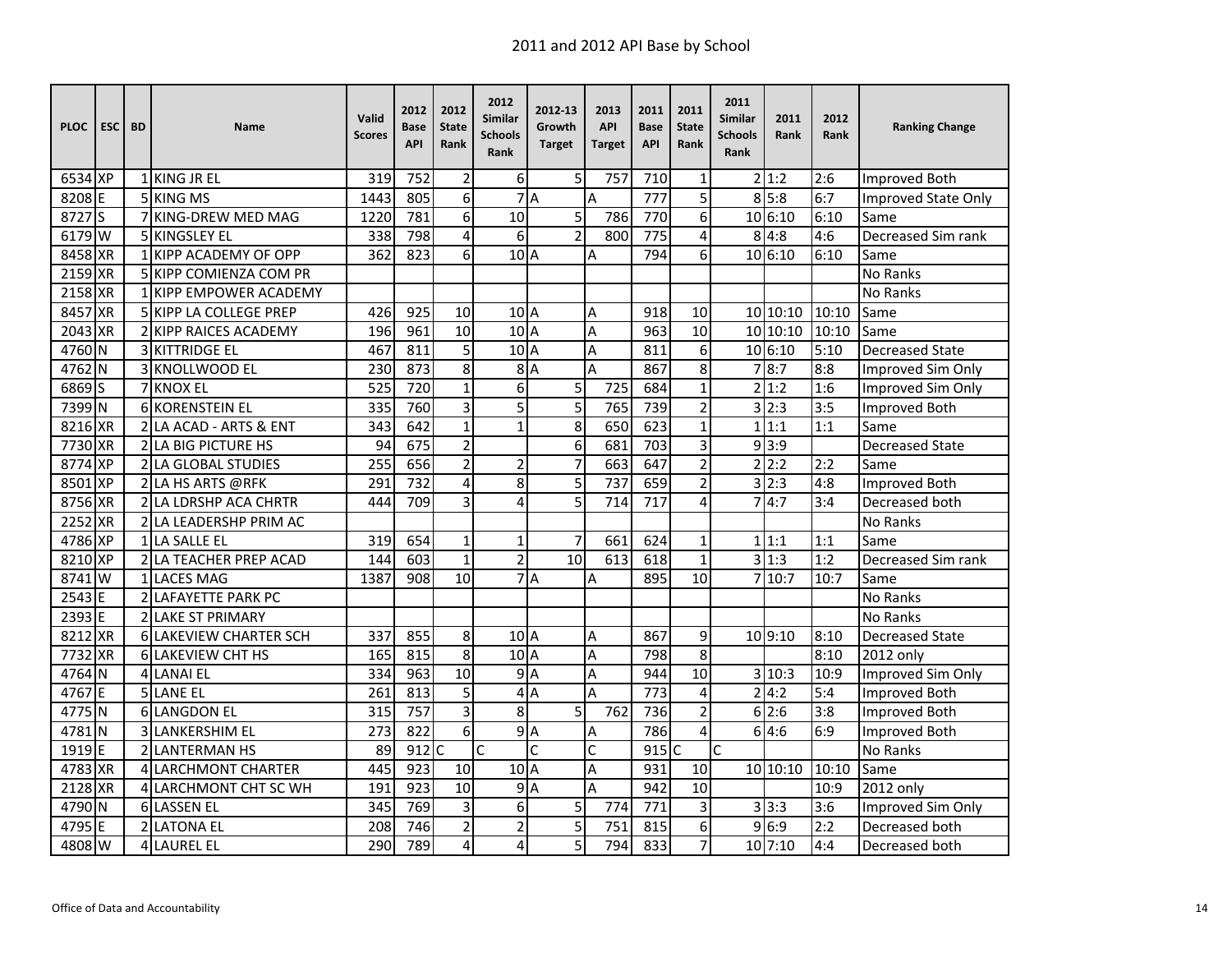| <b>PLOC</b>       | <b>ESC</b> | <b>BD</b> | <b>Name</b>                   | Valid<br><b>Scores</b> | 2012<br><b>Base</b><br><b>API</b> | 2012<br><b>State</b><br>Rank | 2012<br>Similar<br><b>Schools</b><br>Rank | 2012-13<br>Growth<br><b>Target</b> | 2013<br><b>API</b><br><b>Target</b> | 2011<br><b>Base</b><br><b>API</b> | 2011<br><b>State</b><br>Rank | 2011<br><b>Similar</b><br><b>Schools</b><br>Rank | 2011<br>Rank      | 2012<br>Rank | <b>Ranking Change</b> |
|-------------------|------------|-----------|-------------------------------|------------------------|-----------------------------------|------------------------------|-------------------------------------------|------------------------------------|-------------------------------------|-----------------------------------|------------------------------|--------------------------------------------------|-------------------|--------------|-----------------------|
| 8217 N            |            |           | <b>3 LAWRENCE MS</b>          | 1556                   | 819                               | 6                            |                                           | 4A                                 | A                                   | 806                               | 6                            |                                                  | 56:5              | 6:4          | Decreased Sim rank    |
| 8226              | W          |           | 4 LE CONTE MS                 | 863                    | 735                               | 3                            | 6                                         | 5                                  | 740                                 | 735                               | 3                            |                                                  | 73:7              | 3:6          | Decreased Sim rank    |
| 4829              | S          |           | 7 LEAPWOOD EL                 | 188                    | 783                               | 4                            | $\overline{7}$                            | $\overline{5}$                     | 788                                 | $\overline{773}$                  | 4                            |                                                  | 5 4:5             | 4:7          | Improved Sim Only     |
| $1908$ N          |            |           | 3 LEICHMAN SP ED CTR          | 53                     | 867 C                             |                              | $\mathsf{C}$                              | Ċ                                  | Ċ                                   | 930                               | $\mathsf{C}$                 | C                                                |                   |              | <b>No Ranks</b>       |
| 4836 S            |            |           | 7 LELAND EL                   | 375                    | 818                               | 6                            |                                           | 8A                                 | Α                                   | 813                               | 6                            |                                                  | 86:8              | 6:8          | Same                  |
| 4849 N            |            |           | 3 LEMAY EL                    | 242                    | 894                               | $\overline{9}$               | 10 <sub>A</sub>                           |                                    | A                                   | 863                               | 8                            |                                                  | 10 8:10           | 9:10         | Improved State Only   |
| 8620 XS           |            |           | 3 LEONIS HS                   | 35                     | 569 <sub>B</sub>                  |                              | B                                         | 12                                 | 581                                 | $589$ B                           |                              | B                                                | B:B               |              | No Ranks              |
| 8638 XS           |            |           | 6 LEWIS HS                    | 29                     | 437 B                             |                              | B                                         | 18                                 | 455                                 | 441                               | B                            | B                                                | B:B               |              | <b>No Ranks</b>       |
| 5170 E            |            |           | <b>5 LEXINGTON AVE PC</b>     | 67                     | 787                               | 4                            |                                           | 5                                  | 792                                 | 735                               | 2                            |                                                  |                   |              | <b>No Ranks</b>       |
| 4863 S            |            |           | 5 LIBERTY EL                  | 424                    | 782                               | 4                            | 6                                         | 5                                  | 787                                 | 761                               | 3                            |                                                  | 5 3:5             | 4:6          | Improved Both         |
| 8058 E            |            |           | 2 LIECHTY MS                  | 1224                   | 695                               | $\mathbf{1}$                 | 4                                         | 5                                  | 700                                 | 671                               | $\mathbf{1}$                 | 4                                                | 1:4               | 1:4          | Same                  |
| 4870 N            |            |           | 6 LIGGETT EL                  | 462                    | 780                               | 4                            | $\overline{7}$                            | $\overline{5}$                     | 785                                 | 784                               | 4                            |                                                  | 4:7               | 4:7          | Same                  |
| 4877              | S          |           | 5 LILLIAN EL                  | 515                    | 770                               | 3                            | 6                                         | 5                                  | 775                                 | 770                               | 3                            |                                                  | 713:7             | 3:6          | Decreased Sim rank    |
| 4881N             |            |           | 3 LIMERICK EL                 | 585                    | 757                               | 3                            | 5                                         | 5                                  | 762                                 | 743                               | $\overline{2}$               |                                                  | 1 2:1             | 3:5          | Improved Both         |
| 8729              | E          |           | 2 LINCOLN SH                  | 1364                   | 686                               | $\overline{2}$               | 4                                         | 6                                  | 692                                 | 643                               | $\overline{2}$               |                                                  | 2 2:2             | 2:4          | Improved Sim Only     |
| 4680              | E          |           | 7 LIZARRAGA EL                | 455                    | 775                               | 3                            | $\overline{7}$                            | 5                                  | 780                                 | 754                               | $\overline{3}$               |                                                  | 8 3:8             | 3:7          | Decreased Sim rank    |
| 8733              | <b>XR</b>  |           | <b>7ILOCKE 3 CHT PREP AC</b>  |                        |                                   |                              |                                           |                                    |                                     | 657                               | $\overline{2}$               |                                                  |                   |              | <b>No Ranks</b>       |
| 4887              | N          |           | <b>3 LOCKHURST EL</b>         | 184                    | 874                               | 8                            |                                           | 6A                                 | A                                   | 849                               | 7                            |                                                  | $3\overline{7:3}$ | 8:6          | Improved Both         |
| 4890              | E          |           | 5 LOCKWOOD EL                 | 413                    | 780                               | 4                            | 6                                         | 5                                  | 785                                 | 790                               | 4                            |                                                  | 8 4:8             | 4:6          | Decreased Sim rank    |
| 4904E             |            |           | 5 LOGAN EL                    | 337                    | 741                               | $\overline{2}$               | 3                                         | $\overline{5}$                     | 746                                 | 734                               | $\overline{2}$               | 4                                                | 2:4               | 2:3          | Decreased Sim rank    |
| 1947              | lΝ         |           | 3 LOKRANTZ SP ED CTR          | 98                     | 749 C                             |                              | Ċ                                         | C                                  | C                                   | 753                               | $\mathsf{C}$                 | C                                                |                   |              | No Ranks              |
| 4918 <sub>S</sub> |            |           | 5 LOMA VISTA EL               | 553                    | 793                               | 4                            | 9                                         | 5                                  | 798                                 | 775                               | 4                            |                                                  | 74:7              | 4:9          | Improved Sim Only     |
| 4932S             |            |           | 7 LOMITA MATH/SCI MAG         | 694                    | 895                               | 9                            | 10 <sub>A</sub>                           |                                    | A                                   | 885                               | $\overline{9}$               |                                                  | 9.9:9             | 9:10         | Improved Sim Only     |
| 8685 XS           |            |           | 3 LONDON HS                   | 39                     | 528B                              |                              | B                                         | 14                                 | 542                                 | 457 B                             |                              | B                                                | B:B               |              | <b>No Ranks</b>       |
| 4945              | F          |           | <b>2 LORENA EL</b>            | 462                    | 735                               | $\overline{2}$               | $\overline{2}$                            | 5                                  | 740                                 | 693                               | $\mathbf{1}$                 |                                                  | 1 1:1             | 2:2          | <b>Improved Both</b>  |
| 4959 E            |            |           | 5 LORETO EL                   | 244                    | 755                               | $\overline{2}$               | 4                                         | 5                                  | 760                                 | 776                               | $\overline{\mathbf{4}}$      |                                                  | 64:6              | 2:4          | Decreased both        |
| 4973 N            |            |           | <b>6 LORNE EL</b>             | 492                    | 830                               | 6                            |                                           | 2A                                 | $\overline{A}$                      | 840                               | $\overline{7}$               |                                                  | 47:4              | 6:2          | Decreased both        |
| 8200              | E          |           | 7 LOS ANGELES ACAD MS         | 1590                   | 695                               | $\mathbf{1}$                 | 6                                         | 5                                  | 700                                 | 658                               | $\mathbf{1}$                 |                                                  | 5 1:5             | 1:6          | Improved Sim Only     |
| 4982              | E          |           | 2 LOS ANGELES EL              | 525                    | 797                               | $\overline{4}$               | $\overline{7}$                            | $\overline{3}$                     | 800                                 | 802                               | 5                            |                                                  | 9 5:9             | 4:7          | Decreased both        |
| 8736 XP           |            |           | 1 LOS ANGELES SH              | 1320                   | 647                               | $\mathbf{1}$                 | 5                                         | 8                                  | 655                                 | 637                               | $\mathbf{1}$                 |                                                  | 4 1:4             | 1:5          | Improved Sim Only     |
| 4985              | <b>XR</b>  |           | <b>5 LOS FELIZ CS FOR ART</b> | 325                    | 844                               | $\overline{7}$               | $1\overline{ }$                           | $\overline{A}$                     | Α                                   | 849                               | 7                            |                                                  | $2\overline{7:2}$ | 7:1          | Decreased Sim rank    |
| 4986              | F          |           | 5 LOS FELIZ EL                | 248                    | 813                               | $\overline{5}$               | $\overline{5}$                            | $\overline{A}$                     | Α                                   | 796                               | 5                            |                                                  | 65:6              | 5:5          | Decreased Sim rank    |
| 1948 N            |            |           | 6 LOWMAN SP ED CTR            | 124                    | 690 C                             |                              | Ċ                                         | Ċ                                  | C                                   | 702                               | $\mathsf{C}$                 | C                                                |                   |              | No Ranks              |
| 5014 W            |            |           | <b>4 LOYOLA VILLAGE EL</b>    | 340                    | 861                               | 8                            |                                           | 9A                                 | Α                                   | 872                               | 8                            |                                                  | 10 8:10           | 8:9          | Decreased Sim rank    |
| 1959 N            |            |           | 3 LULL SP ED CTR              | 141                    | 845 C                             |                              | $\mathsf{C}$                              | Ċ                                  | Ċ                                   | 857 C                             |                              | C                                                |                   |              | <b>No Ranks</b>       |
| 2544              | E          |           | 2 MACARTHUR PARK VPA          |                        |                                   |                              |                                           |                                    |                                     |                                   |                              |                                                  |                   |              | <b>No Ranks</b>       |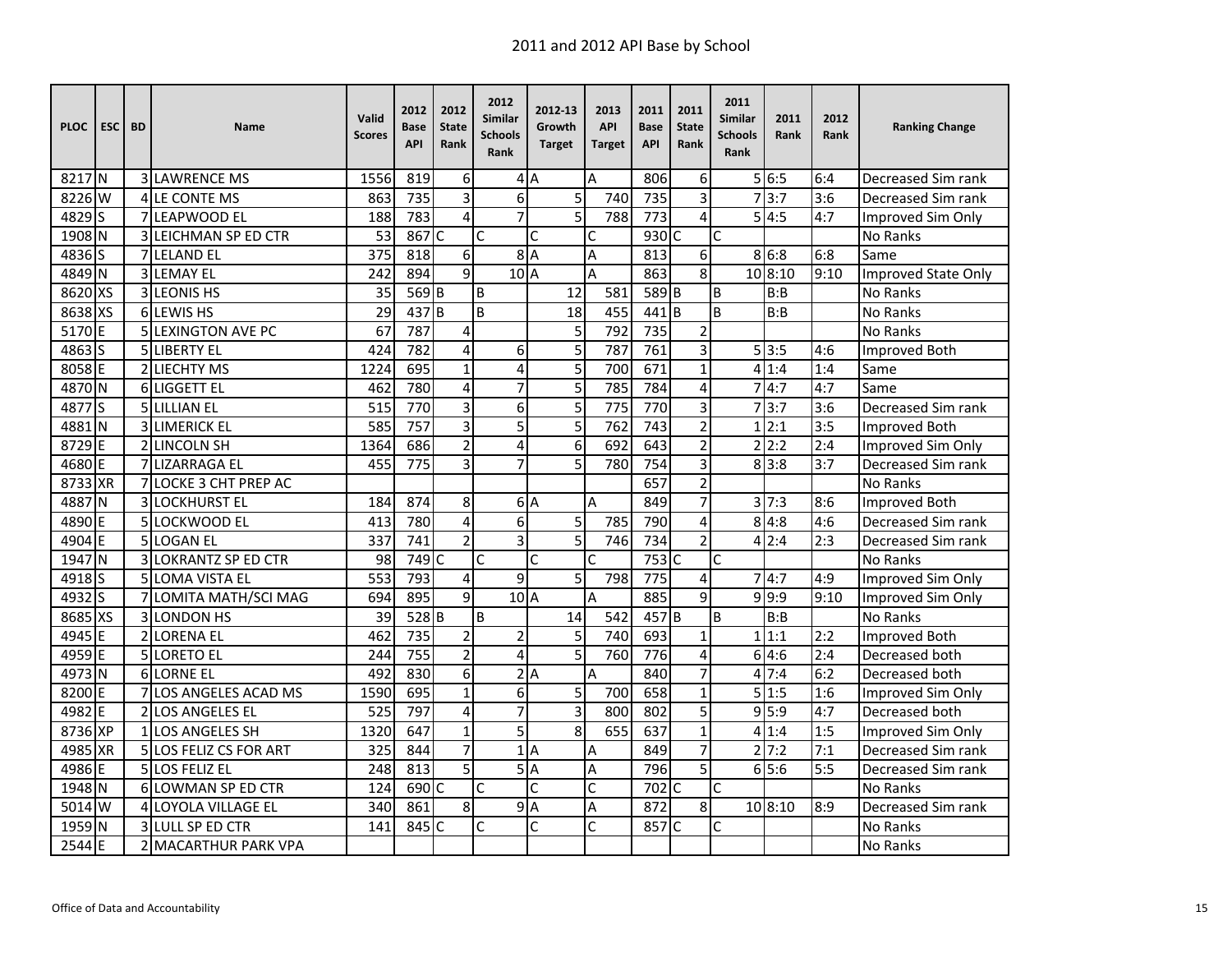| <b>PLOC</b>       | <b>ESC</b> | <b>BD</b> | <b>Name</b>                 | Valid<br><b>Scores</b> | 2012<br>Base<br><b>API</b> | 2012<br><b>State</b><br>Rank | 2012<br>Similar<br>Schools<br>Rank | 2012-13<br>Growth<br><b>Target</b> | 2013<br><b>API</b><br>Target | 2011<br><b>Base</b><br><b>API</b> | 2011<br><b>State</b><br>Rank | 2011<br>Similar<br><b>Schools</b><br>Rank | 2011<br>Rank | 2012<br>Rank | <b>Ranking Change</b>  |
|-------------------|------------|-----------|-----------------------------|------------------------|----------------------------|------------------------------|------------------------------------|------------------------------------|------------------------------|-----------------------------------|------------------------------|-------------------------------------------|--------------|--------------|------------------------|
| 5113 W            |            |           | 1 MACK EL                   | 244                    | 738                        | $\overline{2}$               | 4                                  | 5                                  | 743                          | 735                               | 2                            |                                           | 5 2:5        | 2:4          | Decreased Sim rank     |
| 8228 XP           |            |           | <b>6 MACLAY MS</b>          | 804                    | 698                        | $\mathbf{1}$                 | $\overline{7}$                     | $\overline{5}$                     | 703                          | 660                               | $\mathbf{1}$                 |                                           | 5 1:5        | 1:7          | Improved Sim Only      |
| 3210 <sub>S</sub> |            |           | 5 MADISON EL                | 371                    | 836                        | 6                            | 9                                  | $\overline{A}$                     | A                            | 789                               | 4                            |                                           | 6 4:6        | 6:9          | <b>Improved Both</b>   |
| 8230              | N          |           | <b>3 MADISON MS</b>         | 1485                   | 743                        | 3                            | 5                                  | 5                                  | 748                          | 719                               | 3                            |                                           | 5 3:5        | 3:5          | Same                   |
| 5055              | F          |           | 2 MAGNOLIA EL               | 752                    | 704                        | $\mathbf{1}$                 | $\overline{2}$                     | $\overline{5}$                     | 709                          | 697                               | $\mathbf{1}$                 | $\overline{2}$                            | 1:2          | 1:2          | Same                   |
| 8454              | <b>XR</b>  |           | 6 MAGNOLIA SCI ACAD         | 460                    | 805                        | 8                            | $102$ A                            |                                    | A                            | 807                               | 8                            |                                           | 10 8:10      | 8:10         | Same                   |
| 8461              | <b>XR</b>  |           | 3 MAGNOLIA SCI ACAD #2      | 274                    | 759                        | $\overline{\mathbf{4}}$      | 5                                  | 5                                  | 764                          | 761                               | 5                            |                                           | 9 5:9        | 4:5          | Decreased both         |
| 8464 XR           |            |           | 7 MAGNOLIA SCI ACAD #3      | 265                    | 785                        | 5                            | $\overline{7}$                     | $\overline{5}$                     | 790                          | 754                               | 4                            | 5                                         | 4:5          | 5:7          | Improved Both          |
| 8011 XR           |            |           | 4 MAGNOLIA SCI ACAD #4      | 148                    | 767                        | 4                            | 5                                  | $\overline{5}$                     | 772                          | 794                               | 6                            |                                           | 106:10       | 4:5          | Decreased both         |
| 8012              | <b>XR</b>  |           | 5 MAGNOLIA SCI ACAD #5      | 192                    | 843                        | 7                            | 10A                                |                                    | A                            | 786                               | 6                            |                                           | 9 6:9        | 7:10         | Improved Both          |
| 8013              | <b>XR</b>  |           | 1 MAGNOLIA SCI ACAD #6      | 147                    | 845                        | 7                            | 8                                  | $\overline{A}$                     | A                            | 817                               | 7                            |                                           | 617:6        | 7:8          | Improved Sim Only      |
| 8014              | <b>XR</b>  |           | 6 MAGNOLIA SCI ACAD #7      | 61                     | 906                        | 9                            |                                    | A                                  | A                            | 856                               | 8                            |                                           |              |              | <b>No Ranks</b>        |
| 5166              | <b>IXR</b> |           | 5 MAGNOLIA SCI-BELL@SR      | 467                    | 714                        | $\overline{2}$               | $\overline{c}$                     | 5                                  | 719                          | 652                               | $\mathbf{1}$                 |                                           | 1 1:1        | 2:2          | Improved Both          |
| 5068              | IF         |           | 7 MAIN ST EL                | 491                    | 740                        | $\overline{2}$               | 4                                  | 5                                  | 745                          | 763                               | 3                            |                                           | 7 3:7        | 2:4          | Decreased both         |
| 5082 E            |            |           | 2 MALABAR EL                | 501                    | 763                        | $\overline{3}$               | 6                                  | $\overline{5}$                     | 768                          | $\overline{754}$                  | 3                            |                                           | 6 3:6        | 3:6          | Same                   |
| 5096 S            |            |           | 1 MANCHESTER EL             | 619                    | 782                        | 4                            | 9                                  | 5                                  | 787                          | 770                               | 3                            |                                           | 8 3:8        | 4:9          | Improved Both          |
| 5110 W            |            |           | <b>1 MANHATTAN PLACE EL</b> | 210                    | 672                        | $\mathbf{1}$                 | $\mathbf{1}$                       | 6                                  | 678                          | 650                               | $\mathbf{1}$                 |                                           | 1 1:1        | 1:1          | Same                   |
| 8236              | <b>XP</b>  |           | 1 MANN MS                   | 498                    | 597                        | $\mathbf{1}$                 | $\mathbf{1}$                       | 10                                 | 607                          | 550                               | $\mathbf{1}$                 |                                           | 1 1:1        | 1:1          | Same                   |
| 8743              | <b>XP</b>  |           | <b>1 MANUAL ARTS SH</b>     | 1959                   | 593                        | $\mathbf{1}$                 | 4                                  | 10                                 | 603                          | 572                               | $\mathbf{1}$                 |                                           | 3 1:3        | 1:4          | Improved Sim Only      |
| 7220E             |            |           | 2 MAPLE PC                  |                        |                            |                              |                                    |                                    |                              |                                   |                              |                                           |              |              | No Ranks               |
| 5192              | W          |           | 4 MAR VISTA EL              | 418                    | 921                        | 9                            |                                    | 5A                                 | A                            | 919                               | 10                           |                                           | 710:7        | 9:5          | Decreased both         |
| 5137              | l F        |           | 2 MARIANNA EL               | 299                    | 795                        | $\overline{4}$               | $\overline{7}$                     | 5                                  | 800                          | 780                               | 4                            |                                           | 4:7          | 4:7          | Same                   |
| 8235              | <b>W</b>   |           | 4 MARINA DEL REY MS         | 804                    | 730                        | $\overline{2}$               | $\overline{3}$                     | $\overline{5}$                     | 735                          | 741                               | 4                            |                                           | 814:8        | 2:3          | Decreased both         |
| 4983              | E          |           | 2 MARIPOSA-NABI PC          | 88                     | 810                        | 5                            |                                    | А                                  | A                            | 825                               | 6                            |                                           |              |              | <b>Decreased State</b> |
| 8425              | W          |           | <b>4 MARK TWAIN MS</b>      | 655                    | 718                        | $\overline{2}$               | 5                                  | 5                                  | 723                          | 703                               | $\overline{2}$               |                                           | 6 2:6        | 2:5          | Decreased Sim rank     |
| 8237              | <b>XP</b>  |           | 7 MARKHAM MS                | 1041                   | 627                        | $\mathbf{1}$                 | $\overline{2}$                     | $\overline{9}$                     | 636                          | 586                               | $\mathbf{1}$                 |                                           | 1 1:1        | 1:2          | Improved Sim Only      |
| 1949              | W          |           | 1 MARLTON                   | 191                    | $543$ C                    |                              | Ċ                                  | C                                  | C                            | 490 C                             |                              | Ċ                                         |              |              | No Ranks               |
| 5164              | lW         |           | 4 MARQUEZ EL                | 396                    | 929                        | 10                           |                                    | 5A                                 | A                            | 935                               | 10                           |                                           | 6 10:6       | 10:5         | Decreased Sim rank     |
| 8002              | <b>XR</b>  |           | 1 MARSHALL CHTR MS          | 150                    | 683                        | $\mathbf 1$                  | $\mathbf 1$                        | 6                                  | 689                          | 688                               | $\overline{2}$               |                                           | 2 2:2        | 1:1          | Decreased both         |
| 8750              | F          |           | 5 MARSHALL SH               | 1932                   | 738                        | $\overline{\mathbf{4}}$      | 4                                  | 5                                  | 743                          | 697                               | 3                            |                                           | 3 3:3        | 4:4          | Improved Both          |
| 5178              | W          |           | <b>1 MARVIN EL</b>          | 545                    | 800                        | 5                            | 8                                  | $\overline{A}$                     | Α                            | 795                               | 5                            |                                           | 8 5:8        | 5:8          | Same                   |
| 5198              | <b>N</b>   |           | 3 MAYALL EL                 | 262                    | 827                        | 6                            | 7                                  | $\overline{A}$                     | A                            | 848                               | 7                            |                                           | 9 7:9        | 6:7          | Decreased both         |
| 5205              | ١E         |           | <b>5 MAYBERRY EL</b>        | 226                    | 768                        | 3                            | 4                                  | 5                                  | 773                          | 797                               | 5                            |                                           | 6 5:6        | 3:4          | Decreased both         |
| 8882              | ls         |           | 5 MAYWOOD ACADEMY SH        | 988                    | 668                        | $\overline{2}$               | $\overline{2}$                     | $\overline{7}$                     | 675                          | 682                               | 3                            |                                           | 4 3:4        | 2:2          | Decreased both         |
| 2381              | Is         |           | 5 MAYWOOD EL                | 274                    | 872                        | 8                            | $102$ A                            |                                    | Α                            | 878                               | 8                            |                                           | 10 8:10      | 8:10         | Same                   |
| 1918 XS           |            |           | 2 MC ALISTER HS-CYESIS      | 65                     | 554B                       |                              | B                                  | 12                                 | 566                          | 503 B                             |                              | B                                         |              |              | No Ranks               |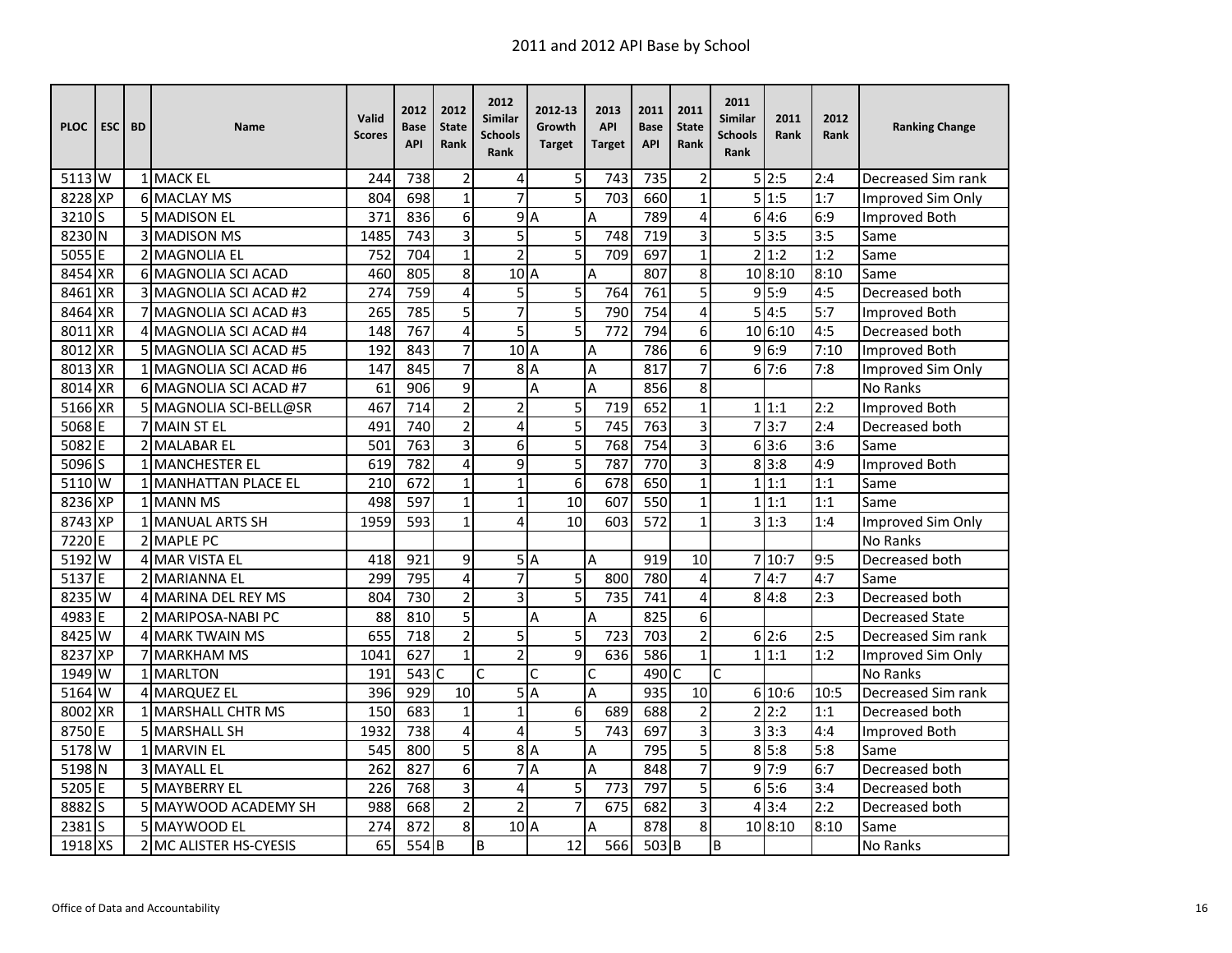| <b>PLOC</b> | <b>ESC</b> | <b>BD</b> | <b>Name</b>                   | Valid<br><b>Scores</b> | 2012<br>Base<br><b>API</b> | 2012<br><b>State</b><br>Rank | 2012<br>Similar<br><b>Schools</b><br>Rank | 2012-13<br>Growth<br><b>Target</b> | 2013<br><b>API</b><br>Target | 2011<br><b>Base</b><br><b>API</b> | 2011<br><b>State</b><br>Rank | 2011<br>Similar<br><b>Schools</b><br>Rank | 2011<br>Rank       | 2012<br>Rank | <b>Ranking Change</b> |
|-------------|------------|-----------|-------------------------------|------------------------|----------------------------|------------------------------|-------------------------------------------|------------------------------------|------------------------------|-----------------------------------|------------------------------|-------------------------------------------|--------------------|--------------|-----------------------|
| 6658 S      |            |           | <b>7 MC KINLEY EL</b>         | 520                    | 726                        | $\mathbf{1}$                 | 4                                         | 5                                  | 731                          | 717                               | 1                            |                                           | 5 1:5              | 1:4          | Decreased Sim rank    |
| 1952 W      |            |           | <b>4 MCBRIDE SP ED CTR</b>    | 68                     | 802 C                      |                              | Ċ                                         | C                                  | C                            | $775$ C                           |                              | Ċ                                         |                    |              | <b>No Ranks</b>       |
| 8214 XR     |            |           | 5 MEDIA ARTS&ENTERTAIN        | 280                    | 684                        | $\overline{2}$               | $\overline{2}$                            | 6                                  | 690                          | 706                               | 3                            |                                           | 6 3:6              | 2:2          | Decreased both        |
| 5219 W      |            |           | 4 MELROSE M/S/T MAG           | 229                    | 882                        | 8                            | $\overline{7}$                            | A                                  | А                            | 873                               | 8                            |                                           | 9 8:9              | 8:7          | Decreased Sim rank    |
| 5233        | N          |           | 3 MELVIN EL                   | 332                    | 765                        | 3                            | $\overline{2}$                            | 5                                  | 770                          | 805                               | 5                            |                                           | 5 5:5              | 3:2          | Decreased both        |
| 7784 XP     |            |           | 2 MENDEZ LC ENG/TECH          | $\overline{277}$       | 607                        | $\mathbf{1}$                 | $\overline{5}$                            | 10                                 | 617                          | 608                               | $\mathbf{1}$                 |                                           | 2 1:2              | 1:5          | Improved Sim Only     |
| 8611 XP     |            |           | 2 MENDEZ LC MATH/SCI          | 258                    | 614                        | $\mathbf{1}$                 | $\mathbf{1}$                              | 9                                  | 623                          | 601                               | 1                            |                                           | 2 1:2              | 1:1          | Decreased Sim rank    |
| 5247 W      |            |           | 1 MENLO EL                    | 499                    | 783                        | $\overline{4}$               | 9                                         | 5                                  | 788                          | 761                               | 3                            |                                           | $\overline{7}$ 3:7 | 4:9          | Improved Both         |
| 8100 XR     |            |           | 2 MERKIN MIDDLE ACAD          | 462                    | 747                        | 3                            | 4                                         | 5                                  | 752                          | 758                               | 4                            |                                           | 6 4:6              | 3:4          | Decreased both        |
| 8757 XS     |            |           | 2 METROPOLITAN HS             | 41                     | 712 <sub>B</sub>           |                              | B                                         | 5                                  | 717                          | 691B                              |                              | B                                         | B:B                |              | No Ranks              |
| 7342        | S          |           | 7 MEYLER EL                   | 479                    | 743                        | $\overline{2}$               | $\overline{2}$                            | 5                                  | 748                          | 760                               | 3                            |                                           | 3 3:3              | 2:2          | Decreased both        |
| 5288 E      |            |           | 5 MICHELTORENA EL             | 184                    | 715                        | $\mathbf{1}$                 | $\mathbf{1}$                              | 5                                  | 720                          | 712                               | $\mathbf{1}$                 |                                           | 1 1:1              | 1:1          | Same                  |
| 3500 W      |            |           | 1 MIDCITY PRESCOTT MAG        | 237                    | 819                        | $\overline{6}$               | $\overline{9}$                            | $\overline{A}$                     | A                            | 772                               | 3                            |                                           | 63:6               | 6:9          | <b>Improved Both</b>  |
| 8760 W      |            |           | 1 MIDDLE COLLEGE HS           | 274                    | 801                        | $\overline{7}$               | 10 <sup>1</sup> A                         |                                    | A                            | 784                               | $\overline{7}$               |                                           | 9 7:9              | 7:10         | Improved Sim Only     |
| $5301$ S    |            |           | 5 MIDDLETON EL                | 995                    | 763                        | $\overline{3}$               | 6                                         | 5                                  | 768                          | $\overline{778}$                  | 4                            |                                           | 9 4:9              | 3:6          | Decreased both        |
| 5302S       |            |           | 5 MIDDLETON PC                |                        |                            |                              |                                           |                                    |                              |                                   |                              |                                           |                    |              | No Ranks              |
| 5313        | <b>XR</b>  |           | <b>2 MILAGRO CHARTER ELEM</b> | 186                    | 894                        | 9                            | 10 <sub>A</sub>                           |                                    | Α                            | 912                               | 9                            |                                           | 10 9:10            | 9:10         | Same                  |
| 5315        | ls         |           | 5 MILES EL                    | 989                    | 803                        | $\overline{5}$               | 8                                         | $\overline{A}$                     | Α                            | 782                               | 4                            |                                           | 64:6               | 5:8          | Improved Both         |
| 1910 N      |            |           | 3 MILLER CTC                  | 44                     | 809 C                      |                              | C                                         | C                                  | Ċ                            | 930 C                             |                              | C                                         |                    |              | No Ranks              |
| $5321$ S    |            |           | <b>1 MILLER EL</b>            | 632                    | $\overline{717}$           | $\mathbf{1}$                 | 3                                         | 5                                  | 722                          | $\overline{728}$                  | 2                            |                                           | 5 2:5              | 1:3          | Decreased both        |
| 8238 N      |            |           | <b>3 MILLIKAN MS</b>          | 2109                   | 892                        | $\overline{9}$               | 9                                         | A                                  | Α                            | 868                               | 9                            |                                           | 9:9                | 9:9          | Same                  |
| $5329$ S    |            |           | <b>7 MIRAMONTE EL</b>         | 867                    | 676                        | $\mathbf{1}$                 | 1                                         | 6                                  | 682                          | 700                               | $\mathbf{1}$                 |                                           | 2 1:2              | 1:1          | Decreased Sim rank    |
| 8845 XS     |            |           | 6 MISSION HS                  | 35                     | $462$ <sub>B</sub>         |                              | B                                         | 17                                 | 479                          | 523B                              |                              | B                                         | B:B                |              | No Ranks              |
| 8823        | <b>XR</b>  |           | 2 MOHAN HS                    | 326                    | 883                        | 10                           | 10 <sub>A</sub>                           |                                    | A                            | 894                               | 10                           |                                           | 10 10:10           | 10:10        | Same                  |
| 8666 XS     |            |           | <b>7 MONETA HS</b>            | 23                     | 682B                       |                              | B                                         | 6                                  | 688                          | 619B                              |                              | B                                         | B:B                |              | No Ranks              |
| 5342 N      |            |           | 3 MONLUX EL                   | 513                    | 832                        | 6                            |                                           | 4A                                 | A                            | 830                               | 6                            |                                           | 6 6:6              | 6:4          | Decreased Sim rank    |
| 8768 XP     |            |           | <b>6 MONROE SH</b>            | 1613                   | 692                        | 3                            | $\overline{7}$                            | 5                                  | 697                          | 657                               | $\overline{2}$               |                                           | 6 2:6              | 3:7          | Improved Both         |
| 5370 XR     |            |           | <b>6 MONTAGUE ST EL</b>       | 692                    | 800                        | 5                            | 7                                         | $\overline{A}$                     | A                            | 794                               | 5                            |                                           | 75:7               | 5:7          | Same                  |
| 6878S       |            |           | 5 MONTARA AVE EL              | 602                    | 747                        | $\overline{2}$               | $\overline{2}$                            | $\overline{5}$                     | $\overline{752}$             | $\overline{776}$                  | 4                            |                                           | 64:6               | 2:2          | Decreased both        |
| 5384        | IE.        |           | 5 MONTE VISTA EL              | 516                    | 752                        | $\overline{2}$               | 4                                         | 5                                  | 757                          | 739                               | $\overline{2}$               |                                           | 3 2:3              | 2:4          | Improved Sim Only     |
| 8677        | XS         |           | 2 MONTEREY HS                 | 29                     | 650 B                      |                              | B                                         | $\overline{8}$                     | 658                          | $613$ <sub>B</sub>                |                              | B                                         | B:B                |              | No Ranks              |
| 5397        | <b>N</b>   |           | 6 MORNINGSIDE EL              | 474                    | 800                        | 5                            |                                           | 7A                                 | A                            | 789                               | 4                            |                                           | 6 4:6              | 5:7          | Improved Both         |
| 7402 N      |            |           | 4 MOSK EL                     | 240                    | 768                        | 3                            | 5                                         | 5                                  | 773                          | 733                               | $\overline{2}$               |                                           | 2 2:2              | 3:5          | Improved Both         |
| 8240 N      |            |           | 6 MOUNT GLEASON MS            | 1106                   | 778                        | 4                            | $\overline{3}$                            | $\overline{5}$                     | 783                          | 775                               | 5                            |                                           | 5!5:5              | 4:3          | Decreased both        |
| 5404 N      |            |           | <b>6 MOUNTAIN VIEW EL</b>     | 273                    | 872                        | 8                            |                                           | 5A                                 | A                            | 867                               | 8                            |                                           | 6 8:6              | 8:5          | Decreased Sim rank    |
| 8916 XS     |            |           | 6 MT LUKENS HS                | 24                     | $622$ B                    |                              | B                                         | 9                                  | 631                          | 571B                              |                              | B                                         | B:B                |              | No Ranks              |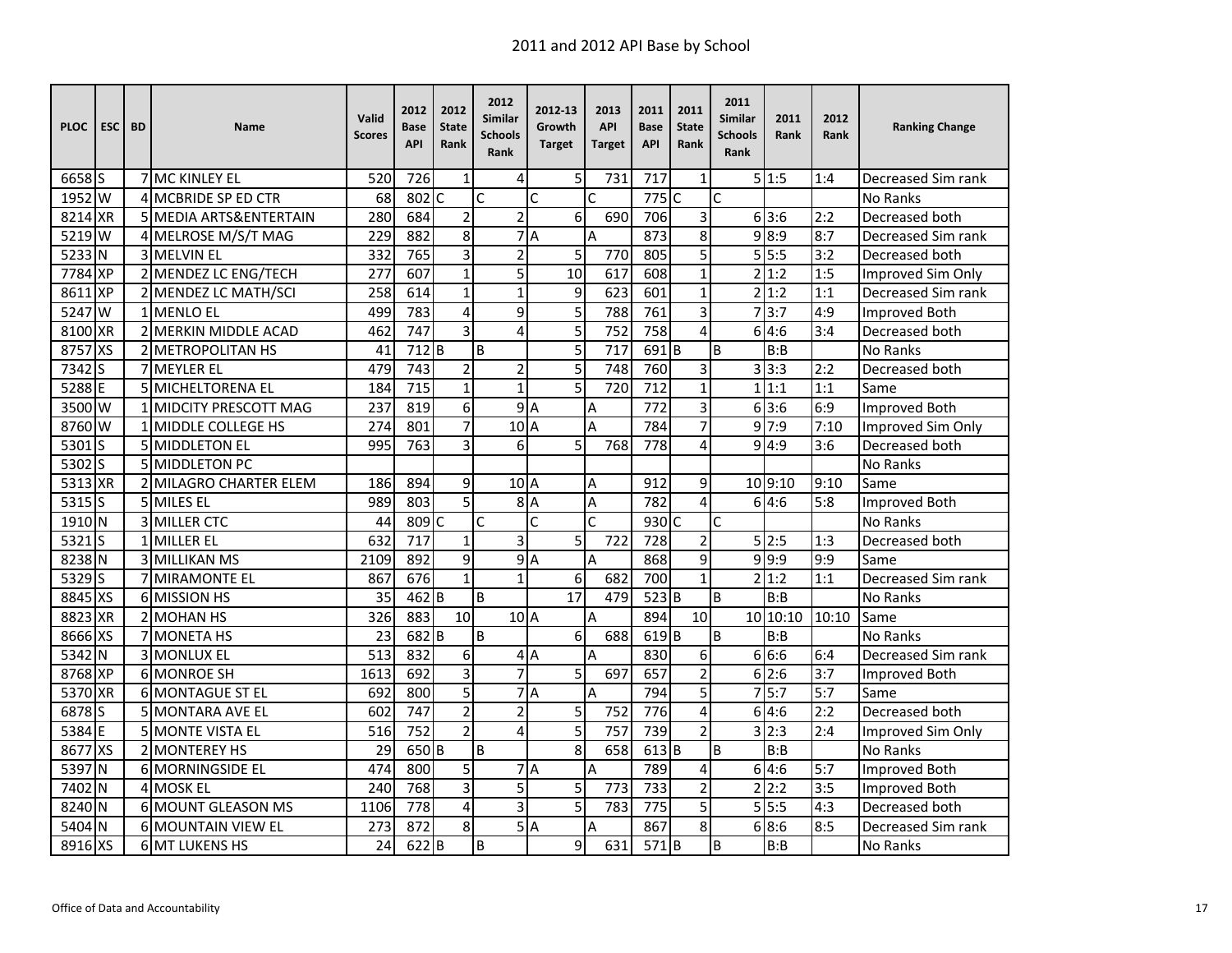| <b>PLOC</b>        | <b>ESC</b> | <b>BD</b> | Name                               | Valid<br><b>Scores</b> | 2012<br>Base<br><b>API</b> | 2012<br><b>State</b><br>Rank | 2012<br>Similar<br>Schools<br>Rank | 2012-13<br>Growth<br><b>Target</b> | 2013<br><b>API</b><br>Target | 2011<br><b>Base</b><br><b>API</b> | 2011<br><b>State</b><br>Rank | 2011<br>Similar<br><b>Schools</b><br>Rank | 2011<br>Rank | 2012<br>Rank | <b>Ranking Change</b> |
|--------------------|------------|-----------|------------------------------------|------------------------|----------------------------|------------------------------|------------------------------------|------------------------------------|------------------------------|-----------------------------------|------------------------------|-------------------------------------------|--------------|--------------|-----------------------|
| 5411 <sub>IE</sub> |            |           | <b>5 MT WASHINGTON EL</b>          | 209                    | 908                        | 9                            |                                    | 5A                                 | A                            | 908                               | 9                            |                                           | 5 9:5        | 9:5          | Same                  |
| 8255 XP            |            |           | 1 MUIR MS                          | 1136                   | 644                        | $\mathbf{1}$                 | $\overline{2}$                     | 8                                  | 652                          | 613                               | $\mathbf{1}$                 |                                           | 1 1:1        | 1:2          | Improved Sim Only     |
| 8259               | IN.        |           | 3 MULHOLLAND MS                    | 1516                   | 713                        | $\overline{2}$               | $\overline{2}$                     | $\overline{5}$                     | 718                          | 705                               | $\overline{2}$               |                                           | 3 2:3        | 2:2          | Decreased Sim rank    |
| 3550               | <b>XR</b>  |           | <b>3 MULTICULT LRN CTR</b>         | 248                    | 781                        | 4                            | $\overline{2}$                     | $\overline{5}$                     | 786                          | 787                               | 4                            | 4                                         | 4:4          | 4:2          | Decreased Sim rank    |
| 5425               | F          |           | 2 MULTNOMAH EL                     | 344                    | 834                        | 6                            | 5                                  | $\overline{A}$                     | A                            | 825                               | 6                            | 5                                         | 6:5          | 6:5          | Same                  |
| 5438               | F          |           | <b>2 MURCHISON EL</b>              | 362                    | 732                        | $\overline{2}$               | 4                                  | 5                                  | 737                          | 723                               | $\overline{2}$               |                                           | 3 2:3        | 2:4          | Improved Sim Only     |
| 5446               | IΝ         |           | 3 NAPA EL                          | 305                    | 799                        | 5                            | 8                                  | $\mathbf{1}$                       | 800                          | 799                               | 5                            |                                           | 915:9        | 5:8          | Decreased Sim rank    |
| 8779               | l S        |           | 7 NARBONNE SH                      | 2359                   | 692                        | $\overline{3}$               | 5                                  | $\overline{5}$                     | 697                          | 694                               | 3                            | 5                                         | 3:5          | 3:5          | Same                  |
| 5173 XP            |            |           | 2 NAVA LA-BUS&TECH SCH             | 350                    | 672                        | $\mathbf{1}$                 | 4                                  | $\overline{6}$                     | 678                          |                                   |                              |                                           |              | 1:4          | 2012 only             |
| 8070 XP            |            |           | 2 NAVA LA-SCH ART&CULT             | 343                    | 669                        | $\mathbf{1}$                 | 4                                  | $\overline{7}$                     | 676                          |                                   |                              |                                           |              | 1:4          | 2012 only             |
| 5452               | N          |           | <b>4 NESTLE EL</b>                 | 332                    | 889                        | 9                            | $102$ A                            |                                    | A                            | 885                               | 9                            |                                           | 8 9:8        | 9:10         | Improved Sim Only     |
| 5459               | N          |           | <b>3 NEVADA EL</b>                 | 313                    | 797                        | 4                            | 5                                  | 3                                  | 800                          | 798                               | 5                            |                                           | 75:7         | 4:5          | Decreased both        |
| 5466               | IF         |           | 5 NEVIN EL                         | 444                    | 745                        | $\overline{2}$               | $\overline{3}$                     | 5                                  | 750                          | 719                               | $\mathbf{1}$                 |                                           | 3 1:3        | 2:3          | Improved State Only   |
| 2023 XR            |            |           | 2 <b>INEW ACADEMY-SCI&amp;ARTS</b> | 151                    | 838                        | $\overline{7}$               | 10 <sub>A</sub>                    |                                    | A                            | 802                               | 5                            |                                           | 10 5:10      | 7:10         | Improved State Only   |
| 5477 XR            |            |           | <b>3INEW CANOGA PARK EL</b>        | 303                    | 829                        | 6                            |                                    | 9A                                 | A                            | 807                               | $\overline{5}$               |                                           | 8 5:8        | 6:9          | Improved Both         |
| 7770               | <b>XR</b>  |           | 7 NEW DESGN CHT - WATTS            | 267                    | 674                        | $\overline{2}$               | 3                                  | 6                                  | 680                          | 645                               | $\mathbf{1}$                 |                                           | 41:4         | 2:3          | Improved State Only   |
| 8260               | <b>XR</b>  |           | <b>2 NEW DESIGNS</b>               | 574                    | 751                        | 3                            | 8                                  | 5                                  | 756                          | 739                               | 4                            |                                           | 9 4:9        | 3:8          | Decreased both        |
| 5583               | <b>XR</b>  |           | 1 INEW HEIGHTS CH SCH              | 215                    | 804                        | 5                            | 9                                  | $\overline{A}$                     | A                            | 790                               | 4                            | 9                                         | 4:9          | 5:9          | Improved State Only   |
| 8015               | <b>XR</b>  |           | 1 NEW LA CHARTER SCH               | 271                    | 742                        | 3                            | $\overline{3}$                     | 5                                  | 747                          | 813                               | 7                            |                                           | 9 7:9        | 3:3          | Decreased both        |
| 8165 XR            |            |           | <b>7INEW MILLENNIUM HS</b>         | 364                    | 670                        | $\overline{2}$               | 8                                  | $\overline{7}$                     | 677                          | 664                               | $\overline{2}$               |                                           | 8 2:8        | 2:8          | Same                  |
| 7783               | <b>XP</b>  |           | 2 NEW OPEN WLD ACAD                | 762                    | 709                        | $\mathbf{1}$                 | $\overline{5}$                     | $\overline{5}$                     | 714                          | 661                               | $\mathbf{1}$                 |                                           | 3 1:3        | 1:5          | Improved Sim Only     |
| 8775               | <b>XR</b>  |           | 2 NEW VILLAGE CHT SH               | 51                     | 551B                       |                              | B                                  | 12                                 | 563                          | 522B                              |                              | B                                         | B:B          |              | No Ranks              |
| 5479               | N          |           | <b>6 NEWCASTLE EL</b>              | 222                    | 862                        | 8                            | 10 <sub>A</sub>                    |                                    | A                            | 857                               | 8                            |                                           | 10 8:10      | 8:10         | Same                  |
| 8545               | <b>XS</b>  |           | <b>2 NEWMARK HS</b>                | 35                     | 477 B                      |                              | B                                  | 16                                 | 493                          | 460 <sub>B</sub>                  |                              | B                                         | B:B          |              | <b>No Ranks</b>       |
| 8264               | F          |           | 5 NIGHTINGALE MS                   | 989                    | 750                        | 3                            | 7                                  | 5                                  | 755                          | 734                               | 3                            |                                           | 6 3:6        | 3:7          | Improved Sim Only     |
| 8268 XP            |            |           | 5 NIMITZ MS                        | 1867                   | $\overline{731}$           | $\overline{2}$               | $\overline{5}$                     | 5                                  | 736                          | 699                               | $\overline{2}$               |                                           | 3 2:3        | 2:5          | Improved Sim Only     |
| 8786               | IN.        |           | 3 NO HOLLYWOOD SH                  | 2094                   | 770                        | $\overline{6}$               | $\overline{7}$                     | $\overline{5}$                     | 775                          | 760                               | 6                            | 7                                         | 6:7          | 6:7          | Same                  |
| 8272               | N          |           | 3 NOBEL MS                         | 2340                   | 910                        | 9                            | 6                                  | $\overline{A}$                     | A                            | 890                               | $\overline{9}$               |                                           | 5 9:5        | 9:6          | Improved Sim Only     |
| 5603               | N          |           | <b>6 NOBLE EL</b>                  | 684                    | 816                        | 5                            | 9                                  | $\overline{A}$                     | A                            | 797                               | 5                            |                                           | 8 5:8        | 5:9          | Improved Sim Only     |
| 5630               | W          |           | 1 NORMANDIE EL                     | 596                    | 734                        | $\overline{2}$               | 4                                  | 5                                  | 739                          | 740                               | $\overline{2}$               |                                           | 6 2:6        | 2:4          | Decreased Sim rank    |
| 5644               | S          |           | <b>7 NORMONT EL</b>                | 270                    | 787                        | 4                            | 5                                  | 5                                  | 792                          | 766                               | 3                            |                                           | 8 3:8        | 4:5          | Improved State Only   |
| 8106 XR            |            |           | <b>3 NORTH VALLEY CH ACAD</b>      | 166                    | 750                        | $\overline{5}$               | 9                                  | 5                                  | 755                          | 684                               | 3                            |                                           | 3 3:3        | 5:9          | <b>Improved Both</b>  |
| 8513 N             |            |           | 3 NORTHRIDGE ACAD SH               | 788                    | 744                        | 5                            | 8                                  | $\overline{5}$                     | 749                          | 747                               | 5                            |                                           | 6 5:6        | 5:8          | Improved Sim Only     |
| 8283 N             |            |           | <b>3INORTHRIDGE MS</b>             | 761                    | 769                        | 4                            | 10                                 | 5                                  | 774                          | 706                               | $\overline{2}$               |                                           | 9 2:9        | 4:10         | Improved Both         |
| 5699               | F          |           | 2 NORWOOD EL                       | 471                    | 729                        | $\overline{2}$               | 3                                  | 5                                  | 734                          | 746                               | $\overline{2}$               |                                           | 3 2:3        | 2:3          | Same                  |
| 7779               | <b>XR</b>  |           | 6 NUEVA ESPERANZA ACAD             | 321                    | 813                        | 6                            | $102$ A                            |                                    | A                            | 771                               | 5                            |                                           | 10 5:10      | 6:10         | Improved State Only   |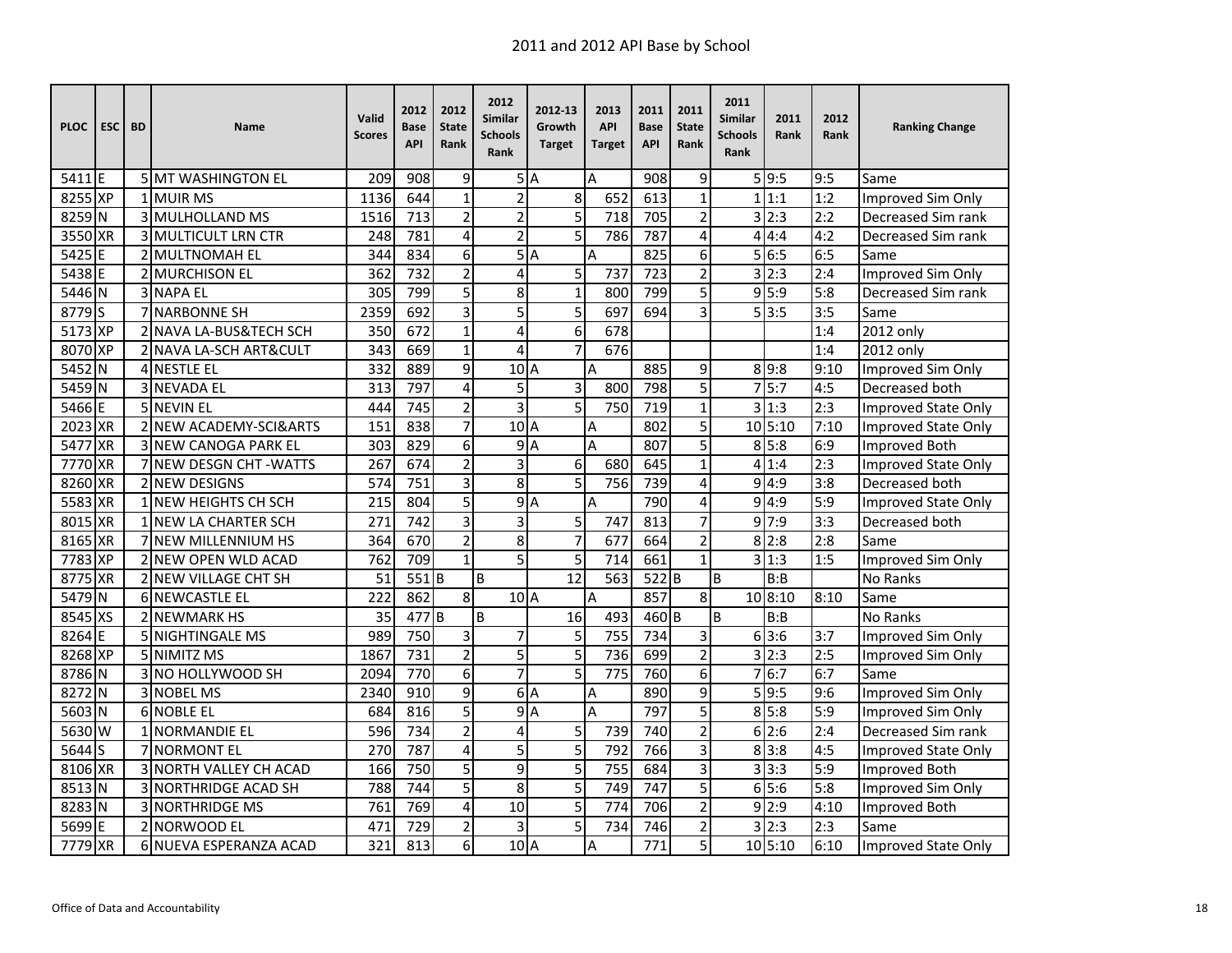| <b>PLOC</b>        | <b>ESC</b> | <b>BD</b> | Name                           | Valid<br><b>Scores</b> | 2012<br>Base<br><b>API</b> | 2012<br><b>State</b><br>Rank | 2012<br>Similar<br><b>Schools</b><br>Rank | 2012-13<br>Growth<br><b>Target</b> | 2013<br><b>API</b><br><b>Target</b> | 2011<br><b>Base</b><br><b>API</b> | 2011<br><b>State</b><br>Rank | 2011<br><b>Similar</b><br><b>Schools</b><br>Rank | 2011<br>Rank     | 2012<br>Rank | <b>Ranking Change</b>      |
|--------------------|------------|-----------|--------------------------------|------------------------|----------------------------|------------------------------|-------------------------------------------|------------------------------------|-------------------------------------|-----------------------------------|------------------------------|--------------------------------------------------|------------------|--------------|----------------------------|
| 2378 <sub>IS</sub> |            |           | 5 NUEVA VISTA EL               | 709                    | 817                        | 6                            |                                           | 8A                                 | A                                   | 815                               | 6                            |                                                  | 9 6:9            | 6:8          | Decreased Sim rank         |
| 5726 N             |            |           | <b>6IO MELVENY EL</b>          | 338                    | 782                        | $\overline{\mathbf{4}}$      | $\overline{7}$                            | 5                                  | 787                                 | 782                               | 4                            |                                                  | 8 4:8            | 4:7          | Decreased Sim rank         |
| 6868 XP            |            |           | 1 OBAMA GLBL PREP ACAD         | 1039                   | 622                        | $\mathbf{1}$                 | $\overline{c}$                            | $\overline{9}$                     | 631                                 | 585                               | $\mathbf{1}$                 |                                                  | 1 1:1            | 1:2          | Improved Sim Only          |
| 5962 XR            |            |           | <b>4 OCEAN CHARTER</b>         | 284                    | 875                        | 8                            |                                           | 3A                                 | A                                   | 862                               | 8                            | 3                                                | $\overline{8:3}$ | 8:3          | Same                       |
| 2372               | ls         |           | 5 OCHOA LC                     | 1142                   | 714                        | $\mathbf 1$                  | $\overline{1}$                            | 5                                  | 719                                 | 710                               | $\mathbf{1}$                 | $\overline{2}$                                   | 1:2              | 1:1          | Decreased Sim rank         |
| 8006 XR            |            |           | 1 O'DONOVAN MID ACAD           | 434                    | 720                        | $\overline{2}$               | 4                                         | 5                                  | 725                                 | 704                               | $\overline{2}$               | Δ                                                | 2:4              | 2:4          | Same                       |
| 8873 XS            |            |           | 5 ODYSSEY HS                   | 27                     | 544 B                      |                              | B                                         | 13                                 | 557                                 | 580 <sub>B</sub>                  |                              | B                                                | B:B              |              | No Ranks                   |
| 8306 N             |            |           | <b>6 OLIVE VISTA MS</b>        | 1286                   | 733                        | 3                            | $\overline{7}$                            | 5                                  | 738                                 | 670                               | 1                            | 4                                                | 1:4              | 3:7          | Improved Both              |
| 2392               | ΙE         |           | 2 OLYMPIC PC                   |                        |                            |                              |                                           |                                    |                                     |                                   |                              |                                                  |                  |              | No Ranks                   |
| 5889 W             |            | 4         | <b>OPEN CHARTER MAGNET</b>     | 285                    | 913                        | 9                            |                                           | 1A                                 | A                                   | 919                               | 10                           |                                                  | 5 10:5           | 9:1          | Decreased both             |
| 5153               | lS.        |           | <b>5 ORCHARD ACADEMIES 2B</b>  | 408                    | 657                        | $\mathbf{1}$                 | $\mathbf{1}$                              | 7                                  | 664                                 | 662                               | 1                            |                                                  | 1 1:1            | 1:1          | Same                       |
| 5154 S             |            |           | 5 ORCHARD ACADEMIES 2C         | 400                    | 637                        | $\mathbf 1$                  | $\mathbf 1$                               | 8                                  | 645                                 | 579                               | 1                            |                                                  | 1 1:1            | 1:1          | Same                       |
| 8853E              |            |           | <b>ORTHOPAEDIC HOSP MAG</b>    | 643                    | 780                        | 6                            | 8                                         | 5                                  | 785                                 | 747                               | 5                            |                                                  | 6 5:6            | 6:8          | Improved Both              |
| 5894 N             |            |           | 6 OSCEOLA EL                   | 254                    | 812                        | 5                            |                                           | 7A                                 | A                                   | 761                               | 3                            |                                                  | 3 3:3            | 5:7          | Improved Both              |
| 8825 XR            |            |           | <b>1</b> OUCHI HS              | 390                    | $\overline{773}$           | 6                            | $\overline{9}$                            | 5                                  | 778                                 | 763                               | 6                            |                                                  | 10 6:10          | 6:9          | Decreased Sim rank         |
| 5902 XR            |            |           | 3 OUR COMMUNITY CHT            | 291                    | 870                        | 8                            |                                           | 4A                                 | Α                                   | 852                               | $\overline{7}$               |                                                  | 47:4             | 8:4          | <b>Improved State Only</b> |
| 5904 W             |            |           | <b>1 OVERLAND EL</b>           | 287                    | 958                        | 10                           |                                           | 8A                                 | A                                   | 956                               | 10                           |                                                  | 910:9            | 10:8         | Decreased Sim rank         |
| 8573               | <b>XS</b>  |           | <b>3 OWENSMOUTH HS</b>         | 37                     | 534B                       |                              | B                                         | 13                                 | 547                                 | 535B                              |                              | B                                                | B:B              |              | <b>No Ranks</b>            |
| 5918 N             |            |           | 6 OXNARD EL                    | 307                    | 823                        | 6                            |                                           | 9A                                 | Α                                   | 773                               | 4                            |                                                  | 6 4:6            | 6:9          | Improved Both              |
| 4642 S             |            |           | <b>5 PACIFIC BLVD SCHOOL</b>   | 359                    | 819                        | $\overline{6}$               | 10A                                       |                                    | Α                                   | 801                               | 5                            |                                                  | 10 5:10          | 6:10         | Improved State Only        |
| 5959 W             |            |           | 4 PACIFIC PALISADES EL         | 303                    | 946                        | 10                           |                                           | 5A                                 | A                                   | 937                               | 10                           |                                                  | 5 10:5           | 10:5         | Same                       |
| 5973 XR            |            |           | 6 PACOIMA EL                   | 795                    | 787                        | 4                            | 8                                         | 5                                  | 792                                 | 783                               | 4                            |                                                  | 9 4:9            | 4:8          | Decreased Sim rank         |
| 8321               | N          |           | <b>6 PACOIMA MS</b>            | 1537                   | 726                        | $\overline{2}$               | 3                                         | 5                                  | 731                                 | 716                               | 3                            |                                                  | 613:6            | 2:3          | Decreased both             |
| 8798 XR            |            |           | <b>4 PALISADES CHTR SH</b>     | 2061                   | 853                        | 9                            |                                           | 9A                                 | Α                                   | 828                               | 9                            |                                                  | 6 9:6            | 9:9          | Improved Sim Only          |
| 5986 W             |            |           | 1 PALMS EL                     | 252                    | 827                        | 6                            |                                           | 8A                                 | Α                                   | 769                               | 3                            |                                                  | 2 3:2            | 6:8          | Improved Both              |
| 8340 W             |            |           | 1 PALMS MS                     | 1655                   | 881                        | 9                            | $\overline{9}$                            | A                                  | A                                   | 857                               | 8                            |                                                  | 8 8:8            | 9:9          | Improved Both              |
| 5604 N             |            |           | 6 PANORAMA CITY EL             | 432                    | 688                        | $\mathbf{1}$                 | $\overline{1}$                            | 6                                  | 694                                 | 715                               | $\mathbf{1}$                 | 3                                                | 1:3              | 1:1          | Decreased Sim rank         |
| 8610 XP            |            |           | 6 PANORAMA SH                  | 1296                   | 681                        | $\overline{2}$               | 8                                         | $\overline{6}$                     | 687                                 | 636                               | $\mathbf{1}$                 |                                                  | 4 1:4            | 2:8          | Improved Both              |
| 2615               | <b>XR</b>  |           | 2 IPARA LOS NINOS CHTR         | 199                    | 772                        | 3                            | 6                                         | 5                                  | 777                                 | 737                               | $\overline{2}$               |                                                  | 2:3              | 3:6          | Improved Both              |
| 2163               | <b>XR</b>  |           | <b>2 IPARA LOS NINOS GRATT</b> |                        |                            |                              |                                           |                                    |                                     |                                   |                              |                                                  |                  |              | No Ranks                   |
| 8016 XR            |            |           | 2 PARA LOS NINOS MS            | 36                     | 795                        | 4                            |                                           | 5                                  | 800                                 | 831                               | 8                            |                                                  |                  |              | <b>Decreased State</b>     |
| 6005S              |            |           | <b>5 PARK AVE EL</b>           | 400                    | 803                        | 5                            |                                           | 9A                                 | Α                                   | 772                               | 3                            |                                                  | 7 3:7            | 5:9          | <b>Improved Both</b>       |
| 6013 <sub>S</sub>  |            |           | <b>7 PARK WESTERN EL</b>       | 466                    | 947                        | 10                           | 10A                                       |                                    | A                                   | 952                               | 10                           |                                                  | 10 10:10         | 10:10        | Same                       |
| 3576 N             |            |           | <b>6IPARKS LRN CTR</b>         | 436                    | 732                        | $\overline{2}$               | 5                                         | 5                                  | 737                                 | 727                               | $\overline{2}$               |                                                  | 4 2:4            | 2:5          | Improved Sim Only          |
| 6021S              |            |           | <b>PARMELEE EL</b>             | 624                    | 745                        | $\overline{2}$               | 4                                         | 5                                  | 750                                 | 737                               | $\overline{2}$               |                                                  | 5 2:5            | 2:4          | Decreased Sim rank         |
| 6027               | lΝ         |           | 3 PARTHENIA EL                 | 412                    | 793                        | $\overline{4}$               | 6                                         | 5                                  | 798                                 | 784                               | 4                            |                                                  | 64:6             | 4:6          | Same                       |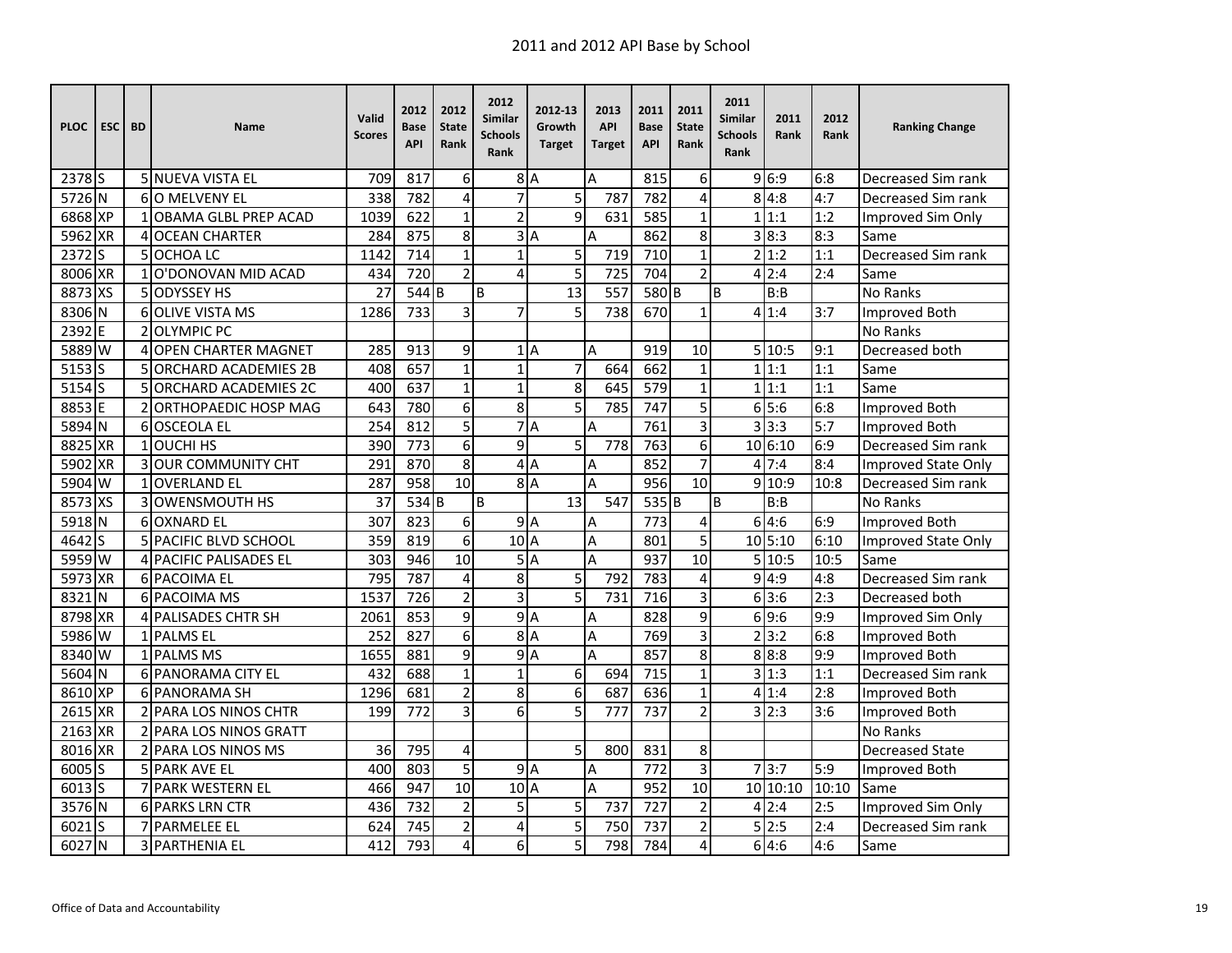| <b>PLOC</b>       | <b>ESC</b> | <b>BD</b> | <b>Name</b>                  | Valid<br><b>Scores</b> | 2012<br>Base<br><b>API</b> | 2012<br><b>State</b><br>Rank | 2012<br>Similar<br><b>Schools</b><br>Rank | 2012-13<br>Growth<br><b>Target</b> | 2013<br><b>API</b><br><b>Target</b> | 2011<br><b>Base</b><br><b>API</b> | 2011<br><b>State</b><br>Rank | 2011<br><b>Similar</b><br><b>Schools</b><br>Rank | 2011<br>Rank  | 2012<br>Rank | <b>Ranking Change</b>  |
|-------------------|------------|-----------|------------------------------|------------------------|----------------------------|------------------------------|-------------------------------------------|------------------------------------|-------------------------------------|-----------------------------------|------------------------------|--------------------------------------------------|---------------|--------------|------------------------|
| 6052 W            |            |           | 4 PASEO DEL REY NAT SC       | 360                    | 883                        | 8                            |                                           | 9A                                 | A                                   | 877                               | 8                            |                                                  | 9 8:9         | 8:9          | Same                   |
| 8781 XS           |            |           | 7 PATTON HS                  |                        |                            |                              |                                           |                                    |                                     | 504                               | B                            | B                                                | B:B           |              | <b>No Ranks</b>        |
| 8558 N            |            |           | 3 PEARL JOURN/COMM MAG       | 254                    | 823                        | 8                            | $102$ A                                   |                                    | A                                   | 802                               | 8                            |                                                  | 8 8:8         | 8:10         | Improved Sim Only      |
| 8352              | S          |           | 7 PEARY MS                   | 1705                   | 724                        | $\overline{2}$               | 4                                         | 5                                  | 729                                 | 716                               | 3                            |                                                  | 5 3:5         | 2:4          | Decreased both         |
| 1953              | E          |           | 2 <b>PEREZ SP ED CTR</b>     | 166                    | 816 C                      |                              | C                                         | C                                  | C                                   | 761                               | $\mathsf{C}$                 | С                                                |               |              | <b>No Ranks</b>        |
| 8909 XS           |            |           | <b>4 PHOENIX HS</b>          | 22                     | 694 <sub>B</sub>           |                              | B                                         | 5                                  | 699                                 | 625B                              |                              | B                                                | B:B           |              | No Ranks               |
| 6068 N            |            |           | 6 PINEWOOD EL                | 226                    | 796                        | 4                            | 8                                         | $\overline{\mathbf{4}}$            | 800                                 | 783                               | 4                            |                                                  | 614:6         | 4:8          | Improved Sim Only      |
| 4980              | W          |           | 1 PIO PICO MS                | 630                    | 756                        | 3                            | 8                                         | 5                                  | 761                                 | 743                               | 4                            |                                                  | 10 4:10       | 3:8          | Decreased both         |
| 6096 N            |            |           | 6 PLAINVIEW CHTR ACAD        | 206                    | 776                        | 3                            | 3                                         | $\overline{5}$                     | 781                                 | 782                               | 4                            | 4                                                | 4:4           | 3:3          | Decreased both         |
| 3247              | F          |           | 2 PLASENCIA EL               | 493                    | 788                        | 4                            | $\overline{7}$                            | 5                                  | 793                                 | 757                               | 3                            |                                                  | 513:5         | 4:7          | Improved Both          |
| 6110              | W          |           | <b>4 PLAYA DEL REY EL</b>    | 132                    | 891                        | 9                            |                                           | 9A                                 | Α                                   | 843                               | 7                            |                                                  | 7!7:7         | 9:9          | Improved Both          |
| 6123              | N          |           | <b>6 PLUMMER EL</b>          | 549                    | 848                        | $\overline{7}$               | 10 <sub>A</sub>                           |                                    | A                                   | 861                               | 8                            |                                                  | 10 8:10       | 7:10         | <b>Decreased State</b> |
| 2384E             |            |           | 2 POLITI EL                  | 422                    | 753                        | $\overline{2}$               | 4                                         | 5                                  | 758                                 | 766                               | 3                            |                                                  | 5 3:5         | 2:4          | Decreased both         |
| 8636 N            |            |           | <b>6 POLYTECHNIC SH</b>      | 1978                   | 746                        | 5                            | 10                                        | $\overline{5}$                     | 751                                 | 722                               | 4                            |                                                  | 9 4:9         | 5:10         | Improved Both          |
| 6140 N            |            |           | 3 POMELO COMM CHTR SCH       | 423                    | 894                        | 9                            |                                           | 2A                                 | A                                   | 893                               | 9                            |                                                  | 1 9:1         | 9:2          | Improved Sim Only      |
| 8528              | <b>XR</b>  |           | <b>7 PORT OF LA HS</b>       | 675                    | 840                        | 9                            | $102$ A                                   |                                    | A                                   | 791                               | 7                            |                                                  | 8 7:8         | 9:10         | <b>Improved Both</b>   |
| 8354              | N          |           | <b>3 PORTER MS</b>           | 1635                   | 820                        | 6                            | $\overline{3}$                            | $\overline{A}$                     | Α                                   | 795                               | 6                            |                                                  | 2 6:2         | 6:3          | Improved Sim Only      |
| 8107              | N          |           | 4 PORTOLA MS                 | 1789                   | 864                        | 8                            | 6                                         | $\overline{A}$                     | Α                                   | 840                               | 8                            | 5                                                | 8:5           | 8:6          | Improved Sim Only      |
| 6148 <sub>S</sub> |            |           | <b>7 PRESIDENT EL</b>        | 323                    | 811                        | 5                            |                                           | 7A                                 | A                                   | 784                               | 4                            |                                                  | 4:3           | 5:7          | Improved Both          |
| 4776 N            |            |           | <b>6 PRIMARY ACADEMY</b>     | 72                     | 778                        | 3                            |                                           | 5                                  | 783                                 | 805                               | 5                            |                                                  |               |              | <b>Decreased State</b> |
| 6137S             |            |           | 7 PT FERMIN MAR SCI MG       | 157                    | 852                        | $\overline{7}$               |                                           | 8A                                 | A                                   | 832                               | $\overline{7}$               |                                                  | $2 \cdot 7:2$ | 7:8          | Improved Sim Only      |
| 8731 XS           |            |           | 2 PUEBLO DE LA HS            | 21                     | 488 <sub>B</sub>           |                              | B                                         | 16                                 | 504                                 | 468 <sub>B</sub>                  |                              | B                                                | B:B           |              | No Ranks               |
| 2621              | <b>XR</b>  |           | <b>2 PUENTE CHARTER</b>      |                        |                            |                              |                                           |                                    |                                     |                                   |                              |                                                  |               |              | <b>No Ranks</b>        |
| 6158 <sub>S</sub> |            |           | 1 PURCHE EL                  | 369                    | 787                        | 4                            | 8                                         | 5                                  | 792                                 | 774                               | 4                            |                                                  | 8 4:8         | 4:8          | Same                   |
| 6164 W            |            |           | 1 QUEEN ANNE EL              | 222                    | 835                        | 6                            |                                           | 9A                                 | A                                   | 806                               | 5                            |                                                  | 8 5:8         | 6:9          | Improved Both          |
| 6178 W            |            |           | <b>5 RAMONA EL</b>           | 470                    | 786                        | 4                            | $\overline{7}$                            | $\overline{5}$                     | 791                                 | 779                               | 4                            |                                                  | 4:7           | 4:7          | Same                   |
| 8807              | XS         |           | 2 RAMONA HS                  | 59                     | 548 B                      |                              | B                                         | 13                                 | 561                                 | $529$ B                           |                              | B                                                | B:B           |              | No Ranks               |
| 6192              | N          |           | 6 RANCHITO EL                | 308                    | 809                        | 5                            |                                           | 7A                                 | A                                   | 808                               | 5                            |                                                  | 8 5:8         | 5:7          | Decreased Sim rank     |
| 8868              | S          |           | <b>7 RANCHO DOMINGZ PREP</b> | 951                    | 681                        | $\overline{2}$               | 4                                         | 6                                  | 687                                 |                                   |                              |                                                  |               | 2:4          | 2012 only              |
| 6219 W            |            |           | 1 RAYMOND AVE EL             | 354                    | 717                        | $\mathbf{1}$                 | $\overline{2}$                            | 5                                  | 722                                 | 689                               | $\mathbf 1$                  |                                                  | 2 1:2         | 1:2          | Same                   |
| 8355 N            |            |           | 3 REED MS                    | 1579                   | 844                        | $\overline{7}$               |                                           | 5A                                 | A                                   | 828                               | 7                            |                                                  | 7!7:7         | 7:5          | Decreased Sim rank     |
| 8456 XR           |            |           | 5 RENAISSANCE ARTS ACD       | 304                    | 906                        | $\overline{9}$               | 8A                                        |                                    | Α                                   | 877                               | 9                            |                                                  | 9 9:9         | 9:8          | Decreased Sim rank     |
| 6233 N            |            |           | 3 RESEDA EL                  | 268                    | 829                        | 6                            |                                           | 9A                                 | A                                   | 831                               | $\overline{7}$               |                                                  | 9'7:9         | 6:9          | <b>Decreased State</b> |
| 8814              | N          |           | 6 RESEDA SH                  | 1290                   | 752                        | 5                            | 9                                         | 5                                  | 757                                 | 751                               | 5                            |                                                  | 9 5:9         | 5:9          | Same                   |
| 8356              | W          |           | <b>4 REVERE MS</b>           | 2028                   | 904                        | 9                            |                                           | 7A                                 | A                                   | 875                               | 9                            |                                                  | 4 9:4         | 9:7          | Improved Sim Only      |
| 6260 W            |            |           | 4 RICHLAND EL                | 162                    | 785                        | 4                            | 3                                         | 5                                  | 790                                 | 808                               | 5                            |                                                  | 8 5:8         | 4:3          | Decreased both         |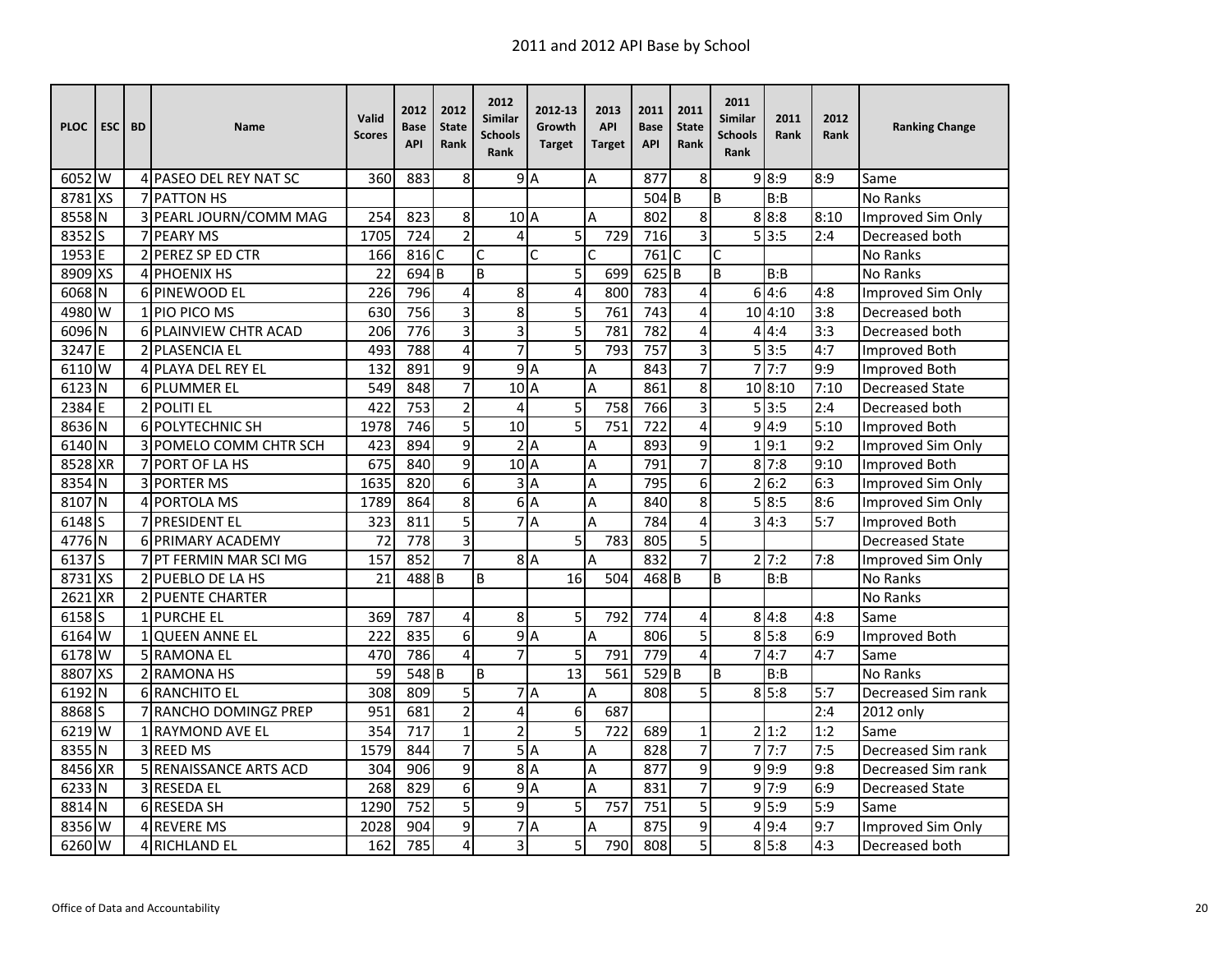| <b>PLOC</b> | <b>ESC</b> | <b>BD</b> | <b>Name</b>                  | Valid<br><b>Scores</b> | 2012<br>Base<br><b>API</b> | 2012<br><b>State</b><br>Rank | 2012<br>Similar<br><b>Schools</b><br>Rank | 2012-13<br>Growth<br><b>Target</b> | 2013<br><b>API</b><br><b>Target</b> | 2011<br><b>Base</b><br><b>API</b> | 2011<br><b>State</b><br>Rank | 2011<br><b>Similar</b><br><b>Schools</b><br>Rank | 2011<br>Rank | 2012<br>Rank     | <b>Ranking Change</b>      |
|-------------|------------|-----------|------------------------------|------------------------|----------------------------|------------------------------|-------------------------------------------|------------------------------------|-------------------------------------|-----------------------------------|------------------------------|--------------------------------------------------|--------------|------------------|----------------------------|
| 1917 XS     |            |           | 7 RILEY HS-CYESIS            | 81                     | 487 <sub>B</sub>           |                              | B                                         | 16                                 | 503                                 | $490$ <sub>B</sub>                |                              | B                                                |              |                  | <b>No Ranks</b>            |
| 6288 N      |            |           | <b>3 RIO VISTA EL</b>        | 236                    | 904                        | 9                            | $10$ <sup>A</sup>                         |                                    | A                                   | 866                               | 8                            |                                                  | 8 8:8        | 9:10             | Improved Both              |
| 5385 E      |            |           | 5 RIORDAN PC                 |                        |                            |                              |                                           |                                    |                                     |                                   |                              |                                                  |              |                  | No Ranks                   |
| 6301        | XP         |           | 7 RITTER EL                  | 222                    | $\overline{762}$           | 3                            | 6                                         | 5                                  | 767                                 | 719                               | 1                            |                                                  | 3 1:3        | 3:6              | Improved Both              |
| 6315        | N          |           | <b>3 RIVERSIDE DR CHT SC</b> | 350                    | 865                        | 8                            |                                           | 4A                                 | Α                                   | 851                               | 7                            |                                                  | 2 7:2        | 8:4              | Improved Both              |
| 6329        | E          |           | 5 ROCKDALE EL                | 181                    | 849                        | 7                            |                                           | 8A                                 | A                                   | 841                               | 7                            |                                                  | 817:8        | 7:8              | Same                       |
| 8723 XS     |            |           | 7 RODIA HS                   | 22                     | 409 <sub>B</sub>           |                              | B                                         | 20                                 | 429                                 | 550 <sub>B</sub>                  |                              | B                                                | B:B          |                  | No Ranks                   |
| 8895 XS     |            |           | 6 ROGERS HS                  | 42                     | 456 B                      |                              | B                                         | 17                                 | 473                                 | $452$ B                           |                              | B                                                | B:B          |                  | <b>No Ranks</b>            |
| 8116 N      |            |           | <b>6 ROMER MS</b>            | 1190                   | 745                        | 3                            | $\overline{7}$                            | 5                                  | 750                                 | 713                               | 3                            |                                                  | 63:6         | 3:7              | Improved Sim Only          |
| 8196 XR     |            |           | <b>2 ROMERO CHTR MS</b>      | 301                    | 754                        | 3                            | 8                                         | 5                                  | 759                                 | 721                               | 3                            |                                                  | 9 3:9        | 3:8              | Decreased Sim rank         |
| 7749        | <b>XP</b>  |           | 2 ROOSEVELT HS CNMT          | 342                    | 544                        | $\mathbf{1}$                 | $\overline{1}$                            | 13                                 | 557                                 | 526                               | $\mathbf{1}$                 |                                                  | 1 1:1        | 1:1              | Same                       |
| 7750 XP     |            |           | 2 ROOSEVELT HS ESP           | 237                    | 651                        | $\mathbf 2$                  | $\overline{c}$                            | $\overline{7}$                     | 658                                 | 581                               | $\mathbf{1}$                 |                                                  | 1 1:1        | 2:2              | Improved Both              |
| 7746 XP     |            |           | 2 ROOSEVELT HS HARTS         | 329                    | 563                        | $\mathbf{1}$                 | 3                                         | 12                                 | 575                                 | 572                               | $\mathbf 1$                  |                                                  | 2 1:2        | 1:3              | Improved Sim Only          |
| 7745 XP     |            |           | 2 ROOSEVELT HS LAW/GOV       | 338                    | 573                        | $\mathbf{1}$                 | $\overline{2}$                            | 11                                 | 584                                 | 550                               | $\mathbf 1$                  |                                                  | 1 1:1        | 1:2              | Improved Sim Only          |
| 7751 XP     |            |           | 2 ROOSEVELT HS MAGNET        | 273                    | 732                        | 4                            | $\mathbf{1}$                              | 5                                  | 737                                 | 726                               | 4                            |                                                  | 5 4:5        | 4:1              | Decreased Sim rank         |
| 7748 XP     |            |           | 2 ROOSEVELT HS MED           | 343                    | 564                        | $\mathbf{1}$                 | 3                                         | 12                                 | 576                                 | 599                               | $\mathbf 1$                  |                                                  | 2 1:2        | 1:3              | Improved Sim Only          |
| 7747        | <b>XP</b>  |           | 2 ROOSEVELT HS STEM          | 365                    | 670                        | $\overline{2}$               | 4                                         | 7                                  | 677                                 | 637                               | $\mathbf{1}$                 |                                                  | 5 1:5        | 2:4              | <b>Improved State Only</b> |
| 6356        | N          |           | 6 ROSCOE EL                  | 433                    | 789                        | 4                            | 8                                         | $\overline{5}$                     | 794                                 | 809                               | 5                            |                                                  | 9 5:9        | 4:8              | Decreased both             |
| 6363        | W          |           | 4 ROSCOMARE EL               | 273                    | 963                        | 10                           |                                           | 9A                                 | A                                   | 958                               | 10                           |                                                  | 9 10:9       | 10:9             | Same                       |
| 6370 E      |            |           | 2 ROSEMONT EL                | 474                    | 776                        | 3                            | 6                                         | 5                                  | 781                                 | 784                               | $\overline{4}$               |                                                  | 614:6        | 3:6              | <b>Decreased State</b>     |
| 6384 W      |            |           | 4 ROSEWOOD EL                | 233                    | 833                        | $\overline{6}$               | 3                                         | ΙA                                 | A                                   | 817                               | 6                            |                                                  | 2 6:2        | 6:3              | Improved Sim Only          |
| 6425 E      |            |           | 2 ROWAN EL                   | 665                    | 799                        | 5                            | 8                                         | $\mathbf 1$                        | 800                                 | 786                               | 4                            |                                                  | 8 4:8        | 5:8              | <b>Improved State Only</b> |
| 8544 XP     |            |           | 2 ROYBAL LC                  | 1095                   | 641                        | $\mathbf{1}$                 | $\overline{2}$                            | 8                                  | 649                                 | 645                               | $\overline{2}$               |                                                  | 5 2:5        | 1:2              | Decreased both             |
| 6438 S      |            |           | 7 RUSSELL EL                 | 614                    | 749                        | $\overline{2}$               | 6                                         | 5                                  | 754                                 | 753                               | 3                            |                                                  | 8 3:8        | 2:6              | Decreased both             |
| 6870S       |            |           | 7 S SHORES PER ARTS MG       | 361                    | 893                        | 9                            |                                           | 8A                                 | Α                                   | 895                               | 9                            |                                                  | 9.9:9        | 9:8              | Decreased Sim rank         |
| 1955 E      |            |           | 2 SALVIN SP ED CTR           | 169                    | 803 C                      |                              | C                                         | $\mathsf{C}$                       | $\overline{C}$                      | 829 C                             |                              | $\mathsf{C}$                                     |              |                  | No Ranks                   |
| $4641$ S    |            |           | 5 SAN ANTONIO ELEM           | 405                    | 779                        | 4                            | 4                                         | 5                                  | 784                                 | 794                               | 5                            |                                                  | 65:6         | 4:4              | Decreased both             |
| 8702 XS     |            |           | <b>5 SAN ANTONIO HS</b>      | 28                     | 505 <sub>B</sub>           |                              | B                                         | $\overline{15}$                    | 520                                 | 553 B                             |                              | B                                                | B:B          |                  | <b>No Ranks</b>            |
| 6452        | N          |           | <b>6 SAN FERNANDO EL</b>     | 374                    | 784                        | 4                            | 7                                         | 5                                  | 789                                 | $\overline{777}$                  | 4                            |                                                  | 74:7         | 4:7              | Same                       |
| 8358        | N          |           | <b>6 SAN FERNANDO MS</b>     | 1333                   | 709                        | $\overline{2}$               | 6                                         | 5                                  | 714                                 | 674                               | $\mathbf{1}$                 |                                                  | 3 1:3        | 2:6              | <b>Improved Both</b>       |
| 8843        | <b>XP</b>  |           | <b>6 ISAN FERNANDO SH</b>    | 1743                   | 676                        | $\overline{2}$               | 6                                         | 6                                  | 682                                 | 657                               | $\overline{2}$               |                                                  | 6 2:6        | 2:6              | Same                       |
| 6466        | S          |           | 5 SAN GABRIEL EL             | 402                    | 763                        | $\overline{3}$               | $\overline{3}$                            | $\overline{5}$                     | 768                                 | $\overline{745}$                  | $\overline{2}$               |                                                  | 3 2:3        | 3:3              | Improved State Only        |
| 6479 N      |            |           | 6 SAN JOSE EL                | 458                    | 814                        | $\overline{5}$               |                                           | 1A                                 | $\overline{A}$                      | 807                               | 5                            |                                                  | 1 5:1        | $\overline{5:1}$ | Same                       |
| 6875 S      |            |           | 5 SAN MIGUEL EL              | 670                    | 777                        | 3                            | 3                                         | 5                                  | 782                                 | 777                               | 4                            |                                                  | 64:6         | 3:3              | Decreased both             |
| 6493 E      |            |           | 5 SAN PASCUAL EL             | 169                    | 785                        | 4                            | 4                                         | 5                                  | 790                                 | 756                               | 3                            |                                                  | 2 3:2        | 4:4              | Improved Both              |
| 6507        | E          |           | 2 SAN PEDRO EL               | 436                    | 815                        | 5                            | $102$ A                                   |                                    | A                                   | 798                               | 5                            |                                                  | 9 5:9        | 5:10             | Improved Sim Only          |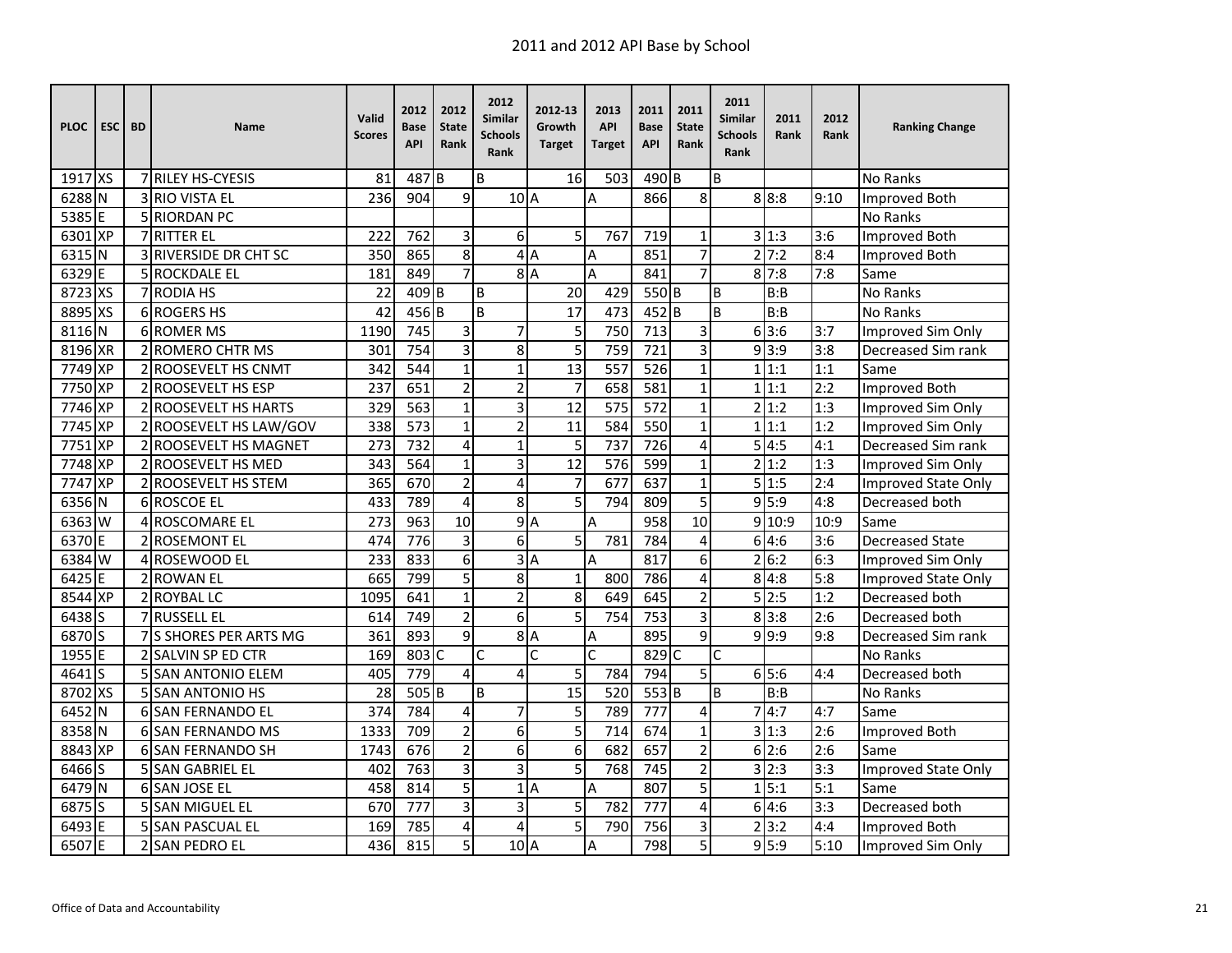| <b>PLOC</b> | ESC <sub>I</sub> | <b>BD</b> | <b>Name</b>                   | Valid<br><b>Scores</b> | 2012<br>Base<br><b>API</b> | 2012<br><b>State</b><br>Rank | 2012<br>Similar<br><b>Schools</b><br>Rank | 2012-13<br>Growth<br><b>Target</b> | 2013<br><b>API</b><br><b>Target</b> | 2011<br><b>Base</b><br><b>API</b> | 2011<br><b>State</b><br>Rank | 2011<br>Similar<br><b>Schools</b><br>Rank | 2011<br>Rank | 2012<br>Rank | <b>Ranking Change</b>  |
|-------------|------------------|-----------|-------------------------------|------------------------|----------------------------|------------------------------|-------------------------------------------|------------------------------------|-------------------------------------|-----------------------------------|------------------------------|-------------------------------------------|--------------|--------------|------------------------|
| 8850 S      |                  |           | <b>7 ISAN PEDRO SH</b>        | 2003                   | 715                        | 3                            | 4                                         | 5                                  | 720                                 | 711                               | 4                            |                                           | 4   4:4      | 3:4          | <b>Decreased State</b> |
| 6548 XR     |                  |           | 4 SANTA MONICA COMM CH        | 631                    | 743                        | $\overline{2}$               | 3                                         | $\overline{5}$                     | 748                                 | 733                               | $\overline{2}$               | $\overline{\phantom{a}}$                  | 2:2          | 2:3          | Improved Sim Only      |
| 7778 XR     |                  |           | 5 SANTA ROSA CHT ACAD         | 258                    | 761                        | 4                            | 3                                         | 5                                  | 766                                 | 800                               | 6                            |                                           | 10 6:10      | 4:3          | Decreased both         |
| 7404 N      |                  |           | <b>6 SANTANA ARTS ACADEMY</b> | 330                    | 657                        | $\mathbf{1}$                 | $\mathbf{1}$                              | $\overline{7}$                     | 664                                 | 643                               | $\mathbf{1}$                 |                                           | 1 1:1        | 1:1          | Same                   |
| 8716 XP     |                  |           | 2 SANTEE EDUC COMPLEX         | 1307                   | 612                        | $\mathbf{1}$                 | 3                                         | 9                                  | 621                                 | 565                               | $\mathbf{1}$                 | $\mathbf{1}$                              | 1:1          | 1:3          | Improved Sim Only      |
| 6565N       |                  |           | <b>6 SATICOY EL</b>           | 377                    | 805                        | 5                            |                                           | 6A                                 | A                                   | 819                               | 6                            |                                           | 8 6:8        | 5:6          | Decreased both         |
| 2644 W      |                  |           | 1 SATURN EL                   | 306                    | 790                        | $\overline{4}$               | 8                                         | 5                                  | 795                                 | 789                               | 4                            |                                           | 4:7          | 4:8          | Improved Sim Only      |
| 8206 XP     |                  |           | 2 SCH VIS ARTS/HUM@RFK        | 290                    | 690                        | $\overline{2}$               | $\overline{a}$                            | 6                                  | 696                                 | 645                               | $\overline{2}$               | Δ                                         | 2:4          | 2:4          | Same                   |
| 8497 XS     |                  |           | 2 SECONDARY CDS               | 76                     | 383B                       |                              | B                                         | $\overline{21}$                    | 404                                 | 371B                              |                              | B                                         | B:B          |              | No Ranks               |
| 6589 W      |                  |           | 4 SELMA EL                    | 169                    | 789                        | 4                            | $\overline{7}$                            | 5                                  | 794                                 | 760                               | 3                            |                                           | 4 3:4        | 4:7          | <b>Improved Both</b>   |
| 3574 N      |                  |           | <b>6 SENDAK EL</b>            | 456                    | 815                        | 5                            |                                           | 9A                                 | A                                   | 797                               | 5                            |                                           | 8 5:8        | 5:9          | Improved Sim Only      |
| 8363 N      |                  |           | 6 SEPULVEDA MS                | 1492                   | 751                        | 3                            | 8                                         | 5                                  | 756                                 | 717                               | 3                            |                                           | 8 3:8        | 3:8          | Same                   |
| 6606 N      |                  |           | 4 SERRANIA EL                 | 381                    | 900                        | 9                            |                                           | 4A                                 | A                                   | 864                               | 8                            | $\mathbf{1}$                              | 8:1          | 9:4          | Improved Both          |
| 6665N       |                  |           | 6 SHARP EL                    | 502                    | 792                        | 4                            | 6                                         | 5                                  | 797                                 | 724                               | $\overline{2}$               |                                           | 2 2:2        | 4:6          | <b>Improved Both</b>   |
| 6671W       |                  |           | 1 SHENANDOAH EL               | 349                    | 755                        | $\overline{2}$               | 5                                         | $\overline{5}$                     | 760                                 | $\overline{758}$                  | 3                            |                                           | 5 3:5        | 2:5          | <b>Decreased State</b> |
| 6685 E      |                  |           | <b>2ISHERIDAN ST EL</b>       | 692                    | 758                        | 3                            | 5                                         | 5                                  | 763                                 | 747                               | $\overline{2}$               |                                           | 6 2:6        | 3:5          | Improved State Only    |
| 6699 N      |                  |           | 3 SHERMAN OAKS EL CHTR        | 534                    | 869                        | 8                            |                                           | 3A                                 | Α                                   | 855                               | 8                            |                                           | 8:3          | 8:3          | Same                   |
| 6712        | <b>N</b>         |           | 3 SHIRLEY EL                  | 368                    | 844                        | $\overline{7}$               |                                           | 9A                                 | A                                   | 832                               | $\overline{7}$               |                                           | $10$ 7:10    | 7:9          | Decreased Sim rank     |
| 6740 W      |                  |           | <b>4 SHORT EL</b>             |                        |                            |                              |                                           |                                    |                                     |                                   |                              |                                           |              |              | No Ranks               |
| 6753 E      |                  |           | 2 SIERRA PARK EL              | 361                    | 719                        | $\mathbf{1}$                 | $\mathbf 1$                               | 5                                  | 724                                 | 732                               | $\overline{2}$               |                                           | 1 2:1        | 1:1          | <b>Decreased State</b> |
| 6767 E      |                  |           | 5 SIERRA VISTA EL             | 140                    | 863                        | 8                            | 10A                                       |                                    | A                                   | 819                               | 6                            |                                           | 8 6:8        | 8:10         | <b>Improved Both</b>   |
| 8115 XR     |                  |           | <b>7 SKIRBALL MS</b>          | 426                    | 752                        | 3                            | 8                                         | 5                                  | 757                                 | 700                               | $\overline{2}$               |                                           | 5 2:5        | 3:8          | Improved Both          |
| 8842 N      |                  |           | 3 SOCES MAG                   | 1822                   | 895                        | 10                           |                                           | 8A                                 | A                                   | 879                               | 10                           |                                           | 710:7        | 10:8         | Improved Sim Only      |
| 6836 E      |                  |           | 2 SOLANO EL                   | 160                    | 922                        | 10                           | 10 <sub>A</sub>                           |                                    | A                                   | 922                               | 10                           |                                           | 10 10:10     | 10:10        | Same                   |
| 6849 E      |                  |           | 2 SOTO EL                     | 190                    | 778                        | 3                            | 9                                         | 5                                  | 783                                 | 740                               | $\overline{2}$               |                                           | 5 2:5        | 3:9          | Improved Both          |
| 7708 XP     |                  |           | 5 SOTOMAYOR LA-ARTLAB         | 192                    | 650                        | $\overline{2}$               | 6                                         | $\overline{8}$                     | 658                                 |                                   |                              |                                           |              | 2:6          | 2012 only              |
| 7707 XP     |                  |           | 5 SOTOMAYOR LA-HADA           | 210                    | 720                        | $\overline{\mathbf{4}}$      | 9                                         | 5                                  | 725                                 |                                   |                              |                                           |              | 4:9          | 2012 only              |
| 8577 XP     |                  |           | 5 SOTOMAYOR LA-LARS           | 247                    | 650                        | $\overline{2}$               | 4                                         | $\overline{8}$                     | 658                                 |                                   |                              |                                           |              | 2:4          | 2012 only              |
| 8881S       |                  |           | <b>5 SOUTH EAST SH</b>        | 1992                   | 678                        | $\overline{2}$               | 3                                         | 6                                  | 684                                 | 642                               | $\overline{2}$               |                                           | 1 2:1        | 2:3          | Improved Sim Only      |
| 8377        | ls               |           | 5 SOUTH GATE MS               | 2483                   | 724                        | $\overline{2}$               | 3                                         | 5                                  | 729                                 | 694                               | $\overline{2}$               |                                           | 2 2:2        | 2:3          | Improved Sim Only      |
| 8871S       |                  |           | 5 SOUTH GATE SH               | 2268                   | 693                        | 3                            | $\overline{4}$                            | 5                                  | 698                                 | 677                               | $\overline{c}$               | $\overline{2}$                            | 2:2          | 3:4          | <b>Improved Both</b>   |
| 6863 S      |                  |           | 7 SOUTH PARK EL               | 614                    | 759                        | 3                            | 8                                         | 5                                  | 764                                 | 747                               | 2                            |                                           | 6 2:6        | 3:8          | Improved Both          |
| 8153 S      |                  |           | 5 SOUTHEAST MS                | 1228                   | 683                        | $\mathbf{1}$                 | $\mathbf{1}$                              | 6                                  | 689                                 | 664                               | $\mathbf{1}$                 | $\mathbf{1}$                              | 1:1          | 1:1          | Same                   |
| 7718 XP     |                  |           | 7 SRHS #2 COMM & TECH         | 236                    | 507                        | $\mathbf{1}$                 | $\overline{1}$                            | $\overline{15}$                    | 522                                 |                                   |                              |                                           |              | 1:1          | 2012 only              |
| 7719 XP     |                  |           | <b>ISRHS #2 GREEN DESIGN</b>  | 264                    | 558                        | $\mathbf{1}$                 | $\overline{2}$                            | 12                                 | 570                                 |                                   |                              |                                           |              | 1:2          | 2012 only              |
| 7721 XP     |                  |           | 7 SRHS #2 PERF ARTS           | 254                    | 529                        | $\mathbf{1}$                 | $\mathbf{1}$                              | 14                                 | 543                                 |                                   |                              |                                           |              | 1:1          | 2012 only              |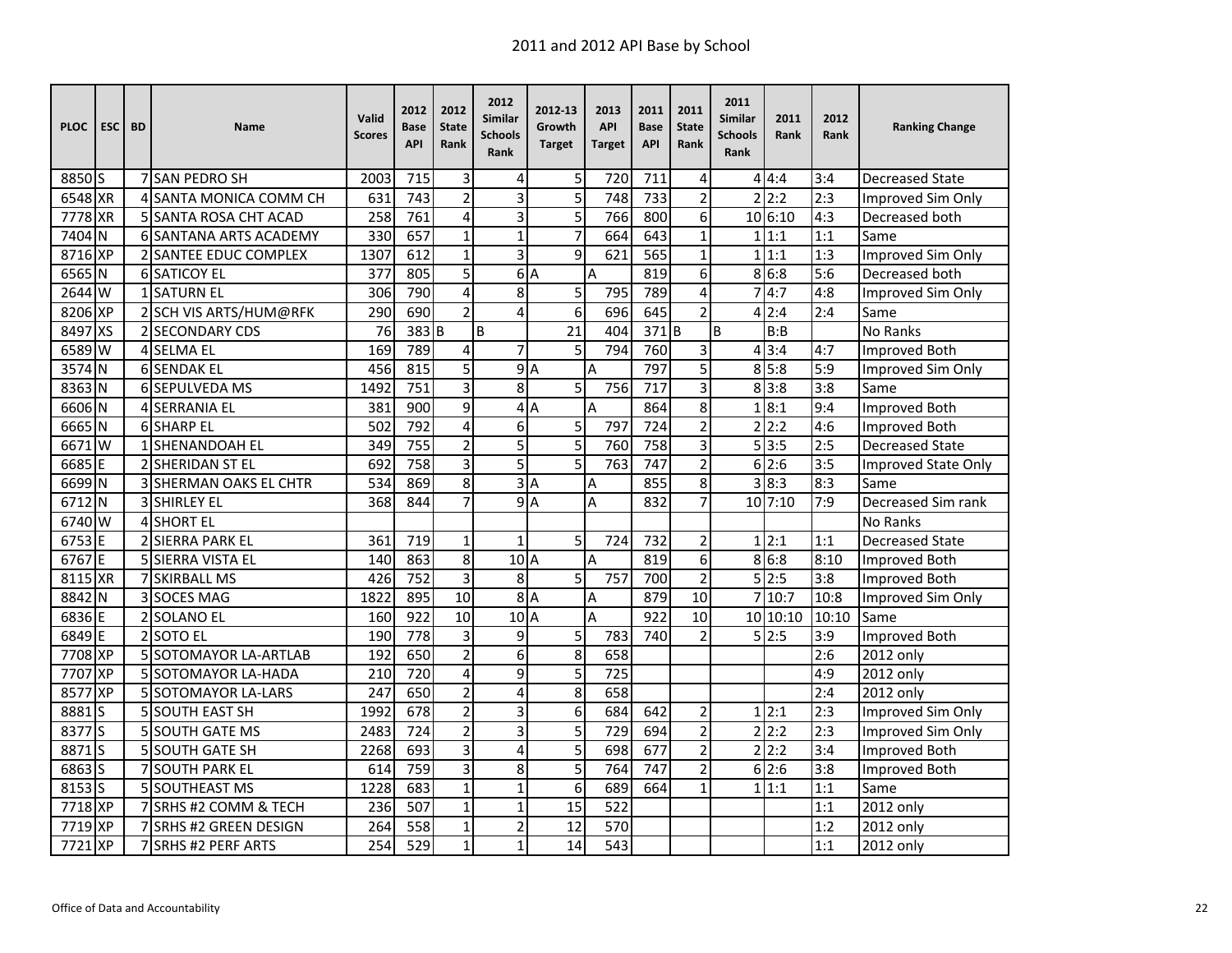| <b>PLOC</b>       | <b>ESC</b> | <b>BD</b> | Name                          | Valid<br><b>Scores</b> | 2012<br>Base<br><b>API</b> | 2012<br><b>State</b><br>Rank | 2012<br><b>Similar</b><br><b>Schools</b><br>Rank | 2012-13<br>Growth<br><b>Target</b> | 2013<br><b>API</b><br><b>Target</b> | 2011<br><b>Base</b><br><b>API</b> | 2011<br><b>State</b><br>Rank | 2011<br><b>Similar</b><br><b>Schools</b><br>Rank | 2011<br>Rank      | 2012<br>Rank | <b>Ranking Change</b>  |
|-------------------|------------|-----------|-------------------------------|------------------------|----------------------------|------------------------------|--------------------------------------------------|------------------------------------|-------------------------------------|-----------------------------------|------------------------------|--------------------------------------------------|-------------------|--------------|------------------------|
| 8867 XP           |            |           | 7 SRHS #2 PUB SRV COMM        | 252                    | 585                        | $\mathbf{1}$                 | $\mathbf{1}$                                     | 11                                 | 596                                 |                                   |                              |                                                  |                   | 1:1          | 2012 only              |
| 6890 N            |            |           | 6 STAGG EL                    | 265                    | 839                        | $\overline{7}$               |                                                  | 9A                                 | A                                   | 852                               | 7                            |                                                  | $9 \, 7:9$        | 7:9          | Same                   |
| 6904 <sub>S</sub> |            |           | <b>5 STANFORD EL</b>          | 629                    | 775                        | $\overline{3}$               | $\overline{5}$                                   | 5                                  | 780                                 | 747                               | $\overline{2}$               |                                                  | 2 2:2             | 3:5          | Improved Both          |
| 6905 <sub>S</sub> |            |           | 5 STANFORD PC                 |                        |                            |                              |                                                  |                                    |                                     |                                   |                              |                                                  |                   |              | No Ranks               |
| 6918 <sub>S</sub> |            |           | <b>5 STATE EL</b>             | 430                    | 733                        | $\overline{2}$               | $\overline{2}$                                   | 5                                  | 738                                 | 741                               | 2                            |                                                  | 3 2:3             | 2:2          | Decreased Sim rank     |
| 2588 XR           |            |           | 1 STELLA ACADEMY CHTR         | 575                    | 811                        | $\overline{6}$               |                                                  | 9A                                 | A                                   | 825                               | $\overline{7}$               |                                                  | $9\overline{7:9}$ | 6:9          | <b>Decreased State</b> |
| 8826 XR           |            |           | 5 STERN MATH & SCIENCE        | 419                    | 785                        | $\overline{7}$               | 10                                               | 5                                  | 790                                 | 809                               | 8                            |                                                  | 10 8:10           | 7:10         | <b>Decreased State</b> |
| 6932              | W          |           | <b>4 STERRY EL</b>            | 198                    | 801                        | 5                            |                                                  | 6 <sup>A</sup>                     | A                                   | 783                               | 4                            |                                                  | 614:6             | 5:6          | Improved State Only    |
| 8387              | <b>XP</b>  |           | 2 STEVENSON MS                | 1856                   | 679                        | $\mathbf{1}$                 | $\overline{1}$                                   | 6                                  | 685                                 | 644                               | $\mathbf 1$                  |                                                  | 1 1:1             | 1:1          | Same                   |
| 6945              | N          |           | 6 STONEHURST EL               | 221                    | 828                        | 6                            |                                                  | 7A                                 | A                                   | 821                               | 6                            | 7                                                | 6:7               | 6:7          | Same                   |
| 6952              | W          |           | <b>4 STONER EL</b>            | 210                    | 786                        | 4                            | 8                                                | 5                                  | 791                                 | 765                               | 3                            | 7                                                | 3:7               | 4:8          | <b>Improved Both</b>   |
| 8585 XS           |            |           | 3 STONEY POINT HS             | 42                     | $544$ B                    |                              | B                                                | $\overline{13}$                    | 557                                 | 569 <sub>B</sub>                  |                              | B                                                | B:B               |              | No Ranks               |
| 6959 N            |            |           | <b>6 STRATHERN EL</b>         | 446                    | 808                        | 5                            |                                                  | 8A                                 | $\overline{A}$                      | 792                               | 5                            |                                                  | 75:7              | 5:8          | Improved Sim Only      |
| 8771              | E          |           | <b>5 STUDENT EMPWRMT ACAD</b> | 218                    | 704                        | 3                            | 4                                                | 5                                  | 709                                 | 667                               | $\overline{2}$               |                                                  | 2 2:2             | 3:4          | Improved Both          |
| 8396 XP           |            |           | 6 SUN VALLEY MS               | 1105                   | 673                        | $\mathbf{1}$                 | 3                                                | $\overline{6}$                     | 679                                 | 660                               | $\mathbf{1}$                 |                                                  | 3 1:3             | 1:3          | Same                   |
| 8093              | <b>XP</b>  |           | 6 SUN VALLEY SH               | 616                    | 589                        | $\mathbf{1}$                 | 4                                                | 11                                 | 600                                 | 632                               | $\mathbf{1}$                 |                                                  | 41:4              | 1:4          | Same                   |
| 6973              | N          |           | <b>6 SUNLAND EL</b>           | 383                    | 859                        | $\overline{7}$               | $\overline{7}$                                   | ΙA                                 | $\overline{A}$                      | 842                               | 7                            | 4                                                | 7:4               | 7:7          | Improved Sim Only      |
| 6986 N            |            |           | <b>3 SUNNY BRAE EL</b>        | 414                    | 806                        | $\overline{5}$               |                                                  | 9A                                 | A                                   | 803                               | 5                            |                                                  | 9 5:9             | 5:9          | Same                   |
| 6988 XP           |            |           | 2 SUNRISE EL                  | 319                    | 712                        | $\mathbf{1}$                 | 3                                                | 5                                  | 717                                 | 738                               | $\overline{2}$               |                                                  | 6 2:6             | 1:3          | Decreased both         |
| 7007              | İΝ         |           | <b>3 SUPERIOR EL</b>          | 362                    | 919                        | 9                            | $101$ A                                          |                                    | A                                   | 912                               | 9                            |                                                  | 9 9:9             | 9:10         | Improved Sim Only      |
| 8406 N            |            |           | 4 SUTTER MS                   | 1287                   | 735                        | 3                            | 5                                                | 5                                  | 740                                 | 741                               | 4                            |                                                  | 8 4:8             | 3:5          | Decreased both         |
| 7014              | N          |           | 6 SYLMAR EL                   | 460                    | 800                        | 5                            |                                                  | 7A                                 | A                                   | 778                               | $\overline{4}$               | $6^{\circ}$                                      | 4:6               | 5:7          | <b>Improved Both</b>   |
| 8878 XP           |            |           | 6 SYLMAR SH                   | 1717                   | 677                        | $\overline{2}$               | 4                                                | 6                                  | 683                                 | 671                               | 2                            | 4                                                | 2:4               | 2:4          | Same                   |
| 7027              | l N        |           | 6 SYLVAN PARK EL              | 528                    | 723                        | $\mathbf{1}$                 | $\overline{2}$                                   | 5                                  | 728                                 | 706                               | $\mathbf 1$                  |                                                  | 2 1:2             | 1:2          | Same                   |
| 7029              | <b>XR</b>  |           | 2 SYNERGY CHARTER ACAD        | 203                    | 935                        | $\overline{10}$              | 10A                                              |                                    | A                                   | 887                               | 9                            |                                                  | 10 9:10           | 10:10        | Improved State Only    |
| 8018 XR           |            |           | 7 SYNERGY KINETIC ACAD        | 471                    | 804                        | 6                            |                                                  | 9A                                 | A                                   | 837                               | 8                            |                                                  | 10 8:10           | 6:9          | Decreased both         |
| 7692              | <b>XR</b>  |           | 7 SYNERGY QUANTUM ACAD        | 359                    | 663                        | $\overline{2}$               | 3                                                | $\overline{7}$                     | 670                                 |                                   |                              |                                                  |                   | 2:3          | 2012 only              |
| 8880              | N          |           | 4 TAFT SH                     | 1767                   | 791                        | $\overline{7}$               | $\overline{8}$                                   | $\overline{5}$                     | 796                                 | 747                               | 5                            |                                                  | 5!5:5             | 7:8          | Improved Both          |
| 7035              | S          |           | <b>7 TAPER EL</b>             | 394                    | 922                        | 10                           | 10 <sup>1</sup> A                                |                                    | A                                   | 867                               | 8                            |                                                  | 68:6              | 10:10        | <b>Improved Both</b>   |
| 7041 N            |            |           | 4 TARZANA EL                  | 309                    | 791                        | 4                            | 3                                                | 5                                  | 796                                 | 815                               | 6                            |                                                  | 4 6:4             | 4:3          | Decreased both         |
| 5982 XR           |            |           | 1 TEACH ACAD TECH             | 122                    | $\overline{732}$           | $\overline{2}$               | 9                                                | $\overline{5}$                     | 737                                 | 635                               | $\mathbf 1$                  |                                                  |                   | 2:9          | 2012 only              |
| 7068 N            |            |           | 6 TELFAIR EL                  | 624                    | 730                        | $\overline{2}$               | $\mathbf{1}$                                     | 5                                  | 735                                 | 721                               | $\mathbf{1}$                 |                                                  | 1 1:1             | 2:1          | Improved State Only    |
| 8883 XS           |            |           | <b>4 THOREAU HS</b>           | 26                     | 616 <sub>B</sub>           |                              | B                                                | $\overline{9}$                     | 625                                 | 584 B                             |                              | B                                                | B:B               |              | <b>No Ranks</b>        |
| 7178              | F          |           | <b>5 TOLAND WAY EL</b>        | 244                    | 801                        | 5                            |                                                  | 5A                                 | Α                                   | 787                               | 4                            |                                                  | 5 4:5             | 5:5          | Improved State Only    |
| 7192 N            |            |           | <b>4 TOLUCA LAKE EL</b>       | 263                    | 840                        | $\overline{7}$               |                                                  | 8A                                 | Α                                   | 846                               | 7                            |                                                  | 8 7:8             | 7:8          | Same                   |
| 7198 W            |            |           | 4 TOPANGA EL                  | 198                    | 939                        | 10                           | 10 <sub>A</sub>                                  |                                    | A                                   | 937                               | 10                           |                                                  | 10 10:10          | 10:10        | Same                   |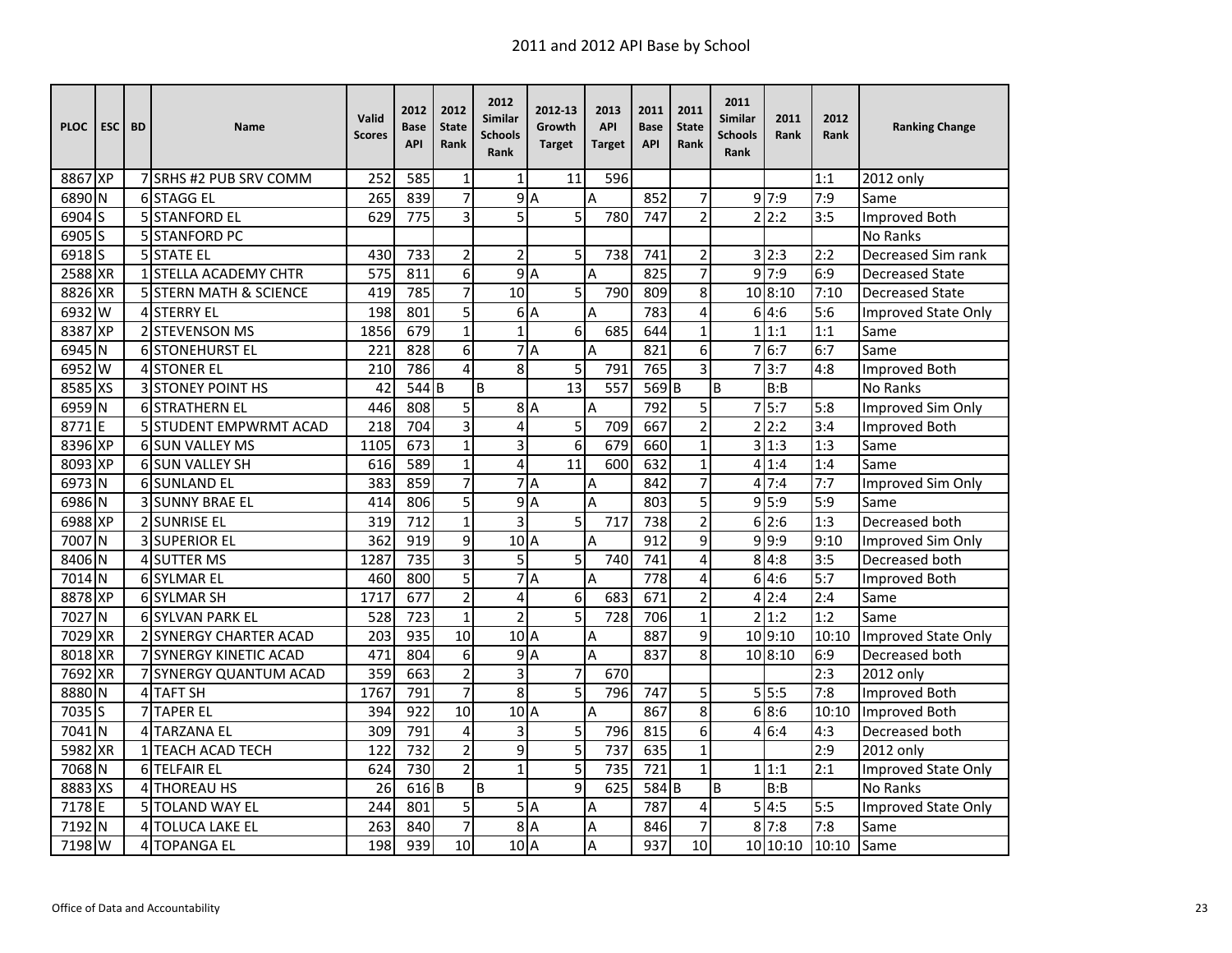| <b>PLOC</b>       | <b>ESC</b> | <b>BD</b>    | <b>Name</b>                   | Valid<br><b>Scores</b> | 2012<br>Base<br><b>API</b> | 2012<br><b>State</b><br>Rank | 2012<br>Similar<br><b>Schools</b><br>Rank | 2012-13<br>Growth<br><b>Target</b> | 2013<br><b>API</b><br><b>Target</b> | 2011<br><b>Base</b><br><b>API</b> | 2011<br><b>State</b><br>Rank | 2011<br>Similar<br><b>Schools</b><br>Rank | 2011<br>Rank       | 2012<br>Rank | <b>Ranking Change</b>  |
|-------------------|------------|--------------|-------------------------------|------------------------|----------------------------|------------------------------|-------------------------------------------|------------------------------------|-------------------------------------|-----------------------------------|------------------------------|-------------------------------------------|--------------------|--------------|------------------------|
| 7201 N            |            |              | <b>3 TOPEKA DR EL</b>         | 381                    | 899                        | 9                            |                                           | 1A                                 | A                                   | 896                               | 9                            |                                           | 1 9:1              | 9:1          | Same                   |
| 8606 XP           |            |              | <b>2 TORRES ELA PERF ARTS</b> | 366                    | 620                        | $\mathbf{1}$                 | $\overline{1}$                            | 9                                  | 629                                 | 577                               | $\mathbf{1}$                 |                                           | 1 1:1              | 1:1          | Same                   |
| 7773 XP           |            |              | 2 TORRES ENG & TECH           | 337                    | $\overline{637}$           | $\mathbf{1}$                 | $\overline{c}$                            | $\overline{8}$                     | 645                                 | 584                               | $\mathbf{1}$                 |                                           | 2 1:2              | 1:2          | Same                   |
| 7775              | <b>XP</b>  |              | 2 TORRES HUM/ART/TECH         | 341                    | 594                        | $\mathbf 1$                  | $\mathbf{1}$                              | $\overline{10}$                    | 604                                 | 549                               | $\mathbf{1}$                 | 1                                         | 1:1                | 1:1          | Same                   |
| 7772              | <b>XP</b>  |              | 2 TORRES RENAISSANCE          | 300                    | 644                        | $\mathbf 1$                  | 3                                         | 8                                  | 652                                 | 638                               | $\mathbf{1}$                 | 4                                         | 1:4                | 1:3          | Decreased Sim rank     |
| 7777              | <b>XP</b>  |              | 2 TORRES SOC JST LDSHP        | 327                    | 578                        | $\mathbf 1$                  | $\overline{1}$                            | 11                                 | 589                                 | 547                               | 1                            | $\mathbf{1}$                              | 1:1                | 1:1          | Same                   |
| 7205 S            |            |              | 7 TOWNE EL                    | 236                    | 849                        | $\overline{7}$               | 10 <sub>A</sub>                           |                                    | A                                   | 840                               | 7                            |                                           | $10$ 7:10          | 7:10         | Same                   |
| 7219E             |            |              | 2 TRINITY EL                  | 443                    | 744                        | $\overline{2}$               | 4                                         | 5                                  | 749                                 | 769                               | 3                            |                                           | 63:6               | 2:4          | Decreased both         |
| 8426 XR           |            |              | <b>6 TRIUMPH ACADEMY</b>      | 326                    | 828                        | $\overline{7}$               | 10 <sup>1</sup> A                         |                                    | A                                   | 822                               | 7                            |                                           | $10$ 7:10          | 7:10         | Same                   |
| 7731 XR           |            |              | <b>6 TRIUMPH CHARTER HS</b>   | 157                    | 768                        | 6                            | 10                                        | 5                                  | 773                                 | 752                               | 5                            |                                           |                    | 6:10         | 2012 only              |
| 7247              | N          |              | 3 TULSA EL                    | 346                    | 857                        | $\overline{7}$               |                                           | 7A                                 | Α                                   | 859                               | 8                            |                                           | 8 8:8              | 7:7          | Decreased both         |
| 7260S             |            |              | <b>5 TWEEDY EL</b>            | 402                    | 801                        | 5                            | $\overline{7}$                            | $\overline{A}$                     | A                                   | 785                               | 4                            | 5                                         | 4:5                | 5:7          | <b>Improved Both</b>   |
| 7780 XP           |            |              | 2 UCLA COMMUNITY SCH          | 694                    | 697                        | 3                            | 3                                         | 5                                  | 702                                 | 659                               | $\mathbf 1$                  |                                           | 3 1:3              | 3:3          | Improved State Only    |
| 7356 E            |            |              | 2 UNION EL                    | 656                    | 762                        | 3                            | 5                                         | 5                                  | 767                                 | 757                               | 3                            |                                           | 5 3:5              | 3:5          | Same                   |
| 8886 W            |            |              | 4 UNIVERSITY SH               | 1343                   | 750                        | 5                            | 8                                         | 5                                  | 755                                 | 718                               | 4                            | 5                                         | 4:5                | 5:8          | Improved Both          |
| 7370 E            |            |              | 2 UTAH EL                     | 333                    | 741                        | $\overline{2}$               | 4                                         | 5                                  | 746                                 | 767                               | 3                            |                                           | 63:6               | 2:4          | Decreased both         |
| 7384              | ΙN         |              | 6 VALERIO EL                  | 614                    | 774                        | 3                            | 5                                         | 5                                  | 779                                 | 765                               | 3                            |                                           | 4 3:4              | 3:5          | Improved Sim Only      |
| 8898 N            |            |              | 3 VALLEY ACAD ARTS/SCI        | 818                    | 686                        | $\overline{2}$               | $\overline{2}$                            | 6                                  | 692                                 |                                   |                              |                                           |                    | 2:2          | $2012$ only            |
| 7390 N            |            | 3            | <b>VALLEY ALTERN MAG</b>      | 507                    | 824                        | 6                            |                                           | 7A                                 | A                                   | 797                               | 5                            |                                           | 75:7               | 6:7          | Improved State Only    |
| 2165 XR           |            |              | <b>VALLEY CHARTER EL</b>      | 85                     | 872                        | 8                            |                                           | А                                  | A                                   | 923                               | 10                           |                                           |                    |              | <b>Decreased State</b> |
| 5185 XR           |            |              | <b>3 VALLEY CHARTER MS</b>    | 55                     | 776                        | $\overline{3}$               |                                           | $\overline{5}$                     | 781                                 |                                   |                              |                                           |                    |              | <b>No Ranks</b>        |
| 7397 W            |            |              | <b>4 VALLEY VIEW EL</b>       | 140                    | 834                        | 6                            |                                           | 2A                                 | Α                                   | 846                               | 7                            |                                           | $3 \overline{7:3}$ | 6:2          | Decreased both         |
| 5162 XR           |            |              | <b>6 VALOR ACAD CHT SCH</b>   | 342                    | 885                        | 9                            | 10A                                       |                                    | A                                   | 848                               | $\overline{7}$               |                                           | 10 7:10            | 9:10         | Improved State Only    |
| 7419 <sub>S</sub> |            |              | <b>VAN DEENE EL</b>           | 253                    | 788                        | $\overline{4}$               | $\overline{4}$                            | 5                                  | 793                                 | 773                               | $\overline{4}$               | 3                                         | 4:3                | 4:4          | Improved Sim Only      |
| 7422 N            |            |              | 3 VAN GOGH EL                 | 311                    | 931                        | 10                           | 9                                         | A                                  | Α                                   | 926                               | 10                           |                                           | 3 10:3             | 10:9         | Improved Sim Only      |
| 7425 W            |            |              | 4 VAN NESS EL                 | 155                    | 850                        | $\overline{7}$               | 10A                                       |                                    | A                                   | 855                               | 8                            |                                           | 10 8:10            | 7:10         | <b>Decreased State</b> |
| 7438 N            |            |              | 6 VAN NUYS EL                 | 315                    | 738                        | $\overline{2}$               | 4                                         | 5                                  | 743                                 | 750                               | $\overline{2}$               |                                           | 72:7               | 2:4          | Decreased Sim rank     |
| 8434 N            |            |              | 3 VAN NUYS MS                 | 1234                   | 751                        | 3                            | $\overline{7}$                            | 5                                  | 756                                 | 721                               | 3                            |                                           | 63:6               | 3:7          | Improved Sim Only      |
| 8893 N            |            |              | 6 VAN NUYS SH                 | 1926                   | 762                        | 6                            | $\overline{7}$                            | $\overline{5}$                     | 767                                 | $\overline{747}$                  | 5                            |                                           | 65:6               | 6:7          | <b>Improved Both</b>   |
| 7411              | N          |              | 3 VANALDEN EL                 | 257                    | 838                        | $\overline{7}$               | 5                                         | A                                  | Α                                   | 794                               | 5                            | $\overline{2}$                            | 5:2                | 7:5          | Improved Both          |
| 7452              | <b>XR</b>  |              | <b>6 VAUGHN NEXT CENT LC</b>  | 1651                   | 809                        | 5                            | 10 <sup>1</sup> A                         |                                    | Α                                   | 796                               | 5                            |                                           | 915:9              | 5:10         | Improved Sim Only      |
| 7466 N            |            |              | 6 VENA EL                     | 389                    | 879                        | 8                            | 10A                                       |                                    | A                                   | 858                               | 8                            |                                           | 10 8:10            | 8:10         | Same                   |
| 8907 W            |            | 4            | <b>VENICE SH</b>              | 1499                   | 718                        | 3                            | 6                                         | 5                                  | 723                                 | 708                               | 3                            |                                           | 5 3:5              | 3:6          | Improved Sim Only      |
| 8914 N            |            |              | 6 VERDUGO HILLS SH            | 1207                   | 747                        | 5                            | 6                                         | 5                                  | 752                                 | 741                               | 5                            |                                           | 5!5:5              | 5:6          | Improved Sim Only      |
| 7479 E            |            | $\mathbf{1}$ | <b>VERMONT EL</b>             | 433                    | 807                        | 5                            | 9A                                        |                                    | Α                                   | 795                               | 5                            |                                           | 9 5:9              | 5:9          | Same                   |
| 7493 S            |            |              | <b>5 VERNON CITY EL</b>       | 160                    | 815                        | 5                            | 10 <sub>A</sub>                           |                                    | A                                   | 813                               | 6                            |                                           | 10 6:10            | 5:10         | <b>Decreased State</b> |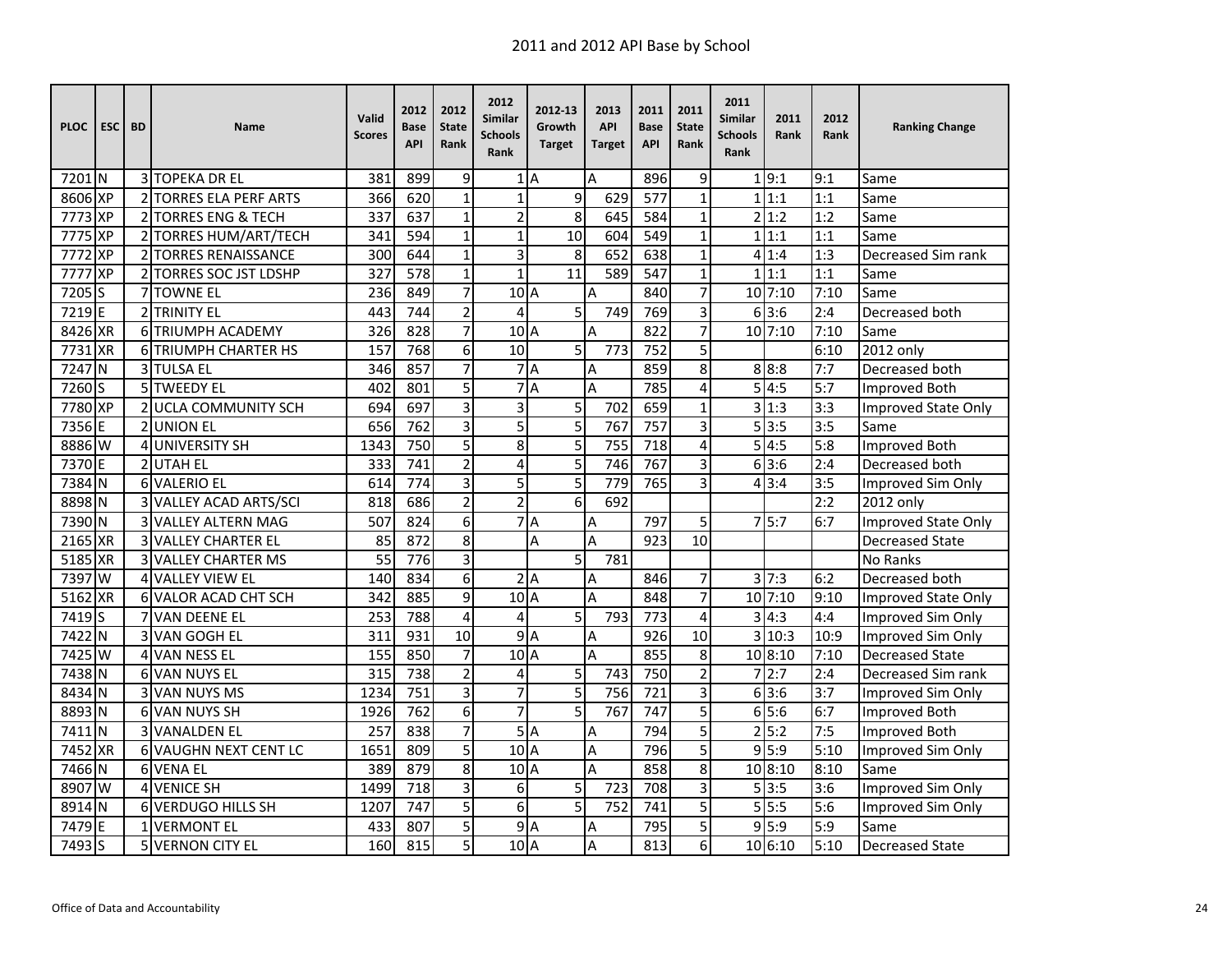| <b>PLOC</b>        | <b>ESC</b> | <b>BD</b> | <b>Name</b>                 | Valid<br><b>Scores</b> | 2012<br>Base<br><b>API</b> | 2012<br><b>State</b><br>Rank | 2012<br>Similar<br><b>Schools</b><br>Rank | 2012-13<br>Growth<br><b>Target</b> | 2013<br><b>API</b><br><b>Target</b> | 2011<br><b>Base</b><br><b>API</b> | 2011<br><b>State</b><br>Rank | 2011<br><b>Similar</b><br><b>Schools</b><br>Rank | 2011<br>Rank       | 2012<br><b>Rank</b> | <b>Ranking Change</b>      |
|--------------------|------------|-----------|-----------------------------|------------------------|----------------------------|------------------------------|-------------------------------------------|------------------------------------|-------------------------------------|-----------------------------------|------------------------------|--------------------------------------------------|--------------------|---------------------|----------------------------|
| 7507 <sub>IS</sub> |            |           | 5 VICTORIA EL               | 439                    | 771                        | 3                            | 4                                         | 5                                  | 776                                 | 792                               | 5                            |                                                  | 8 5:8              | 3:4                 | Decreased both             |
| 7521 <sub>N</sub>  |            |           | <b>6 VICTORY EL</b>         | 575                    | 790                        | 4                            | 8                                         | $\overline{5}$                     | 795                                 | 798                               | 5                            |                                                  | 95:9               | 4:8                 | Decreased both             |
| 8602               | <b>xs</b>  |           | <b>VIEW PARK CONTN HS</b>   | 11                     | 559B                       |                              | B                                         | $\overline{12}$                    | 571                                 | 377 <sub>B</sub>                  |                              | B                                                | B:B                |                     | No Ranks                   |
| 8653               | <b>XR</b>  |           | <b>VIEW PK PREP ACC HS</b>  | $\overline{273}$       | 701                        | 3                            | 7                                         | 5                                  | 706                                 | 701                               | 3                            |                                                  | 10 3:10            | 3:7                 | Decreased Sim rank         |
| 8460 XR            |            |           | <b>VIEW PK PREP ACC MS</b>  | 370                    | 776                        | 4                            | 6                                         | 5                                  | 781                                 | 789                               | 6                            | 9                                                | 6:9                | 4:6                 | Decreased both             |
| 2016 XR            |            |           | <b>VIEW PK PREP ACC SCH</b> | 326                    | 834                        | 6                            | $\overline{9}$                            | A                                  | A                                   | 887                               | 9                            |                                                  | 10 9:10            | 6:9                 | Decreased both             |
| 7534 W             |            |           | 4 VINE EL                   | 413                    | 758                        | $\overline{3}$               | 5                                         | 5                                  | 763                                 | 740                               | $\overline{2}$               |                                                  | 5 2:5              | 3:5                 | Improved State Only        |
| 7548 N             |            |           | 6 VINEDALE EL               | 176                    | 752                        | $\overline{2}$               | 4                                         | $\overline{5}$                     | 757                                 | 746                               | $\overline{2}$               | 5                                                | 2:5                | 2:4                 | Decreased Sim rank         |
| 7562 N             |            |           | 3 VINTAGE MATH/SCI MAG      | 612                    | 930                        | 10                           |                                           | 9A                                 | A                                   | 914                               | 9                            |                                                  | 9.9:9              | 10:9                | <b>Improved State Only</b> |
| 8462               | E          |           | 2 VIRGIL MS                 | 1099                   | 734                        | 3                            | 8                                         | 5                                  | 739                                 |                                   |                              |                                                  |                    | 3:8                 | 2012 only                  |
| 7575               | W          |           | <b>VIRGINIA EL</b>          | 253                    | 734                        | $\overline{2}$               | 5                                         | 5                                  | 739                                 | 733                               | $\overline{2}$               |                                                  | 3 2:3              | 2:5                 | Improved Sim Only          |
| 5984 XR            |            |           | <b>2 VISTA CHARTER MS</b>   | 341                    | 713                        | $\overline{2}$               | $\overline{c}$                            | 5                                  | 718                                 | 714                               | 3                            |                                                  | 93:9               | 2:2                 | Decreased both             |
| 7400 N             |            |           | 6 VISTA DEL VALLE ACAD      | 283                    | 777                        | 3                            | 5                                         | 5                                  | 782                                 | 783                               | 4                            | 8                                                | 4:8                | 3:5                 | Decreased both             |
| 8117 XP            |            |           | 6 VISTA MS                  | 1385                   | 699                        | $\mathbf{1}$                 | $\overline{7}$                            | 5                                  | 704                                 | 648                               | $\mathbf{1}$                 |                                                  | 3 1:3              | 1:7                 | Improved Sim Only          |
| 7589 E             |            |           | 5 WADSWORTH EL              | 460                    | 712                        | $\mathbf{1}$                 | $\overline{2}$                            | 5                                  | 717                                 | 703                               | $\mathbf{1}$                 |                                                  | 2 1:2              | 1:2                 | Same                       |
| 7603               | W          |           | 4 WALGROVE EL               | 187                    | 810                        | 5                            |                                           | 2A                                 | A                                   | 808                               | 5                            |                                                  | $3\overline{)5:3}$ | 5:2                 | Decreased Sim rank         |
| 4640               | S          |           | <b>5 WALNUT PARK EL</b>     | 563                    | 805                        | 5                            | 8 <sup>1</sup>                            | $\overline{A}$                     | Α                                   | 758                               | 3                            |                                                  | 5 3:5              | 5:8                 | Improved Both              |
| 7616 W             |            |           | <b>4 WARNER EL</b>          | 386                    | 958                        | 10                           | 9                                         | A                                  | Α                                   | 963                               | 10                           |                                                  | 10 10:10           | 10:9                | Decreased Sim rank         |
| 7630 S             |            |           | <b>1 WASHINGTON PC</b>      |                        |                            |                              |                                           |                                    |                                     |                                   |                              |                                                  |                    |                     | No Ranks                   |
| 8928 XP            |            |           | <b>1 WASHINGTON PREP SH</b> | 969                    | 580                        | $\mathbf{1}$                 | 3                                         | 11                                 | 591                                 | 551                               | $\mathbf{1}$                 |                                                  | 2 1:2              | 1:3                 | Improved Sim Only          |
| 5165 XR            |            |           | 7 WATTS LC                  | 126                    | 556                        | $\overline{1}$               | $\overline{1}$                            | $\overline{12}$                    | 568                                 | 570                               | $\mathbf{1}$                 |                                                  |                    | 1:1                 | 2012 only                  |
| 7620 XR            |            |           | 7 WATTS LC CHARTER SCH      | 218                    | 870                        | 8                            | $10$ <sup>A</sup>                         |                                    | A                                   | 853                               | $\overline{7}$               |                                                  | 10 7:10            | 8:10                | Improved State Only        |
| 8481               | W          |           | <b>4 WEBSTER MS</b>         | 654                    | 726                        | $\overline{2}$               | 4                                         | 5                                  | 731                                 | 687                               | $\overline{c}$               |                                                  | 4 2:4              | 2:4                 | Same                       |
| 7151               | W          |           | 1 WEEMES EL                 | 589                    | 741                        | $\overline{2}$               | 4                                         | 5                                  | 746                                 | 766                               | 3                            |                                                  | 8 3:8              | 2:4                 | Decreased both             |
| 7634 XP            |            |           | <b>WEIGAND EL</b>           | 254                    | 689                        | $\mathbf{1}$                 | $\overline{2}$                            | 6                                  | 695                                 | 689                               | $\mathbf{1}$                 |                                                  | 2 1:2              | 1:2                 | Same                       |
| 7637               | <b>N</b>   |           | 3 WELBY WAY EL CHT SCH      | 609                    | 964                        | 10                           | 5                                         | A                                  | A                                   | 954                               | $\overline{10}$              | 6                                                | 10:6               | 10:5                | Decreased Sim rank         |
| 8943               | l W        |           | 4 WESM HLTH/SPORTS MED      | 931                    | 702                        | 3                            | $\overline{9}$                            | 5                                  | 707                                 | 660                               | $\overline{2}$               |                                                  | 8 2:8              | 3:9                 | Improved Both              |
| 8748 XP            |            |           | 2 WEST ADAMS PREP SH        | 1451                   | 632                        | $\mathbf{1}$                 | $\overline{6}$                            | $\overline{8}$                     | 640                                 | 634                               | $\mathbf{1}$                 |                                                  | 5 1:5              | 1:6                 | Improved Sim Only          |
| 7644 W             |            |           | <b>1 IWEST ATHENS EL</b>    | 439                    | 717                        | $\mathbf{1}$                 | 4                                         | 5                                  | 722                                 | 705                               | $\mathbf{1}$                 |                                                  | 31:3               | 1:4                 | Improved Sim Only          |
| 7649               | W          | 4         | <b>IWEST HOLLYWOOD EL</b>   | 197                    | 932                        | 10                           | 10 <sub>A</sub>                           |                                    | A                                   | 907                               | 9                            |                                                  | 10 9:10            | 10:10               | Improved State Only        |
| 7654               | E          |           | <b>WEST VERNON EL</b>       | 584                    | 731                        | $\overline{2}$               | 5                                         | 5                                  | 736                                 | 739                               | $\overline{2}$               |                                                  | 4 2:4              | 2:5                 | Improved Sim Only          |
| 7671W              |            |           | <b>WESTERN EL</b>           | 365                    | 758                        | $\overline{3}$               | $\overline{8}$                            | $\overline{5}$                     | 763                                 | 739                               | $\overline{2}$               |                                                  | 6 2:6              | 3:8                 | Improved Both              |
| 7699 W             |            | 4         | <b>WESTMINSTER EL</b>       |                        |                            |                              |                                           |                                    |                                     | 805                               | 5                            |                                                  | 75:7               |                     | No Ranks                   |
| 7712               | W          |           | <b>4 IWESTPORT HTS EL</b>   | 247                    | 843                        | $\overline{7}$               |                                           | 8A                                 | A                                   | 785                               | 4                            |                                                  | 3 4:3              | 7:8                 | Improved Both              |
| 3311               | W          |           | 4 WESTSIDE GLBL AWR MG      | 322                    | 764                        | 3                            | $\overline{2}$                            | 5                                  | 769                                 | 737                               | $\overline{2}$               |                                                  | 3 2:3              | 3:2                 | Improved State Only        |
| 7756 XR            |            |           | <b>4 WESTSIDE INNOV SCH</b> | 65                     | 838                        | $\overline{7}$               |                                           | Α                                  | A                                   | 844                               | 7                            |                                                  |                    |                     | <b>No Ranks</b>            |